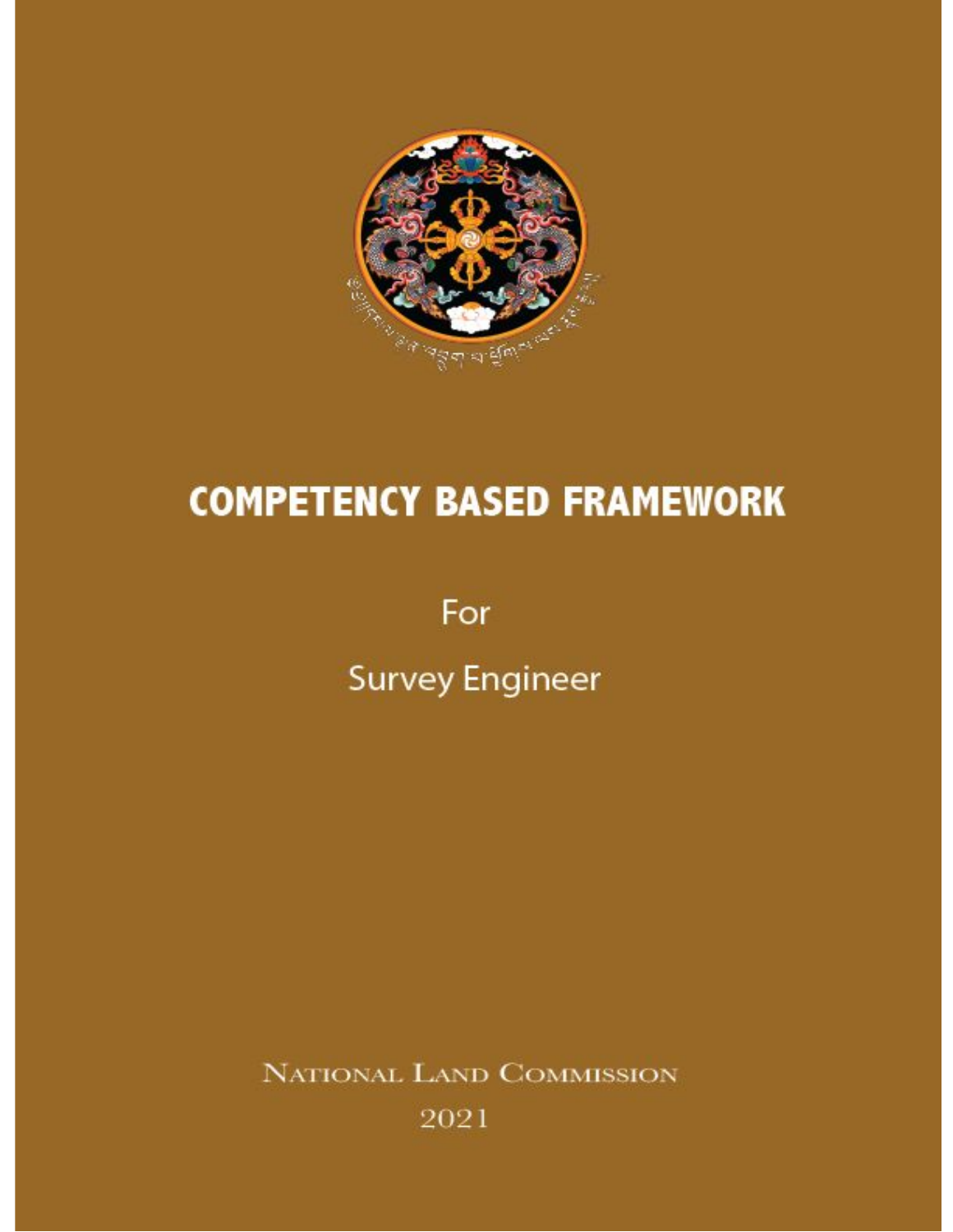Core Members:

- 1. Binay Tamang, CSE, GID
- 2. Dorji Pelzang, DCSE, Topo Division
- 3. Kinga Loday, DCSE, Topo Division
- 4. Gungsang Wangdi, Sr, Planning Officer, PPD
- 5. Kota, HRO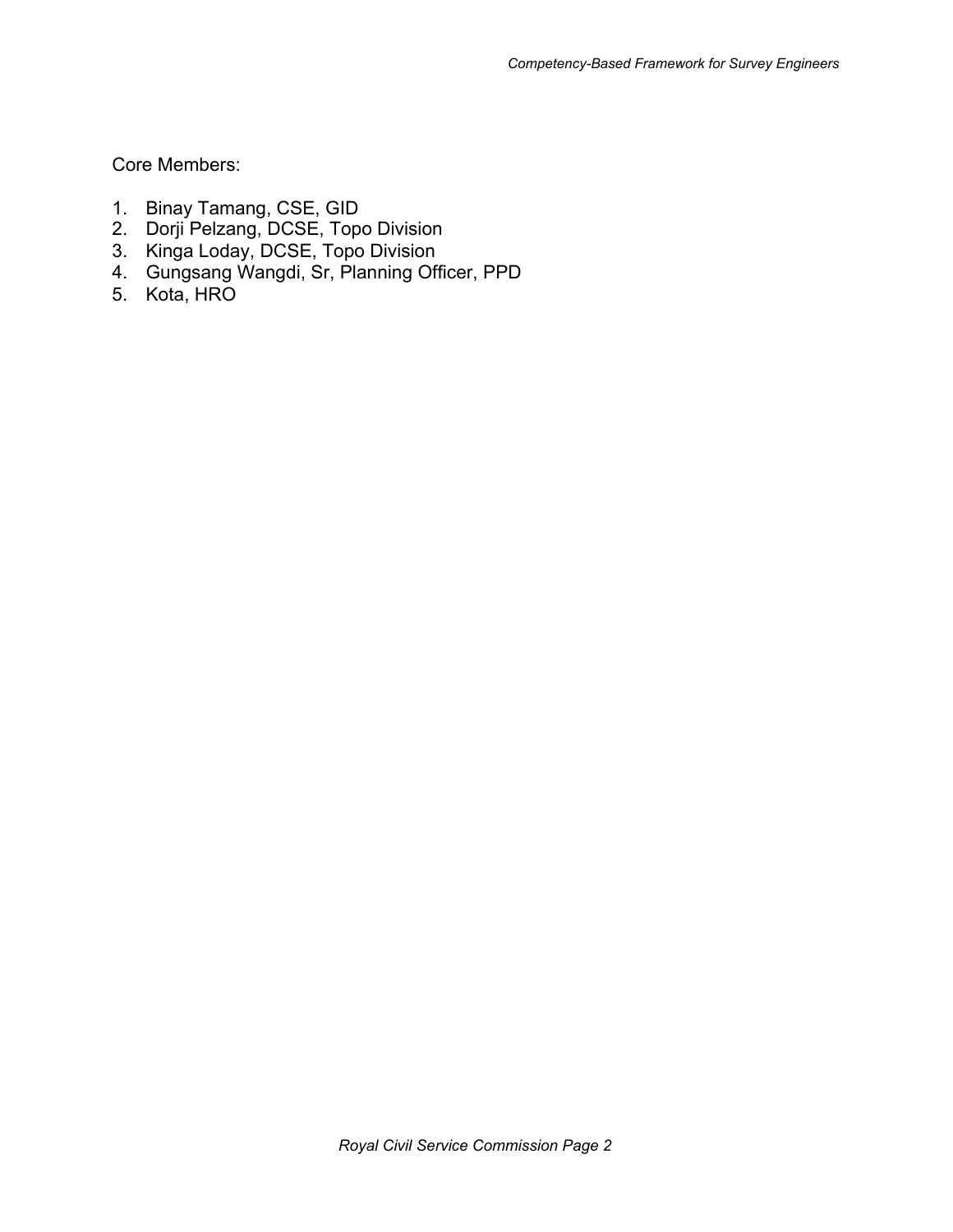## List of Contents

| Background                                                                                                                            | 4                        |
|---------------------------------------------------------------------------------------------------------------------------------------|--------------------------|
| About the Department                                                                                                                  | 4                        |
| 1.2 Vision of the Secretariat                                                                                                         | 5                        |
| 1.3 Missions of the Secretariat                                                                                                       | 5                        |
| 1.4 Core Values                                                                                                                       | 5                        |
| 1.5 Core Functions                                                                                                                    | 5                        |
| Competency-Based Framework for Survey Engineer                                                                                        | 6                        |
| 2.1 Introduction                                                                                                                      | 6                        |
| 2.2 Purpose                                                                                                                           | 6                        |
| 2.3 Aim                                                                                                                               | $6\phantom{1}6$          |
| 2.4 Objectives                                                                                                                        | 6                        |
| 2.5 Framework Development Processes                                                                                                   | $6\phantom{1}6$          |
| 2.6 Structure                                                                                                                         | $\overline{7}$           |
| 2.6.1 Identification of Role Profile (Example)<br>2.6.1.1 Description of Role Profile                                                 | $\overline{7}$<br>8<br>9 |
| 2.6.2 Identification of Competency Areas<br>2.6.3 Identification of Key Competencies<br>2.6.4 Identification of Behavioral Indicators | 9<br>10                  |
| 2.6.5 Classification of Proficiency Levels                                                                                            | 13                       |
| 2.7.1 Training Needs Assessment at Foundation level                                                                                   | 23                       |
| 2.7.2 Training Needs Assessment at Experienced Level                                                                                  | 32                       |
| 2.7.3 Training Needs Assessment at Mid Level                                                                                          | 41                       |
| 2.7.4 Training Needs Assessment at Advance Level                                                                                      | 49                       |
| 2.7.5 Outcomes of the Training Needs Assessment                                                                                       | 57                       |
| 2.7.6 Methods of Intervention                                                                                                         | 57                       |
| 2.7.7 List of Mandatory Competency Development Interventions (CDI)                                                                    | 59                       |
| 2.7.8 List of Mandatory Long Term Training (Specialization)                                                                           | 61                       |
| 2.7.9 Developing Learning Objectives                                                                                                  | 61                       |
| 2.8 Implementation of Competency based Framework                                                                                      | 66                       |
| 2.9 Recommendations                                                                                                                   | 67                       |
| 2.10 Conclusion                                                                                                                       | 67                       |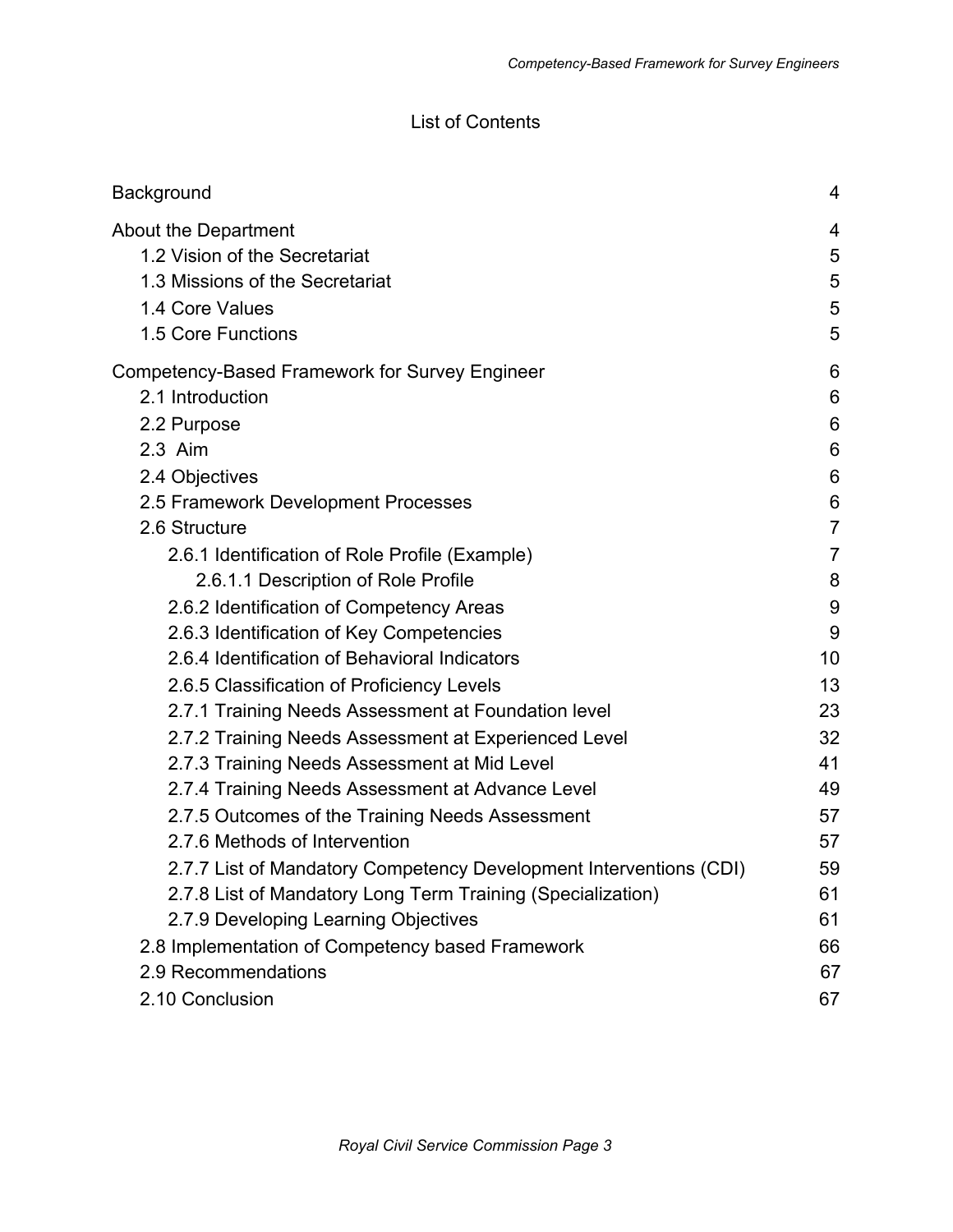## <span id="page-3-0"></span>**1. Background**

## <span id="page-3-1"></span>**1.1About the Department**

Although the Department of Surveying and Mapping (DoSM) was created in 2015, the role of surveying and mapping was set up in 1965 as the Land Revenue Survey Office in Samtse. The Land Record and Settlement Office was established under the Ministry of Finance in 1967 and in 1972 the Office of the Chief of Survey was established, primarily for the demarcation of Bhutan-India boundary and topographic base mapping. Since then it has evolved with rich legacy over the years especially in Geoinformatics and cadastral surveying and the scientific principles of surveying and mapping have been augmented by a myriad of disciplines like geodesy, remote sensing (RS) & photogrammetry, digital cartography & map production, coordinated cadastre, Geographic Information System (GIS), Global Navigation Satellite System (GNSS), Total Station (ToS), digital level, National GIS coordination etc to meet the multidisciplinary requirement of data from stakeholders. In addition, NLCS has embraced the art of collecting and updating data in the 21st century by national surveying and mapping agencies.

Organized as one of the departments in National Land Commission Secretariat (NLCS), Department of Survey and Mapping (DoSM), is mainly responsible for the development of geospatial infrastructure of the country. Geospatial Infrastructure covers both soft and hard components such as data, technology, policy, people, collaboration and process improvement.

As the National Surveying and Mapping Organization, NLCS plays a special responsibility to ensure that the surveying and mapping activities have been achieved suitably, provide reliable spatial information to formulate accurate and realistic policies, planning, implementation and monitoring of various socio economic development activities. The department is also assisting in many academic and scientific programs and curriculum development of the Jigme Namgyel Engineering College (JNEC). NLCS's expert advice is being utilized by various ministries and agencies including demarcation and maintenance of international borders, district boundaries and thromde boundaries.

Survey Engineers shape the environments where we live, from our towns and cities to our streets and homes, they help to create safer, better and happier communities. They help to shape our roads, bridges and tunnels, buildings, Airports, stations and stadiums. The consequences of not using the services of experts in surveying and geospatial engineering will lead to loss of time and money, boundary dispute, land disputes, urban chaos and unsustainable management of resources. Other than NLCS, employers of Surveying Engineers include government agencies such as MoWHS, Thromdes, DGM, DGPC, JNEC; UN agencies and for large and small engineering and surveying firms

The national network of geodetic control points spanning across the country, the up-to-date base map, the publication of Nye Atlas and geo-referenced geographical names, the digitization of cadastral records, three rounds of nationwide cadastral survey and online land transaction, establishment of Institute of Surveying and Spatial Science Professional of Bhutan (ISSB) and Geographic Information policy (GI) are some of the best milestones of the department.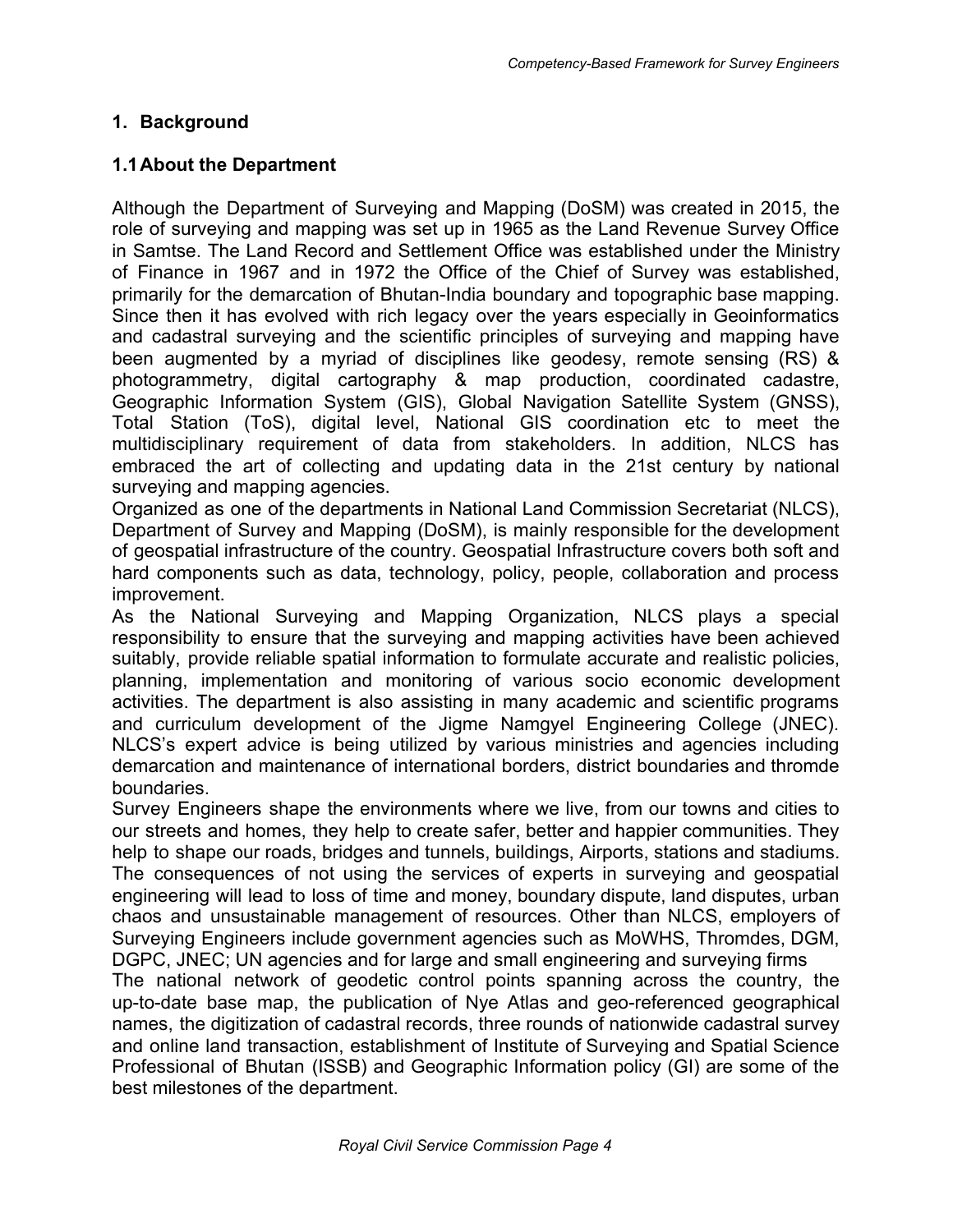## <span id="page-4-0"></span>**1.2 Vision of the Secretariat**

A dynamic and professional organization that delivers excellent land governance services and provides reliable land information for the nation's wellbeing.

## <span id="page-4-1"></span>**1.3 Missions of the Secretariat**

- 1. Manage, regulate and administer the ownership and use of land
- 2. Guarantee the security of land tenure
- 3. Ensure easy access to reliable land information

## <span id="page-4-2"></span>**1.4 Core Values**

- 1. Integrity,
- 2. Teamwork,
- 3. Professionalism
- 4. Innovation
- 5. Customer driven

## <span id="page-4-3"></span>**1.5 Core Functions**

- 1. Implement policies, programs, regulations and guidelines issued by the Commission for administering the provisions of the Land Act 2007.
- 2. Serve as the parent organization for all the agencies responsible for land registration and cadastral survey
- 3. Be responsible for custody, compilation and maintenance of Chhazhag Sathrams
- 4. Conduct land cadastre and be the technical agency on cadastral technology in the country
- 5. Verify and resolve land disputes resulting from boundary and Thrams
- 6. Process private land acquisition for national interests and provide land substitutes and compensation
- 7. Facilitate the Local Authority in carrying out their functions according to the provisions of the Land Act
- 8. Prescribe formats and rules pursuant to the Land Act and amend them as and when deemed necessary
- 9. Maintain international boundaries
- 10. Manage National Rehabilitation Program
- 11. Carry out topographic surveys
- 12. Carry out geodetic and geophysical surveys
- 13. Manage national geospatial data repository
- 14. Establish land surveying, mapping and spatial data standards and policies
- 15. Coordinate National Spatial Data Infrastructure Development and dissemination of geospatial information
- 16. Coordinate preparation of macro level land use plans
- 17. Regulate and monitor land use
- 18. Maintain inventory of alienable and disposable land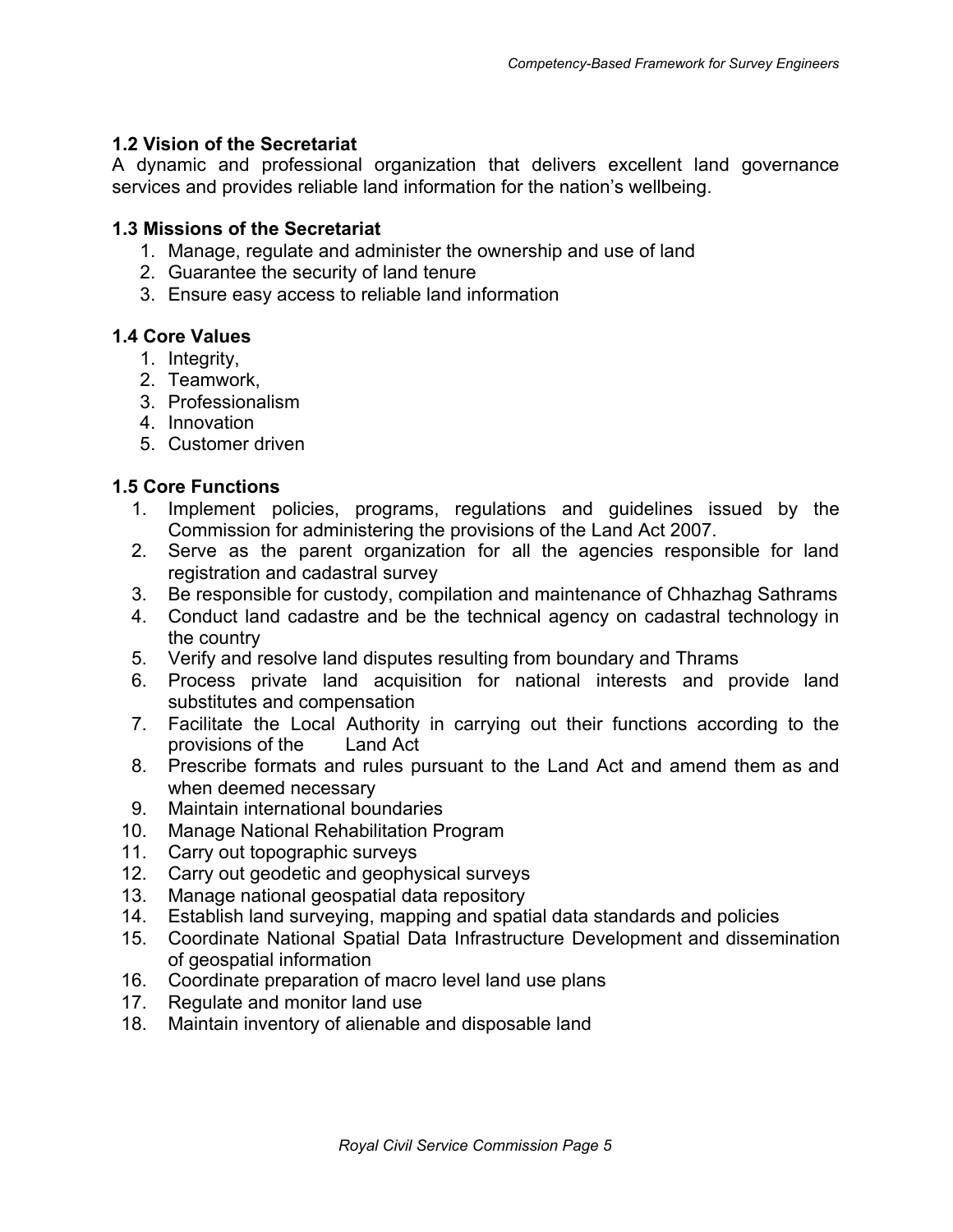## <span id="page-5-0"></span>**2. Competency-Based Framework for Survey Engineer**

## <span id="page-5-1"></span> **2.1 Introduction**

The Competency Based Framework of the Survey Engineer has been developed to further enhance the capacity and capabilities of the Survey Engineer to support the goal of the Department of Survey and Mapping to be a professional and dynamic institution committed to excellence, courtesy and service delivery and to safeguard the country's national interest at all times.

## <span id="page-5-2"></span> **2.2 Purpose**

The CBF highlights the knowledge, skills and abilities required for Survey Engineers to achieve a high level of professional competence and deliver the highest standard services. The framework is developed with the following aim and objectives:

## <span id="page-5-3"></span>**2.3 Aim**

Build a fraternity of Survey Engineers who are highly knowledgeable, skillful and competent in delivering efficient and effective services of the highest standard.

## <span id="page-5-4"></span> **2.4 Objectives**

The programme is aimed at strengthening the capacity and capabilities of the civil servants based on their role specific competency to enhance professionalism, growth and development to contribute optimally to nation building.

## <span id="page-5-5"></span>**2.5 Framework Development Processes**

The development of the framework involved identifying Role Profiles, Competency Areas, Key Competencies, Behavioral Indicators and Proficiency Levels through a rigorous, consultative and inclusive process with key stakeholders.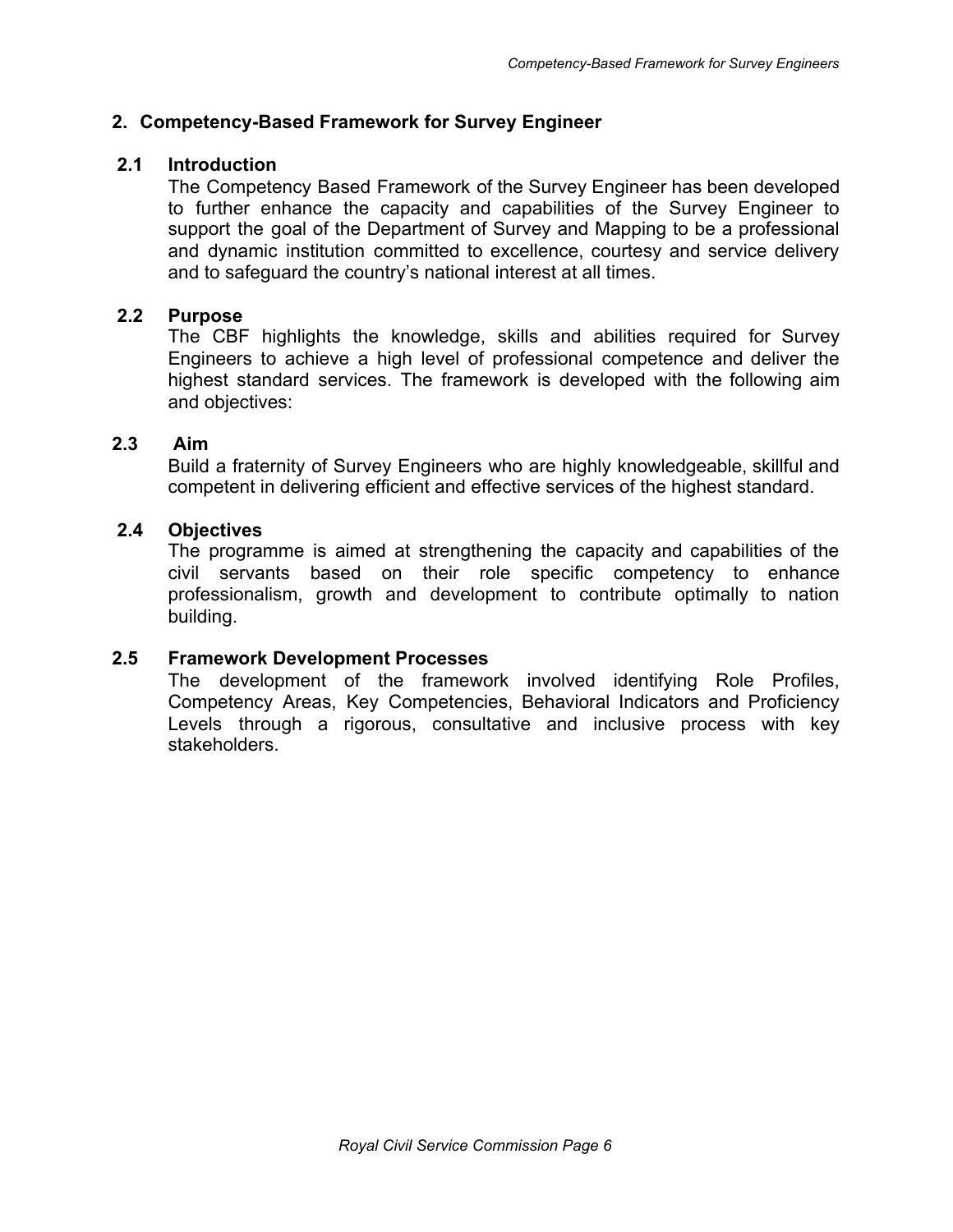

## <span id="page-6-0"></span> **2.6 Structure Brief explanation and diagrammatic (pie chart) overview of the CBF**

## <span id="page-6-1"></span>**2.6.1 Identification of Role Profile (Example)**

The key role is an organized set of behaviors that are crucial to achieve the current and future goals of the Department of Survey and Mapping. Following are the key roles expected to be performed by the Survey Engineer:

- a. Geographic Information (GI) Producer
- b. GI Manager
- c. GI Regulator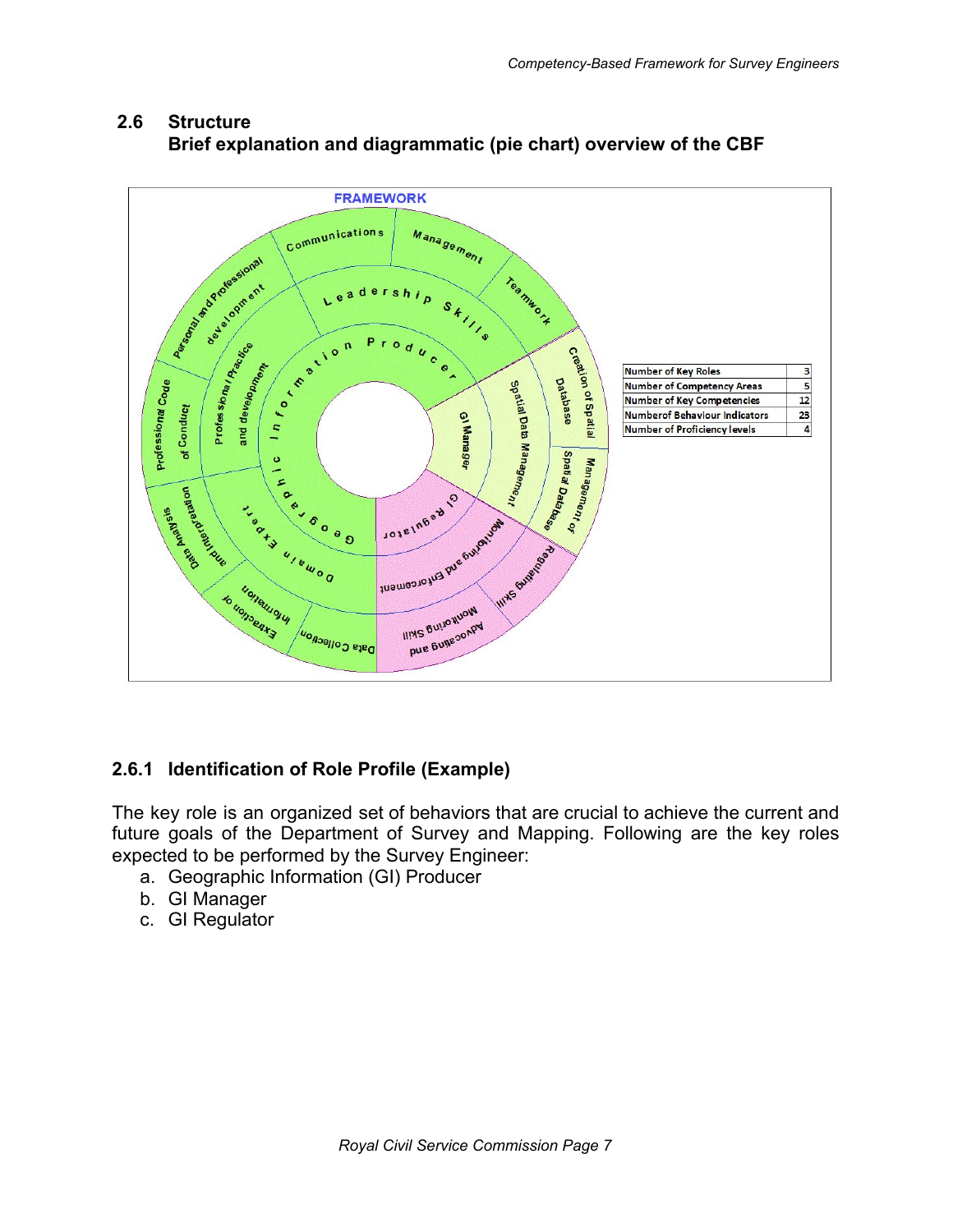## 2.6.1.1 Description of Role Profile **2.6.1.1 Description of Role Profile**

<span id="page-7-0"></span>outcomes rather than duties, which provides better guidance than a job description on expectations. It does not constrain<br>Survey Engineers to carry out a prescribed set of tasks. The role profile is the description of roles that Survey Engineers are expected to demonstrate in achieving the outcomes of the Department of Survey and Mapping. It defines outcomes and competencies for an individual role. It concentrates on The role profile is the description of roles that Survey Engineers are expected to demonstrate in achieving the outcomes of the Department of Survey and Mapping. It defines outcomes and competencies for an individual role. It concentrates on outcomes rather than duties, which provides better guidance than a job description on expectations. It does not constrain Survey Engineers to carry out a prescribed set of tasks.

## Role Profile of Survey Engineer **Role Profile of Survey Engineer**

| ທ | <b>Key Role</b>                       | <b>Role Description</b>                                                                                                                                                                                                                                                                                                       |
|---|---------------------------------------|-------------------------------------------------------------------------------------------------------------------------------------------------------------------------------------------------------------------------------------------------------------------------------------------------------------------------------|
|   |                                       | rate geodetic reference frame to establish the standard national system of surveying<br>& mapping for utilization in various surveying activities like cadastral, topographic, engineering and<br>1. Determine accur<br>geophysical survey                                                                                    |
|   | Geographic<br>Information<br>Producer | 2. Collect, acquire and develop fundamental and thematic spatial data (paper, digital, web service, etc.)<br>enhance its efficient utilization by the GIS users ensuring standards and principles of surveying and<br>asurement methods and procedures for data collection and measurement.<br>through various me<br>mapping. |
|   |                                       | 3. Demarcate boundaries including parcel and national boundaries and collect land information to<br>support an effective cadastre and guaranteed security of land tenure.                                                                                                                                                     |
| ົ | Geographic<br>Information             | develop and manage geospatial information management systems, data sources<br>ts and policy makers for GI based decision making, planning and implementation.<br>1. Compile, design,<br>to support the clien                                                                                                                  |
|   | Manager                               | activities in collaboration with stakeholders and professional associations to support<br>development, maintenance, and setting of standards<br>2. Facilitates NSDI                                                                                                                                                           |
| ო | <b>Advisor/Re</b><br>ت                | 1. Formulate policies, acts, rules and regulations, guidelines, manuals and SOPs with regard to data<br>and pricing to regulate geo information<br>standards, sharing                                                                                                                                                         |
|   | gulator                               | 2. Advocate and monitor national standards and methods of surveying and mapping for homogeneity                                                                                                                                                                                                                               |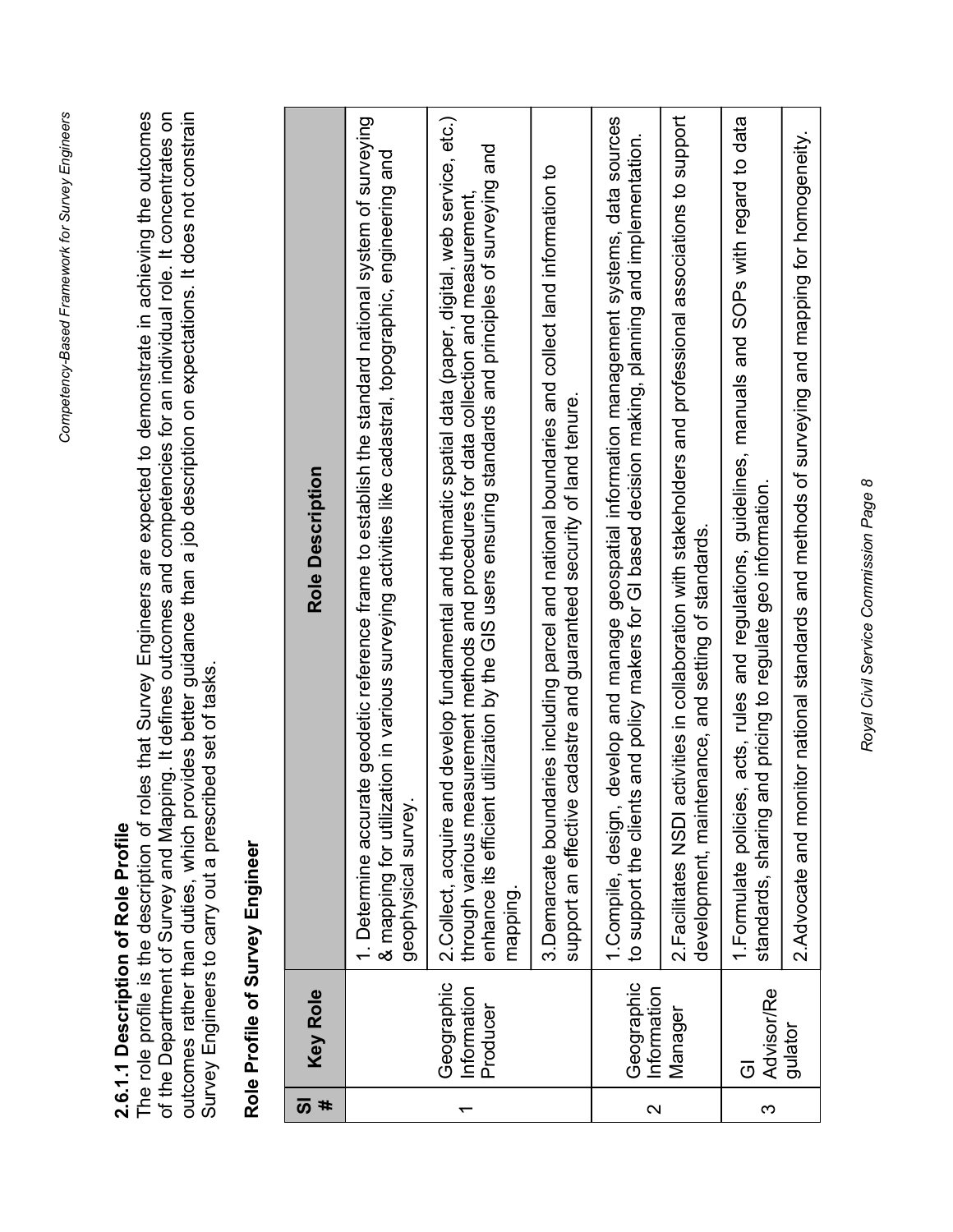## 2.6.2 Identification of Competency Areas **2.6.2 Identification of Competency Areas**

<span id="page-8-0"></span>The competency area is the clustering of key competencies by related behavior and functions of each role. It comprises a set of Knowledge, Skills and Abilities (KSA) that result in essential behaviors expected from Survey Engineers. The The competency area is the clustering of key competencies by related behavior and functions of each role. It comprises a<br>ممثل مذ المصنام عمد الطلب مصط الطلبية من الذكر المعاملة المصنعية المصنعية مصنعية من المعاملة المصنعية set of Knowledge, Skills and Abilities (KSA) that result in essential behaviors expected from Survey Engineers. The<br>framework has identified 5 competency areas as follows: framework has identified 5 competency areas as follows: framework has identified 5 competency areas as follows:

|                     | <b>DESCRIPTION OF DESCRIPTION OF A SERVICE SERVICE SERVICE SERVICE SERVICE SERVICE SERVICE SERVICE SERVICE SERVICE</b> |                                                                                              |
|---------------------|------------------------------------------------------------------------------------------------------------------------|----------------------------------------------------------------------------------------------|
| Role#               | <b>Key Role</b>                                                                                                        | <b>Competency Area</b>                                                                       |
|                     |                                                                                                                        | 1.1 Domain Expertise (Having in-depth knowledge on surveying<br>and mapping related subjects |
|                     | Geographic Information Producer                                                                                        | 1.2 Professional Practice and development                                                    |
|                     |                                                                                                                        | 1.3 Leadership skills                                                                        |
| $\boldsymbol{\sim}$ | Geographic Information Manager                                                                                         | 2.1. Spatial data Management                                                                 |
|                     | Geographic Information Advisor/regulator   3.1 Monitoring and regulating skill                                         |                                                                                              |

## 2.6.3 Identification of Key Competencies **2.6.3 Identification of Key Competencies**

<span id="page-8-1"></span>The key competency is an observable behavior that indicates the presence of the particular competency. Generally, it is broadly divided as core competency, leadership competency and technical or functional competency. The framework has The key competency is an observable behavior that indicates the presence of the particular competency. Generally, it is<br>Erective divided broadly divided as core competency, leadership competency and technical or functional competency. The framework has identified 12 key competencies are presented as below: identified 12 key competencies are presented as below:

| Key Competencies | 1.1.1 Data collections            |                                                                   | 1.1.3 Data analysis and interpretation. |
|------------------|-----------------------------------|-------------------------------------------------------------------|-----------------------------------------|
| Competency Area  | Domain Expertise (Having in-depth | mowledge on surveying and mapping 1.1.2 Extraction of information | related subjects                        |
| <b>Key Role</b>  |                                   | Geographic<br>nformation Producer                                 |                                         |
| <b>Role</b><br># |                                   |                                                                   |                                         |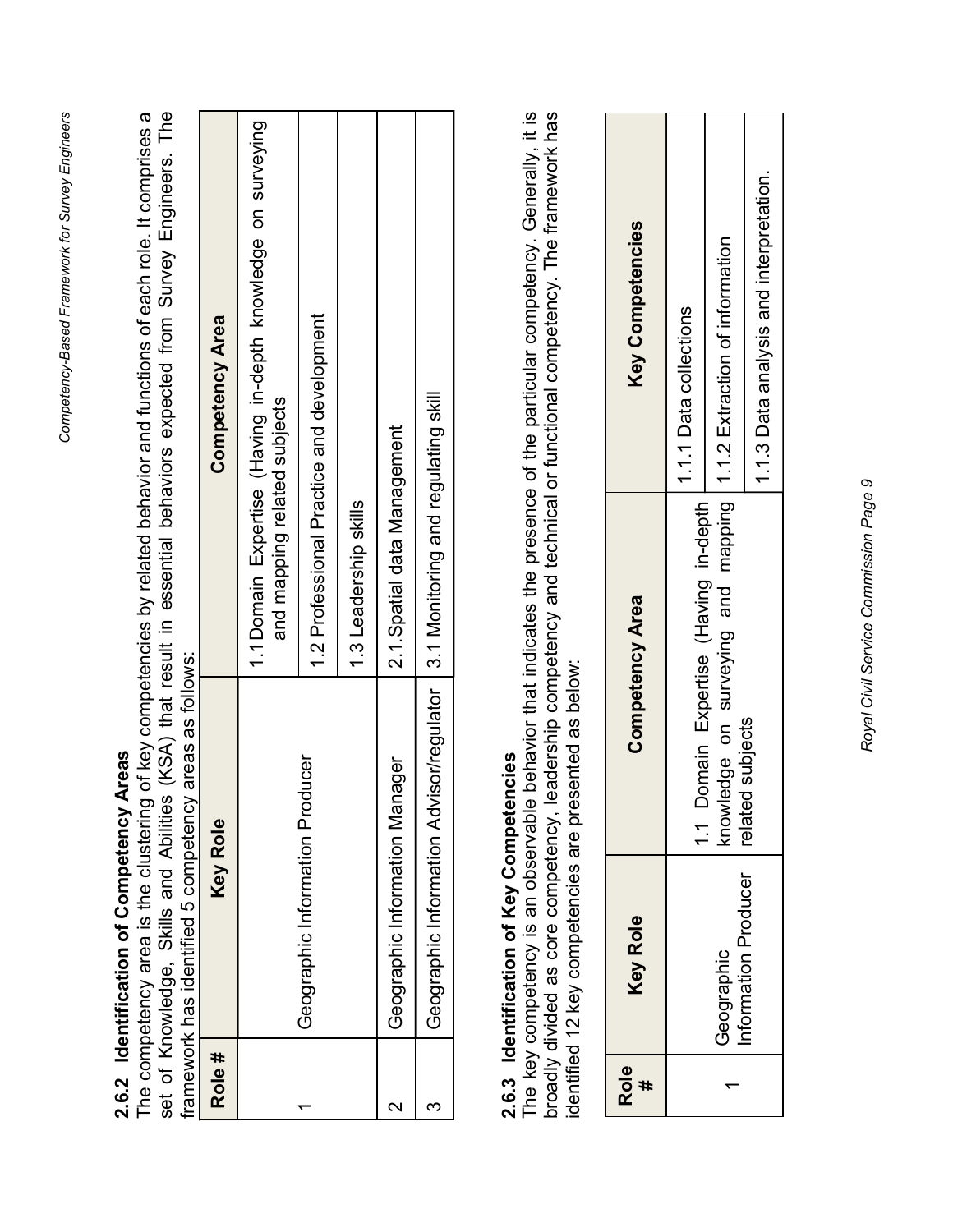| J<br>:<br><br>١               |
|-------------------------------|
| :<br>,<br>י המיי ליווחים<br>1 |
| - רח רח הוא וח<br>l           |
| -<br>קיסים<br>I<br>I          |
| <b>. המחמה</b>                |

|                   |                      |                                                  | 1.2.1 Professional code of conduct                   |
|-------------------|----------------------|--------------------------------------------------|------------------------------------------------------|
|                   |                      | and<br>Practice<br>Professional<br>$\frac{1}{2}$ |                                                      |
|                   |                      | development                                      | professional<br>and<br>1.2.2 Personal<br>development |
|                   |                      |                                                  | 1.2.1 Communication                                  |
|                   |                      | 1.3 Leadership skills                            | 1.2.2 Management                                     |
|                   |                      |                                                  | 1.2.3 Teamwork                                       |
| $\mathbf{\Omega}$ | Geographic           | 2.1.Spatial data Management                      | 2.1.1 Creation of spatial database                   |
|                   | Information Manager  |                                                  | 2.1.2 Management of spatial database                 |
| က                 | GI Advisor/regulator | 3.1 Monitoring and regulating skill              | 3.1.1 Regulating skill                               |
|                   |                      |                                                  | 3.1.2 Advocating and monitoring skills               |

## **2.6.4 Identification of Behavioral Indicators**

<span id="page-9-0"></span>2.6.4 Identification of Behavioral Indicators<br>The Behavioral Indicators is the description of competencies based on various proficiency levels. It outlines a collection of<br>desired and about the setting the description of c desired and observable motives, traits and behaviors when executing or carrying out the assigned task. It serves as a tool<br>to guide evaluations of employee performance. The framework has identified 23 behavioral indicators The Behavioral Indicators is the description of competencies based on various proficiency levels. It outlines a collection of desired and observable motives, traits and behaviors when executing or carrying out the assigned task. It serves as a tool to guide evaluations of employee performance. The framework has identified 23 behavioral indicators.

| <b>Behavior Indicators</b> |                                    | 1.1.1 Identifies, reviews and applies best technology, innovative systems and<br>ffective methodology to collect spatial data. |
|----------------------------|------------------------------------|--------------------------------------------------------------------------------------------------------------------------------|
|                            |                                    |                                                                                                                                |
|                            | n Producer                         |                                                                                                                                |
|                            |                                    | Φ                                                                                                                              |
|                            |                                    | Data<br>                                                                                                                       |
| Competencies<br>Key        |                                    | collections                                                                                                                    |
| Competency<br><b>Area</b>  | Key Role 1: Geographic Information | 1 1 Domain $ 1,1,1$<br>Expertise<br>(Having                                                                                    |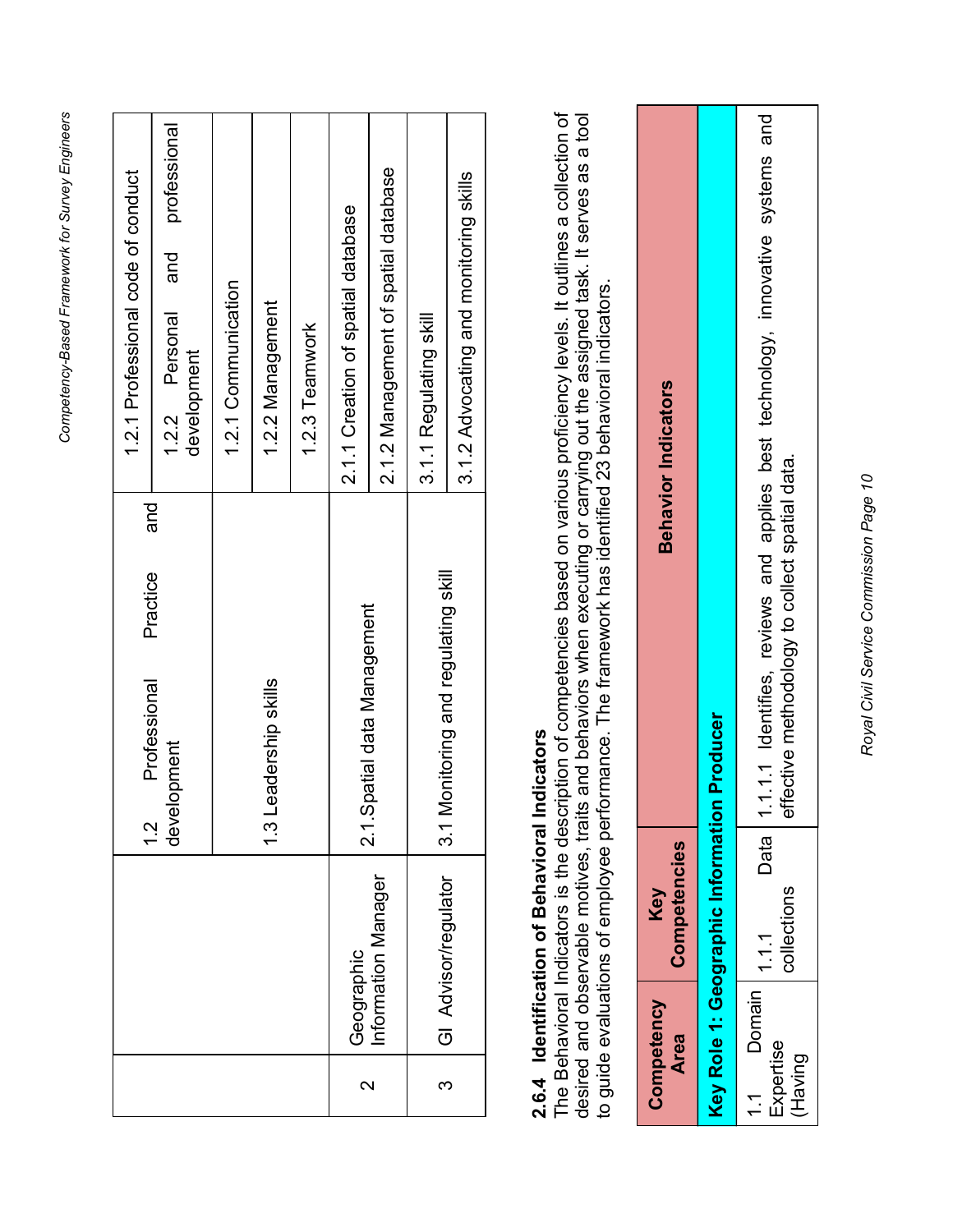| δ<br>and<br>knowledge<br>surveying<br>in-depth |                                    | are<br>legitimate and in line with the survey standards and surveying principles for collection<br>and endorsing measurements<br>employing<br>covers understanding,<br>of reliable data<br>$1.1.2$ It<br>$\div$ |
|------------------------------------------------|------------------------------------|-----------------------------------------------------------------------------------------------------------------------------------------------------------------------------------------------------------------|
| mapping<br>subjects<br>related                 | 1.1.2 Extraction<br>of information | to develop<br>Extracts information from relevant databases, and repositories<br>spatial information<br>reliable<br>1.2.1                                                                                        |
|                                                | Data<br>1.1.3                      | information<br>relevant<br>and<br>efficient<br>communication technology components of a GIS<br>utilize<br>and<br>develop<br>Understand,<br>1.3.1<br>$\div$                                                      |
|                                                | and<br>interpretation<br>analysis  | 1.3.2 Examines the integrity and value of stored spatial data for data analysis<br>$\div$                                                                                                                       |
|                                                |                                    | 1.3.3 Adds value to data to enhance data interpretation and meet client's demand.<br>$\overline{\phantom{0}}$                                                                                                   |
|                                                | 1.2.1                              | 2.1.1 Establishes and promotes conducive-relationships with clients to understand<br>eir needs to ensure satisfaction<br>$\div$<br>≞                                                                            |
| $\frac{2}{1}$                                  | code of conduct<br>Professional    | pue<br>nderstands policy to uphold the standards of surveying and mapping profession<br>aspects<br>$\overline{5}$<br>⊇.<br>professionalism<br>Demonstrates increasing level of<br>2.12                          |
| pue<br>Professional                            |                                    | Practice and enforce correct occupational health and safety procedures<br>2.1.3<br>$\overline{\phantom{0}}$                                                                                                     |
| development<br>Practice                        | Personal<br>1.2.2                  | pue<br>apply new knowledge<br>Demonstrates willingness to acquire, learn and<br>skills to keep abreast with the advancing technologies<br>2.2.1<br>$\overline{\phantom{0}}$                                     |
|                                                | and professional<br>development    | 2.2.2 Conducts training and development programs to enhance professionalism.<br>$\overline{\phantom{0}}$                                                                                                        |
|                                                |                                    | Performs research and development for professional enhancement<br>2.3<br>$\overline{\phantom{0}}$                                                                                                               |
| 1.3 Leadership                                 | Communication<br>1.3.1             | Effectively communicates, shares information and ideas, listens carefully,<br>clarifies, and understands, taking into consideration different viewpoints<br>.3.1.1<br>$\overline{\phantom{0}}$                  |
| skills                                         | Management<br>1.3.2                | 3.2.1 Demonstrates effective management of resources for achieving the agency's<br>goals and objectives<br>$\div$                                                                                               |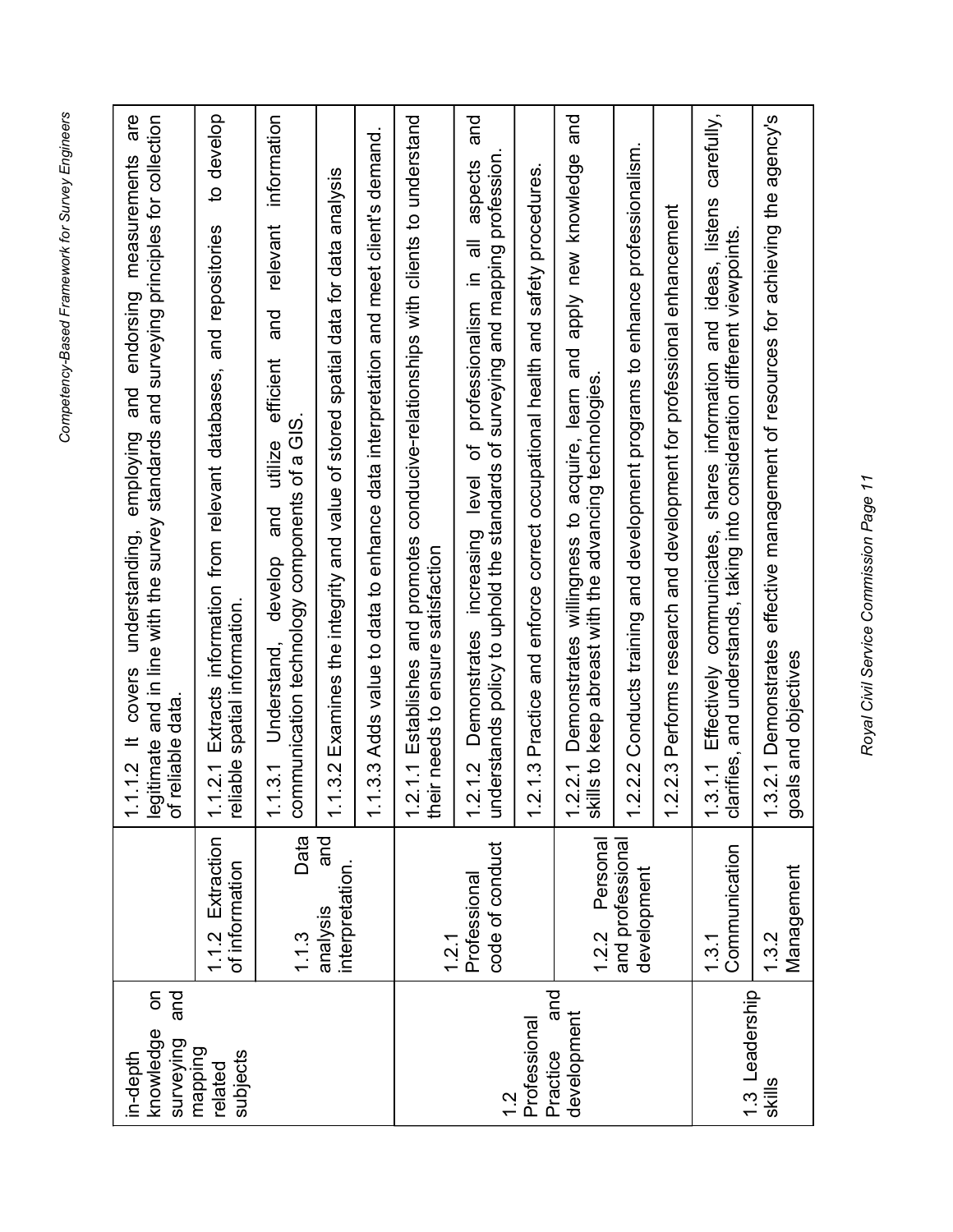|                               | 1.3.3 Teamwork                                     | and provides clear direction to achieve the Agency's mandate and priorities.<br>Motivates and empowers staff, and recognizes individual and team contributions to<br>1.3.3.1 Demonstrates teamwork, leadership, inspires others, serves as a role model<br>the Agency's success. |
|-------------------------------|----------------------------------------------------|----------------------------------------------------------------------------------------------------------------------------------------------------------------------------------------------------------------------------------------------------------------------------------|
|                               | Key Role 2: Geographic Information                 | Manager                                                                                                                                                                                                                                                                          |
|                               | 2.1.1                                              | 2.1.1.1 Comprehends principles of spatial database to enable data classification and<br>nceptualization of database design<br>8                                                                                                                                                  |
|                               | ৳<br>spatial database<br>Creation                  | 2.1.1.2 Identifies and adopts appropriate DBMS software to build the database.                                                                                                                                                                                                   |
| ب<br>2.i                      |                                                    | 2.1.1.3 Utilizes appropriate interfaces to develop physical databases.                                                                                                                                                                                                           |
| data<br>Management<br>Spatial | 2.1.2                                              | 2.1.2.1 Administers, maintains and regulates Geospatial databases for security,<br>integrity, currency, reliability and accessibility.                                                                                                                                           |
|                               | Management of                                      | 1.2.2 Upgrades the database to cope with the emerging needs and technology<br>$\overline{\mathbf{v}}$                                                                                                                                                                            |
|                               | spatial database                                   | accessibility of GI to reduce data<br>2.1.2.1.3 Facilitates collaboration for easy<br>redundancy.                                                                                                                                                                                |
|                               | Key Role 3: Geographic Information                 | <b>Advisory/Regulator</b>                                                                                                                                                                                                                                                        |
| 3.1 Monitoring                | 3.1.1 Regulating<br><b>Skill</b>                   | 3.1.1.1 Demonstrates sound understanding of existing legal frameworks and displays<br>ability to work within the frameworks.                                                                                                                                                     |
| regulating<br>and<br>skill    | presentation<br>3.1.2 Advocacy<br>skills<br>.<br>ත | 3.1.2.1 Advocates national standards and methods of surveying and mapping for<br>homogeneity                                                                                                                                                                                     |

Summary of behavior indicators (number of BI against each Key Role)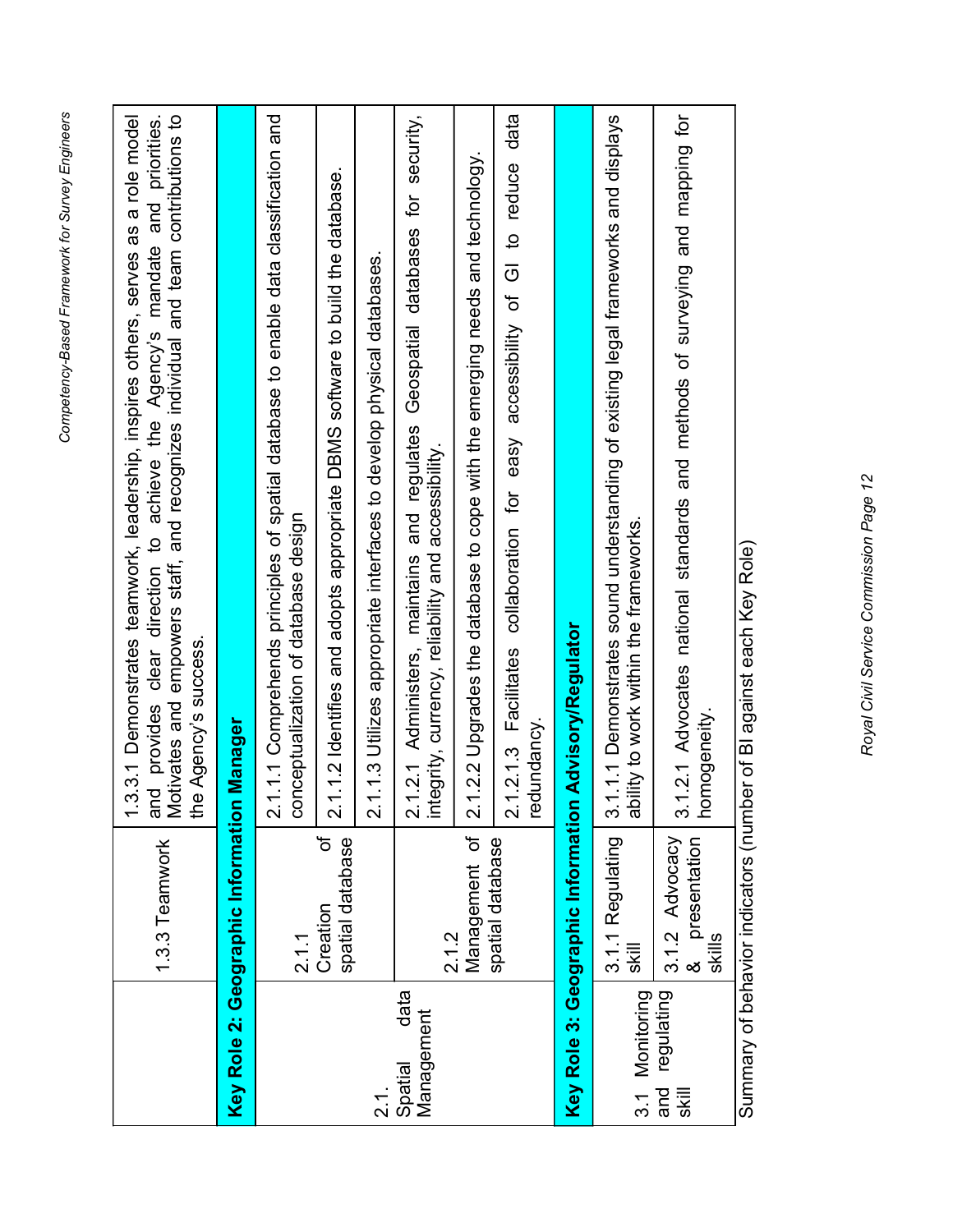| ì<br>יים היי המונה בי<br>١            |
|---------------------------------------|
| An Cunnion<br>;<br>;<br>$\frac{1}{2}$ |
| <u>יים ומח</u> רה באו ביום אי         |
| ר<br>המהים<br>)<br>)<br>!             |
| l-vonatanno.<br>1                     |

## 2.6.5 Classification of Proficiency Levels **2.6.5 Classification of Proficiency Levels**

<span id="page-12-0"></span>Engineer is categorized into four levels as i) Foundation (P5-P4), ii) Experienced (P3) and iii) Mid (P2) and iv) Advance The proficiency level is categorized based on the level of expertise. It describes the levels of a competency required to perform a specific job successfully. There is a progression of proficiencies at each level. The proficiency level of Survey The proficiency level is categorized based on the level of expertise. It describes the levels of a competency required to perform a specific job successfully. There is a progression of proficiencies at each level. The proficiency level of Survey<br>Fnoineer is categorized into four levels as i) Foundation (P5-P4). ii) Fxperienced (P3) and iii) M Engineer is categorized into four levels as i) Foundation (P5-P4), ii) Experienced (P3) and iii) Mid (P2) and iv) Advance (P1). The framework has identified 25 behavioral indicators across four levels of proficiency. (P1). The framework has identified 25 behavioral indicators across four levels of proficiency.

will give them an opportunity to enhance competency in achieving current as well future career goals. As the officials in The proficiency will enable individual officials to distinguish the type of competencies expected in their career path, which position levels of P5 & P4 play similar roles, their proficiency levels are merged together. Further, the proficiency level will The proficiency will enable individual officials to distinguish the type of competencies expected in their career path, which will give them an opportunity to enhance competency in achieving current as well future career goals. As the officials in<br>position levels of P5 & P4 play similar roles, their proficiency levels are merged together. Further position levels of P5 & P4 play similar roles, their proficiency levels are merged together. Further, the proficiency level will<br>eet a benchmark for the recruitment and deplowment. The proficiency levels of each key compet set a benchmark for the recruitment and deployment. The proficiency levels of each key competency are detailed below: set a benchmark for the recruitment and deployment. The proficiency levels of each key competency are detailed below:

| Key Role 1: Geographic Information Producer                                                                      |                                                                           |                                                                                                                                                                                                                                                                 |                                                                                                                                                                                                                      |
|------------------------------------------------------------------------------------------------------------------|---------------------------------------------------------------------------|-----------------------------------------------------------------------------------------------------------------------------------------------------------------------------------------------------------------------------------------------------------------|----------------------------------------------------------------------------------------------------------------------------------------------------------------------------------------------------------------------|
| Competency Area: 1.1 Domain Experti                                                                              |                                                                           |                                                                                                                                                                                                                                                                 | ise (Having in-depth knowledge on surveying and mapping related subjects                                                                                                                                             |
| Key Competency: 1.1.1 Data collection                                                                            | ဗူ                                                                        |                                                                                                                                                                                                                                                                 |                                                                                                                                                                                                                      |
| effective methodology to collect spatial data.<br>Behavior Indicator: 1.1.1.1 Identifies,                        |                                                                           |                                                                                                                                                                                                                                                                 | reviews and applies best measuring technology, innovative systems and                                                                                                                                                |
| Foundation                                                                                                       | (Experienced)                                                             | <b>Di</b> N                                                                                                                                                                                                                                                     | Advance                                                                                                                                                                                                              |
| techniques<br>various<br>available and employs<br>for collecting spatial data.<br><b>Recognizes</b><br>measuring | measuring<br>technology available and<br>its applicability.<br>Assess the | Navigation Satellite System technologies<br>including the "Field To Finish"<br>technology,<br>$\frac{1}{2}$<br>extensive mapping equipment<br>state-of-the-art<br>innovative<br>receivers,<br>and develops<br>topholicum.com<br>surveying<br>(GNSS)<br>Explores | computerized systems, Global changes brought in by new<br>Evaluates and selects measuring<br>technology and leads adaptation to<br>helps<br>subordinates to rate the value and<br>benefits of new technology.<br>and |

Royal Civil Service Commission Page 13 *Royal Civil Service Commission Page 13*

techniques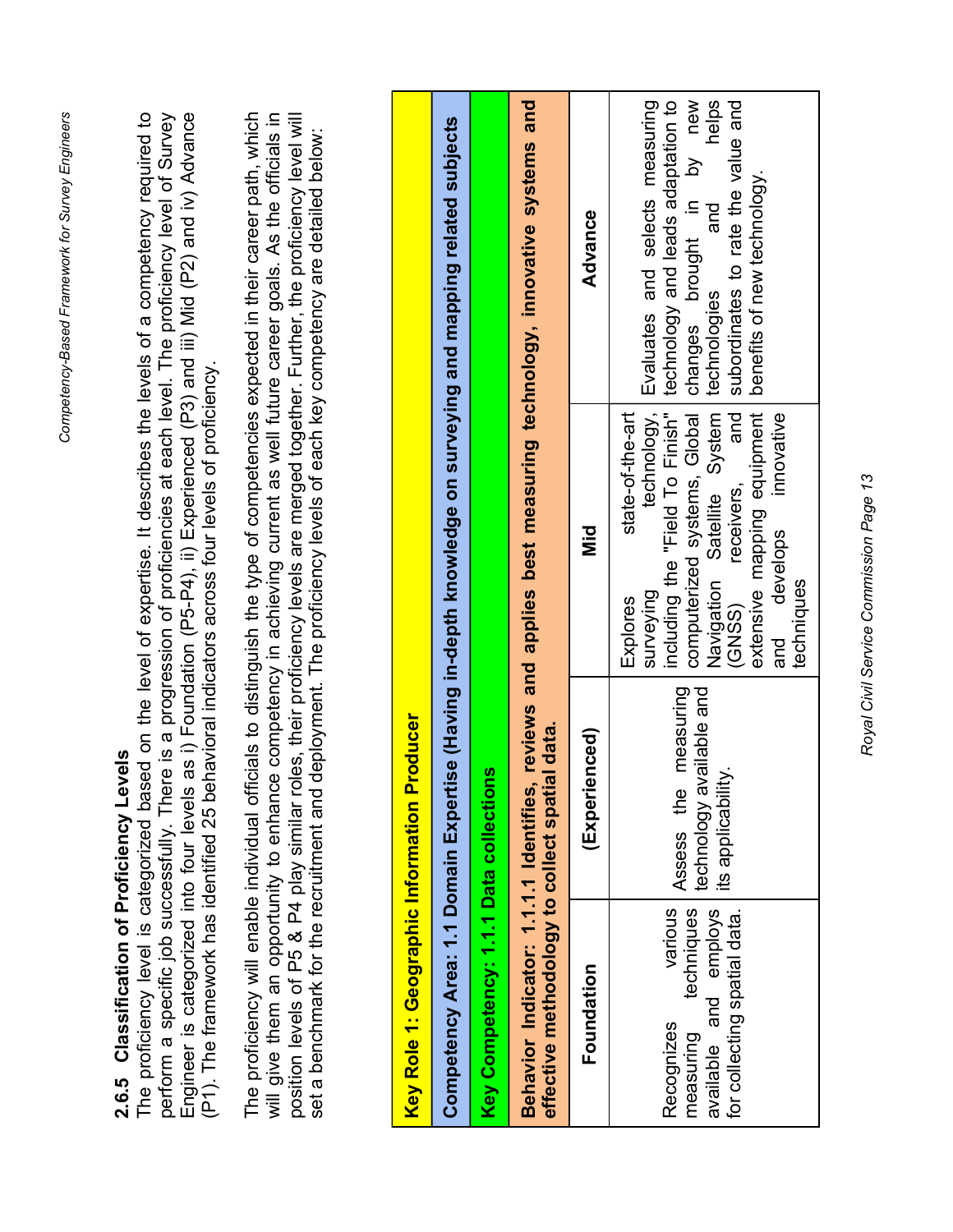| Behavior Indicator: 1.1.1.2 It covers                                                                                                                                   |                                                                                                                                                                | line with the survey standards and surveying principles for collection of reliable data.                       | understanding, employing and endorsing measurements are legitimate and in                                                                               |
|-------------------------------------------------------------------------------------------------------------------------------------------------------------------------|----------------------------------------------------------------------------------------------------------------------------------------------------------------|----------------------------------------------------------------------------------------------------------------|---------------------------------------------------------------------------------------------------------------------------------------------------------|
| principles for collection of<br>legitimate<br>Understands the basics<br>measurements in line<br>standards and surveying<br>survey<br>the<br>f<br>reliable data.<br>with | $\frac{6}{10}$<br>survey<br>discharging<br>ensures and<br>standards and surveying<br>with<br>principles in<br>the duty.<br>Proactively<br>complies<br>existing | surveying<br>Critically formulates technical<br>standards and SOPs<br>framework,                               | Reviews, refines and approves the<br>framework like Survey<br>classification,<br>specifications etc.<br>Standards<br>technical                          |
| Key Competency: 1.1.2 Extraction of                                                                                                                                     | information                                                                                                                                                    |                                                                                                                |                                                                                                                                                         |
| Behavior Indicator: 1.1.2.1 Extracts<br>spatial information.                                                                                                            |                                                                                                                                                                | information from relevant databases, and repositories                                                          | to develop reliable                                                                                                                                     |
| Foundation                                                                                                                                                              | enced<br>Experi                                                                                                                                                | <b>Di</b><br>Ni                                                                                                | Advance                                                                                                                                                 |
| information from relevant<br>required<br>and<br>databases<br>Extracts                                                                                                   | Illustrates and Interprets<br>information<br>general<br>from relevant<br>repositories.<br>extracted                                                            | relevant<br>Develops SOPS for extraction<br>general<br>of information from<br>and<br>depositories<br>databases | e4<br>quides<br>development<br>per<br>relevant regulations and laws.<br>and<br>as<br>GIGI<br>SOPS<br>and<br>procedures<br>extraction<br><b>Endorses</b> |
| repositories                                                                                                                                                            | đ<br>relevance<br>authenticity<br>information.<br><b>Determines</b><br>and                                                                                     | authenticity of information and<br>and<br>Evaluates the relevancy<br>optimizes its uses                        | Validates the extracted information<br>and approves its uses.                                                                                           |
| Key Competency: 1.1.3 Data analysis                                                                                                                                     | and Interpretation                                                                                                                                             |                                                                                                                |                                                                                                                                                         |
| technology components of a GIS.                                                                                                                                         |                                                                                                                                                                |                                                                                                                | Behavior Indicator: 1.1.3.1 Understand, develop and utilize efficient and relevant information communication                                            |

Royal Civil Service Commission Page 14 *Royal Civil Service Commission Page 14*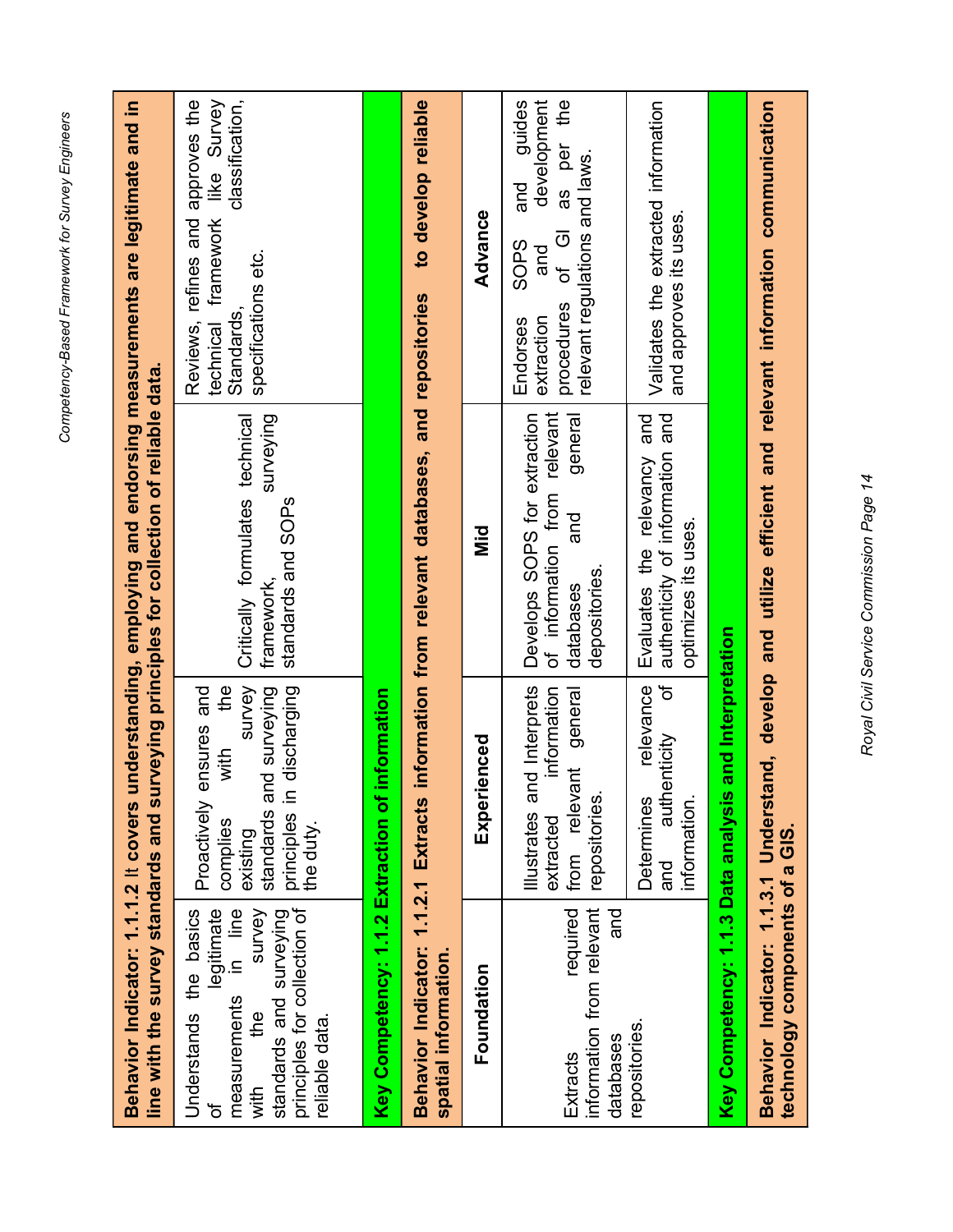| Foundation                                                                                                                                                                                                                                      | Experienced                                                                                                                                                                                                                                                                                           | Did                                                                                                                   | Advance                                                                                                                                                                                                         |
|-------------------------------------------------------------------------------------------------------------------------------------------------------------------------------------------------------------------------------------------------|-------------------------------------------------------------------------------------------------------------------------------------------------------------------------------------------------------------------------------------------------------------------------------------------------------|-----------------------------------------------------------------------------------------------------------------------|-----------------------------------------------------------------------------------------------------------------------------------------------------------------------------------------------------------------|
| software<br>application<br>of a GIS, such as<br>servers,<br>technology components<br>dentifies the information<br>Devices,<br>switches,<br>routers, and firewalls<br>data<br>workstations,<br>databases,<br>programs,<br>servers,<br><b>SAN</b> | the<br>limitations,<br>$\sigma$<br>integrate different types<br>I softwares.<br>ability<br>of geospatial<br>capabilities,<br>Compares<br>and the                                                                                                                                                      | ğ<br>customization and automation,<br>such as APIs, SDKs, scripting<br>alternatives<br>languages<br><b>Develops</b>   | ğ<br>various<br>$\mathbf{a}$<br>end-use applications like web and<br>and<br>technology<br>opportunities<br>ð<br>information<br>creation<br>communication<br>mobile maps<br>Coordinates<br>efficient<br>leverage |
| Behavior Indicator: 1.1.3.2 Examines                                                                                                                                                                                                            |                                                                                                                                                                                                                                                                                                       | the integrity and value of stored spatial data for data analysis                                                      |                                                                                                                                                                                                                 |
| and<br>and<br>and value of stored data<br>Identifies data quality<br>identifies possible uses.<br>understands the integrity<br>and integration process<br>and information,<br>Recognizes                                                        | ð<br>Appraises and qualifies<br>precision,<br>accuracy,<br>Explains the difference<br>geospatial data integrity,<br>accuracy,<br>for use.<br>including<br>between quality control<br>and quality assurance.<br>elements<br>and quality,<br>and fitness<br>resolution,<br>geometric<br>thematic<br>the | Assesses and interprets the<br>integrity and value of stored<br>and<br>data and information<br>determines new usages. | quality,<br>standards and applicability of data<br>evaluates<br>and<br>analysis<br>Judges                                                                                                                       |
|                                                                                                                                                                                                                                                 |                                                                                                                                                                                                                                                                                                       | Behavior Indicator: 1.1.3.3 Adds value to data to enhance data interpretation and meet client's demand.               |                                                                                                                                                                                                                 |
| from<br>different<br>value<br>existing databases and<br>data<br>ð<br>understands<br>processes<br>Transfers<br>addition                                                                                                                          | to data from<br>existing database by<br>relevant<br>and<br>collates<br>methodology<br>adds value<br>Collects,<br>using                                                                                                                                                                                | various<br>Examines and develops sops<br>for value addition to data and<br>the<br>techniques<br>explains              | and<br>from<br>final<br>Strategies to design and develop a<br>diverse sources to achieve<br>integrating geospatial data<br>for processing<br>product needs<br>system                                            |

Royal Civil Service Commission Page 15 *Royal Civil Service Commission Page 15*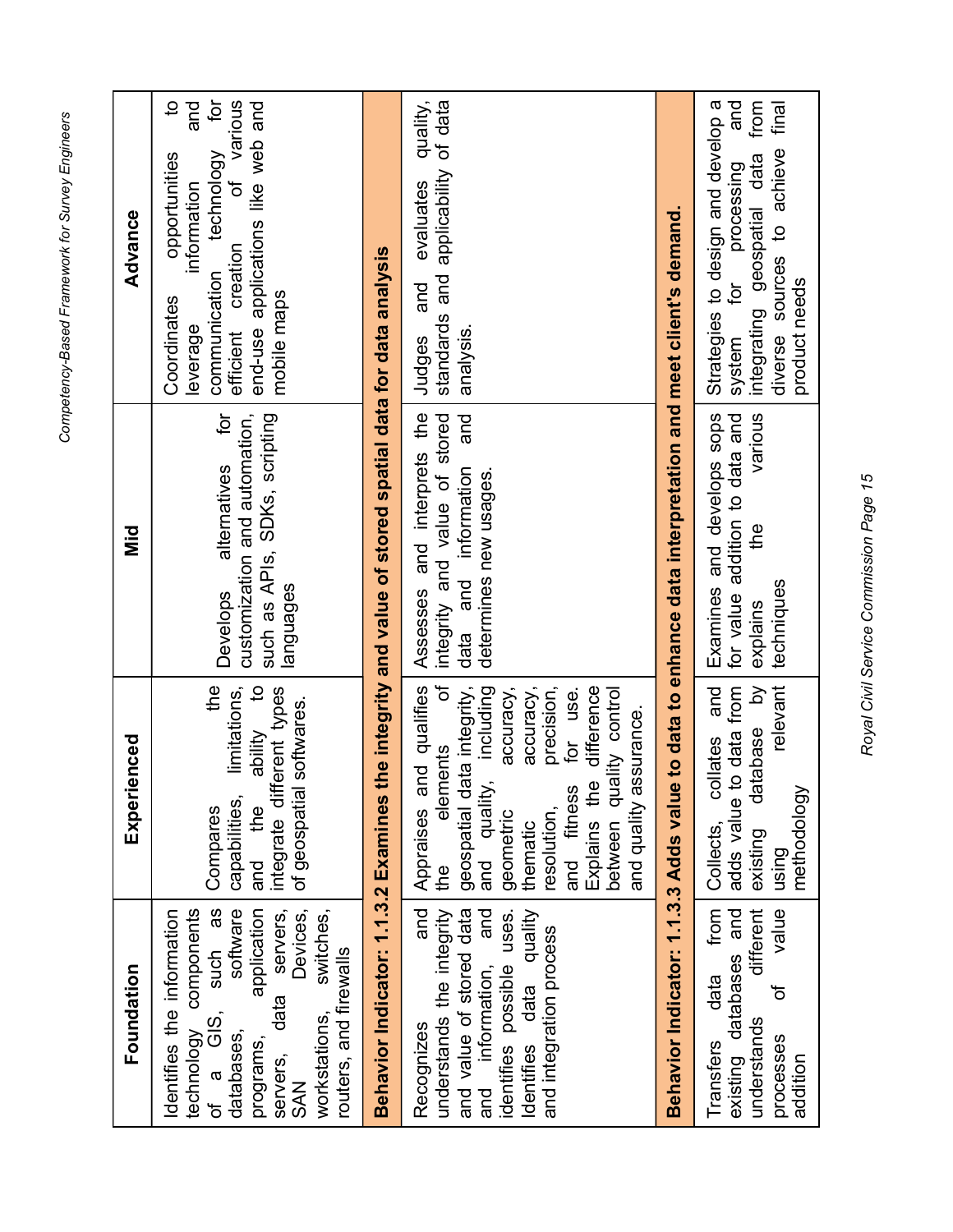|                                                                                  | Competency Area: 1.2 Professional Practice and development                                                                     |                                                                                                       |                                                                                                                                                                                                                                                                                                                   |
|----------------------------------------------------------------------------------|--------------------------------------------------------------------------------------------------------------------------------|-------------------------------------------------------------------------------------------------------|-------------------------------------------------------------------------------------------------------------------------------------------------------------------------------------------------------------------------------------------------------------------------------------------------------------------|
| Key Competencies: 1.2.1 Professional                                             |                                                                                                                                | code of conduct and ethics                                                                            |                                                                                                                                                                                                                                                                                                                   |
| needs to ensure satisfaction.                                                    |                                                                                                                                |                                                                                                       | Behavior Indicator: 1.2.1.1 Establishes and promotes conducive-relationships with clients to understand their                                                                                                                                                                                                     |
| Foundation                                                                       | Experienced                                                                                                                    | Did<br>Nid                                                                                            | Advance                                                                                                                                                                                                                                                                                                           |
| of the and<br>needs<br>and expectations<br>the<br>Recognizes<br>client.          | professional, identifies<br>expectations in a delivery<br>and<br>Responds to<br>manner.<br>helpful<br>timely,                  | $\equiv$<br>services<br>client needs Anticipates constraints<br>solutions<br>$\sigma$<br>and policies | and contacts and decision makers to<br>or pursue and implement innovative<br>courteous alternatives in compliance with approaches, while at the same time<br>the Agency's regulations, rules taking into account client needs and<br>the Leverages a network of senior level<br>the Agency's strategic priorities |
| and helps clients to define clients<br>openness<br>Demonstrates                  | and<br>Identifies                                                                                                              |                                                                                                       | solutions for Provides potential solutions in Ensures that all solutions/services<br>$\equiv$<br>advocates response to client needs in provided by the team are                                                                                                                                                   |
| their needs and provides actions to ad<br>advice and assistance.                 | needs.                                                                                                                         |                                                                                                       | Idress those his/her area of work and reports compliance with the Agency's<br>back in a timely and efficient regulations, rules and policies and                                                                                                                                                                  |
|                                                                                  |                                                                                                                                | manner                                                                                                | supports the unidentified, underlying,<br>upcoming and long term client needs<br>service<br>and ensures continued                                                                                                                                                                                                 |
|                                                                                  |                                                                                                                                |                                                                                                       | excellence                                                                                                                                                                                                                                                                                                        |
| Behavior Indicator: 1.2.1.2 Demonstrat<br>to uphold the standards of surveying a | ind mapping profession.                                                                                                        |                                                                                                       | tes increasing level of professionalism in all aspects and understands policy                                                                                                                                                                                                                                     |
| complies with the relevant relevant<br>Understands                               | the ll<br>with<br>rules<br>and Complies                                                                                        | and obligations.<br>interprets legal<br>Defines and<br>and requirements                               | Reviews and recommends relevant<br>laws, regulations, guidelines, code                                                                                                                                                                                                                                            |
|                                                                                  | conducting duty of Survey cor Survey Engineer responsibilities<br>rules and regulations for regulations for conducting Defines | and promotes<br>and<br>roles                                                                          | of conduct, standards and ensures<br>compliances.                                                                                                                                                                                                                                                                 |
| practices and<br>Engineer and<br>professionalism                                 | practices surveying<br>professionalism                                                                                         | professional<br>and standards                                                                         |                                                                                                                                                                                                                                                                                                                   |
|                                                                                  | promote<br>g<br>contributes                                                                                                    |                                                                                                       |                                                                                                                                                                                                                                                                                                                   |
|                                                                                  | professional<br>standards.<br>surveying                                                                                        |                                                                                                       |                                                                                                                                                                                                                                                                                                                   |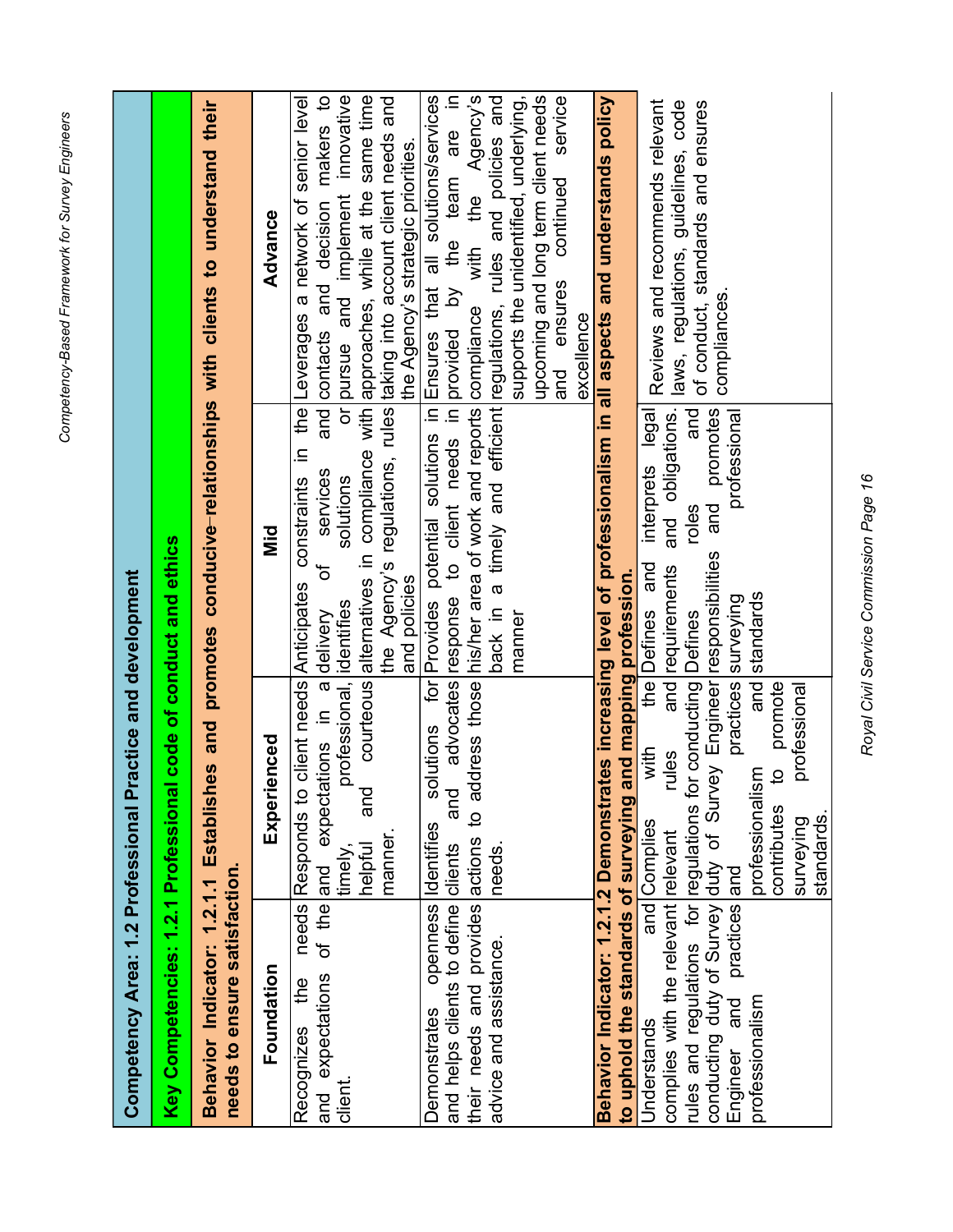|                                                                                                                            |                                                                                                                                                                  | Behavior Indicator: 1.2.1.3 Practice and enforce correct occupational health and safety procedures                                                                                        |                                                                                                                                                                                                                                                     |
|----------------------------------------------------------------------------------------------------------------------------|------------------------------------------------------------------------------------------------------------------------------------------------------------------|-------------------------------------------------------------------------------------------------------------------------------------------------------------------------------------------|-----------------------------------------------------------------------------------------------------------------------------------------------------------------------------------------------------------------------------------------------------|
| and<br>correct<br>procedures<br>health and<br>occupational<br>Understands<br>standards<br>practices<br>safety              | guides<br>safety<br>occupational<br>and<br>and<br>standards<br>Practices<br>correct<br>health                                                                    | improving occupational health<br>and contributes to<br>and safety standards<br>Prepare                                                                                                    | correct<br>Critically<br>reviews and approves the work to<br>safety<br>and<br>the limits of personal<br>Examines<br>health and<br>ensures<br>expertise.<br>and<br>be undertaken<br>occupational<br>recognizes<br>skills and<br>standards<br>Reviews |
|                                                                                                                            | Key Competencies: 1.2.2 Personal and professional development.                                                                                                   |                                                                                                                                                                                           |                                                                                                                                                                                                                                                     |
| abreast with the advancing technologies.                                                                                   |                                                                                                                                                                  |                                                                                                                                                                                           | Behavior Indicator: 1.2.2.1 Demonstrates willingness to acquire, learn and apply new knowledge and skills to keep                                                                                                                                   |
| Foundation                                                                                                                 | Experienced                                                                                                                                                      | Dilo                                                                                                                                                                                      | Advance                                                                                                                                                                                                                                             |
| Demonstrates interest and Applies learning<br>embraces learning<br>skill development                                       | in the<br>and work and participates in<br>sharing<br>knowledge<br>activities                                                                                     | learning methods<br>knowledge in<br>management<br>and<br>accordance with the Agency's<br>areas<br>critical<br>and share<br>knowledge<br>guidelines<br>develops<br>Identifies              | $\frac{1}{2}$<br>and manages<br>across<br>supports<br>sharing<br>Department/Division.<br>Encourages,<br>knowledge                                                                                                                                   |
| Participates in exchanging Acknowledges<br>information with peers and encourages<br>$rac{1}{6}$<br>colleagues<br>knowledge | and expertise,<br>and<br>and<br>learning<br>others'<br>contributes to the sharing<br>for others<br>knowledge<br>opportunities<br>skill sets<br>creates<br>.<br>მ | staff members to<br>and<br>coaching,<br>and knowledge<br>required<br>activities,<br>the<br>$\equiv$<br>cross-training<br>Encourages<br>participate<br>resources<br>facilitates<br>sharing | and integrates lessons learned to<br>training opportunities, uses feedback<br>and<br>increase the Department/Division's<br>learning<br>relevant<br>efficiency<br><b>Ensures</b>                                                                     |
| Behavior Indicator: 1.2.2.2 Conducts                                                                                       |                                                                                                                                                                  | training and development programs to enhance professionalism.                                                                                                                             |                                                                                                                                                                                                                                                     |
| Participates in training and Contributes                                                                                   | $\equiv$                                                                                                                                                         | training<br>training Develops                                                                                                                                                             | and<br>and validates training<br>and Reviews                                                                                                                                                                                                        |

Royal Civil Service Commission Page 17 *Royal Civil Service Commission Page 17*

Competency-Based Framework for Survey Engineers *Competency-Based Framework for Survey Engineers*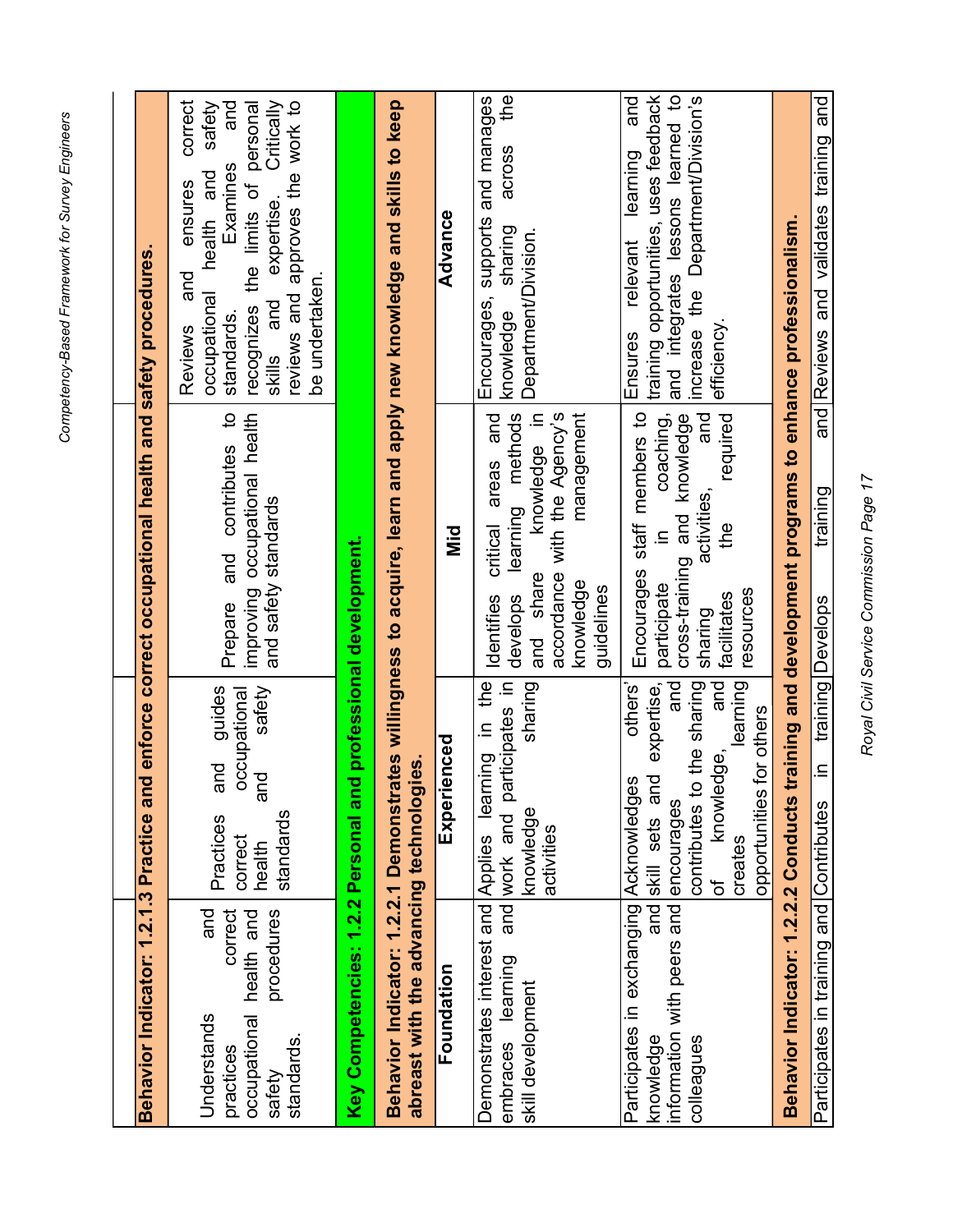| יים המומח יו<br>١             |
|-------------------------------|
| הי לי ייהו<br>Š<br>Ĭ          |
| ------------<br>ì             |
| i vesez<br>$\frac{1}{2}$<br>I |
| h mnatan civil                |

| educational programs                                                                                                            | programs<br>land                                                                                                                                                                       | educational educational programs                                                                                                                                            | educational programs                                                                                                                                                                                         |
|---------------------------------------------------------------------------------------------------------------------------------|----------------------------------------------------------------------------------------------------------------------------------------------------------------------------------------|-----------------------------------------------------------------------------------------------------------------------------------------------------------------------------|--------------------------------------------------------------------------------------------------------------------------------------------------------------------------------------------------------------|
| Behavior Indicator: 1.2.2.3                                                                                                     | Performs                                                                                                                                                                               | research and development for professional enhancement                                                                                                                       |                                                                                                                                                                                                              |
| basic<br>and compiles data as per<br>research<br>collects<br>the prescribed format.<br>methodology,<br>Understands<br>(General) | better<br>$\overline{5}$<br>research methods and<br>the experience gained<br>them in their<br>and<br>based<br>for<br>Comprehends<br>approaches<br>and applies<br>work area<br>explores | and<br>limitations of the various<br>research approaches that best<br>suits the research area and<br>discerns the advantages and<br>justifies,<br>applies them<br>Analyzes, | Visualizes the policy implications of<br>various research<br>and<br>a research method<br>that best suits the research area.<br>develops,<br>$\overline{a}$<br>recommends<br>Envisions,<br>carrying<br>areas. |
| different<br>subject<br>areas<br>$\boldsymbol{\varpi}$<br>Comprehends<br>$\overline{5}$<br>pertaining<br>research<br>matter.    | explores critical research<br>research<br>and<br>areas that may or may<br>conspicuous.<br>cost<br>and<br>Understands<br>Formulates<br>estimates.<br>proposals<br>not be                | conducts<br>$\overline{5}$<br>particular research areas.<br>respect<br>and<br>$\equiv$<br>Compares<br>research                                                              | Reviews and endorses research<br>conducting<br>research funds and<br>questionnaires<br>approval for<br>and<br><b>Mobilizes</b><br>research.<br>seeks<br>topics                                               |
| Competency Area: 1.3 Leadership ski                                                                                             | ≝                                                                                                                                                                                      |                                                                                                                                                                             |                                                                                                                                                                                                              |
| Key Competencies: 1.3.1 Communication                                                                                           |                                                                                                                                                                                        |                                                                                                                                                                             |                                                                                                                                                                                                              |
|                                                                                                                                 | and understands, taking into consideration different viewpoints.                                                                                                                       |                                                                                                                                                                             | Behavior Indicators: 1.3.1.1 Effectively communicates, shares information and ideas, listens carefully, clarifies,                                                                                           |
| Foundation                                                                                                                      | Experienced                                                                                                                                                                            | $\overline{\mathbf{z}}$                                                                                                                                                     | Advance                                                                                                                                                                                                      |
| Possesses basic skills of<br>effective communication                                                                            | command in language<br>and has good skills to<br>e4<br>good<br>Demonstrates<br>communicate<br>information                                                                              | Understands the issues and<br>articulates in communicating<br>the information                                                                                               | that<br>addresses<br>pertinent issues and tailors the<br>delivers the information effectively.<br>mode of communication<br>and<br>Comprehends                                                                |

Royal Civil Service Commission Page 18 *Royal Civil Service Commission Page 18*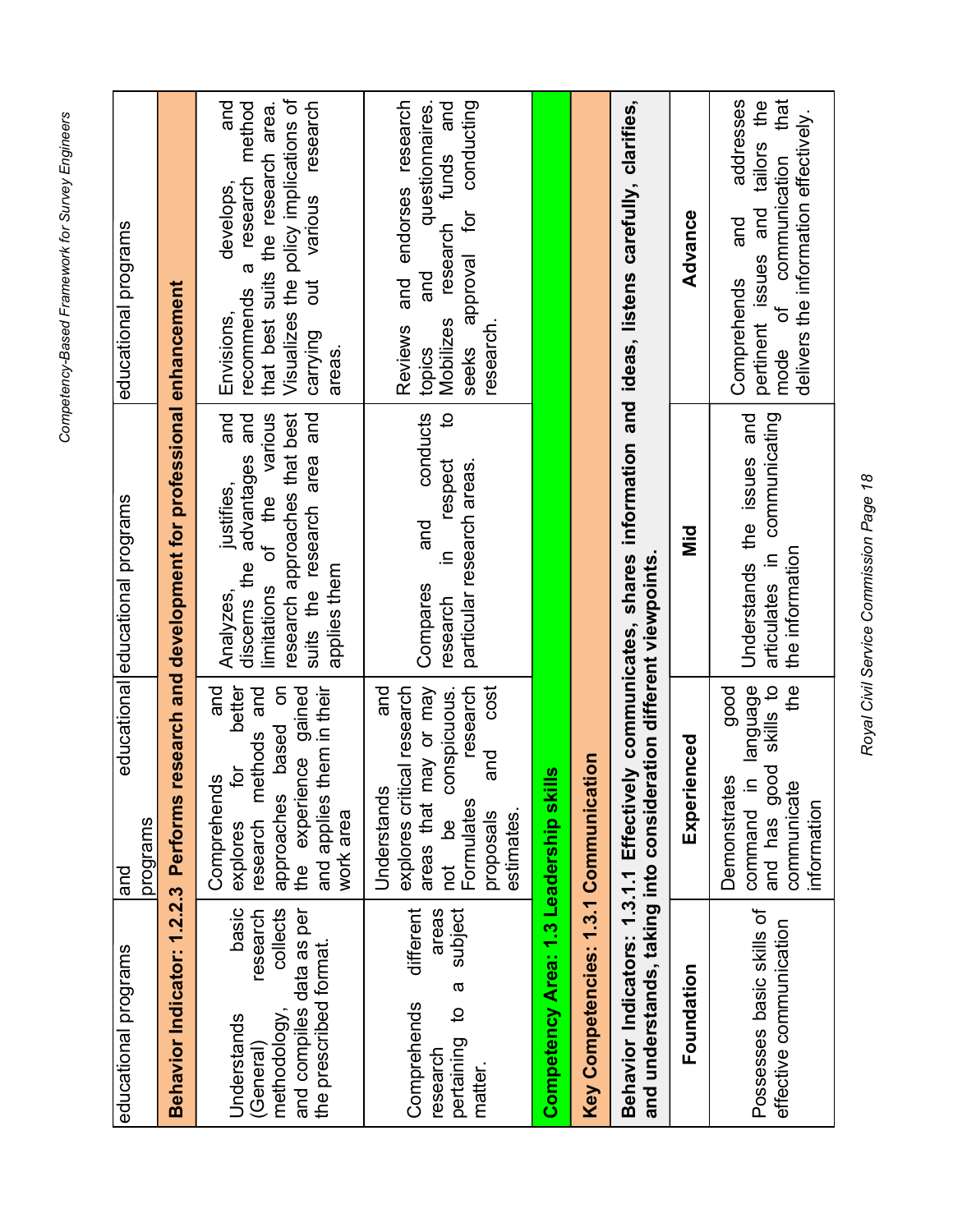| $\overline{5}$<br>Uses factual information<br>to convey the intended<br>clearly<br>stakeholders.<br>messages                                                   | factual<br>effective<br>communication with the<br>jo.<br>stakeholders<br>information<br>Verifies                                                                                                                            | Develops trust among various<br>$\boldsymbol{\varpi}$<br>δ<br>providing factual information<br>$\equiv$<br>process<br>involved<br>negotiation<br>parties                    | Convinces stakeholders involved<br>for achieving common goals.                                                                                                                                                                      |
|----------------------------------------------------------------------------------------------------------------------------------------------------------------|-----------------------------------------------------------------------------------------------------------------------------------------------------------------------------------------------------------------------------|-----------------------------------------------------------------------------------------------------------------------------------------------------------------------------|-------------------------------------------------------------------------------------------------------------------------------------------------------------------------------------------------------------------------------------|
| Key Competencies: 1.3.2 Management                                                                                                                             |                                                                                                                                                                                                                             |                                                                                                                                                                             |                                                                                                                                                                                                                                     |
| and objectives                                                                                                                                                 |                                                                                                                                                                                                                             |                                                                                                                                                                             | Behavior Indicators: 1.3.2.1 Demonstrates effective management of resources for achieving the agency's goals                                                                                                                        |
| Foundation                                                                                                                                                     | Experienced                                                                                                                                                                                                                 | <u>ក្ខ</u>                                                                                                                                                                  | Advance                                                                                                                                                                                                                             |
| requirements<br>Understands and utilizes<br>$\overline{5}$<br>organization's goals and<br>objectives<br>resource<br>adhering                                   | action<br>achieve<br>Effectively assesses and<br>uses resources required<br>implement<br>desired results<br>and<br>plans<br>$\overline{c}$                                                                                  | implement action plans and<br>uses resource mobilization to<br>coordinates and<br>achieve desired results.<br>Effectively                                                   | Allocates resources to contribute<br>overall performance for achieving<br>the agency's goals and objectives                                                                                                                         |
| key Competencies: 1.3.3 Teamwork                                                                                                                               |                                                                                                                                                                                                                             |                                                                                                                                                                             |                                                                                                                                                                                                                                     |
| and team contributions to the Agency's success.                                                                                                                |                                                                                                                                                                                                                             |                                                                                                                                                                             | Behavior Indicators: 1.3.3.1 Demonstrates teamwork, inspires others, serves as a role model and provides clear<br>direction to achieve the Agency's mandate and priorities. Motivates and empowers staff, and recognizes individual |
| aligns performance with<br>areas for development,<br>organizational goals and<br>overall<br>Knows the strengths and<br>performance of the team<br>supports the | individuals<br>toward<br>service<br>creates<br>$\mathbf{S}$<br>nurtures the<br>pue<br>for peers,<br>potential of<br>opportunities<br>stakeholders<br>colleagues,<br>Proactively<br>enhancing<br>contribute<br>dilenb<br>and | the<br>the performance of the team<br>responsibilities and manages<br>and ensures compliance with<br>the Agency's regulations, rules<br>delegates<br>and policies<br>Fairly | Acts as a role model, persuades<br>and<br>increase<br>efficiency by demonstrating strong<br>others to adapt to changes<br>champions to better manage<br>and<br>leadership skills.<br>Programmes                                     |

Royal Civil Service Commission Page 19 *Royal Civil Service Commission Page 19*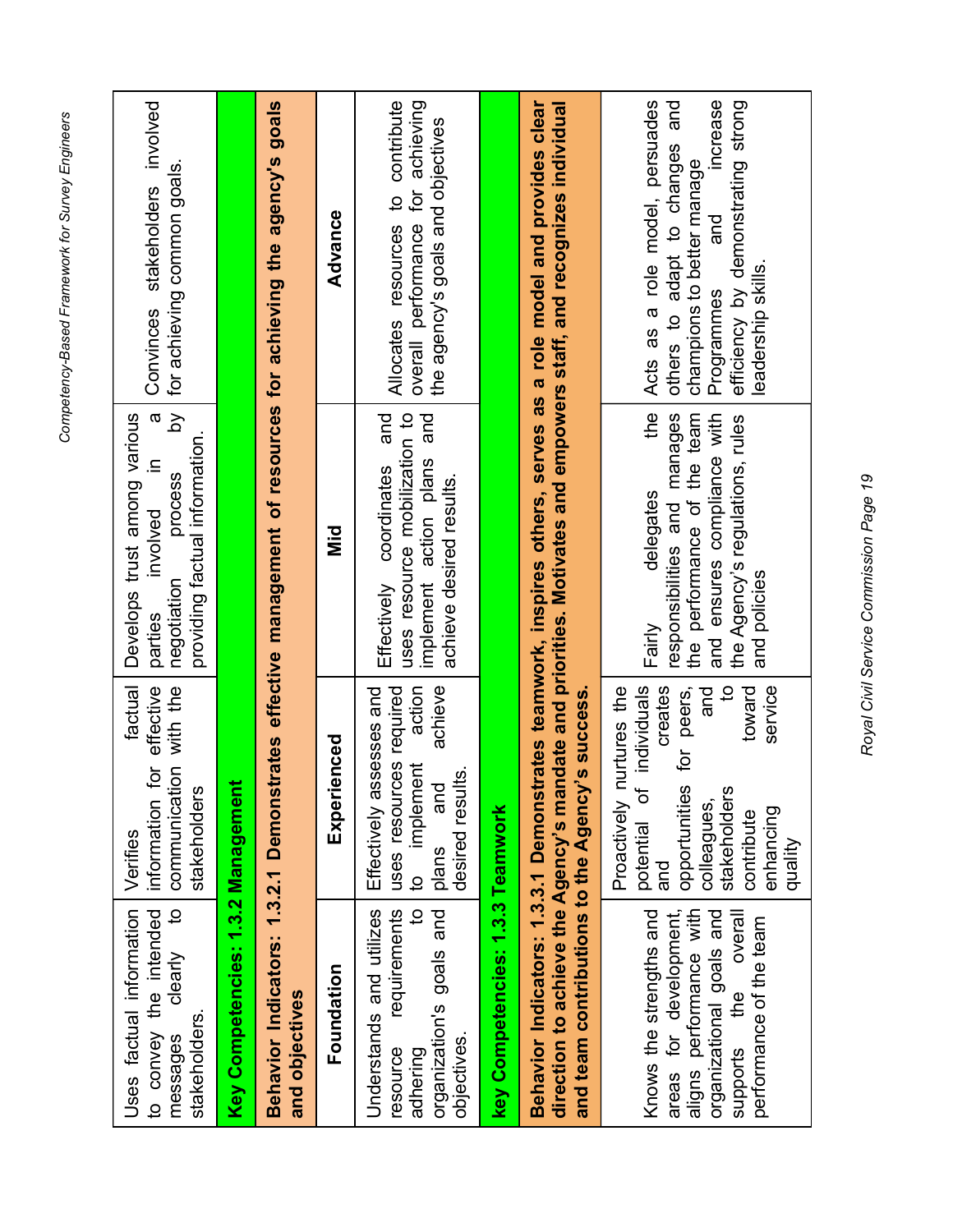| Key Role 2: Geographic information Manager                                                                                      |                                                                                 |                                                                                                          |                                                                                               |
|---------------------------------------------------------------------------------------------------------------------------------|---------------------------------------------------------------------------------|----------------------------------------------------------------------------------------------------------|-----------------------------------------------------------------------------------------------|
| Competency Area: 2.1 Spatial data                                                                                               | Management                                                                      |                                                                                                          |                                                                                               |
| Key Competency: 2.1.1 Creation of                                                                                               | f spatial database                                                              |                                                                                                          |                                                                                               |
| conceptualization of database des                                                                                               | ign                                                                             | Behavior Indicator: 2.1.1.1 Comprehends principles of spatial database to enable data classification and |                                                                                               |
| Foundation                                                                                                                      | Experienced                                                                     | nia<br>Ni                                                                                                | Advance                                                                                       |
| understanding of principles<br>of spatial database system,<br>and<br>classification<br>database concept<br>Demonstrates<br>data | Participates in classification<br>of data and designing the<br>database system. | the<br>development of conceptual<br>design of database and data<br>categorization.<br>Coordinates        | Reviews and approves the<br>and<br>data<br>designs<br>recommends<br>categories.<br>conceptual |
| Behavior Indicator: 2.1.1.2 Identific                                                                                           |                                                                                 | es and adopts appropriate DBMS software to build the database.                                           |                                                                                               |
| various<br>ed<br>H<br>'ত<br>Comprehends<br>components<br>database                                                               | appropriate<br>đ<br>components<br>Recognizes<br>database.                       | Selects appropriate DBMS<br>for the database.<br>$\frac{1}{2}$                                           | Reviews and approves the<br>database<br>appropriate<br>DBMS.                                  |
| Behavior Indicator: 2.1.1.3 Utilizes                                                                                            |                                                                                 | appropriate interface to develop physical database.                                                      |                                                                                               |
| various<br>interfaces and contributes in<br>building physical databases.<br>Understands                                         | makes recommendations.<br>efficacy<br>interfaces<br>the<br>Explores<br>various  | physical<br>develops<br>appropriate interfaces.<br>the<br>and<br>Evaluates<br>database<br>ð<br>and       | pue<br>physical<br>reviews<br>databases<br>approves<br>Monitors,                              |
| Key Competency: 2.1.2 Management of spatial database                                                                            |                                                                                 |                                                                                                          |                                                                                               |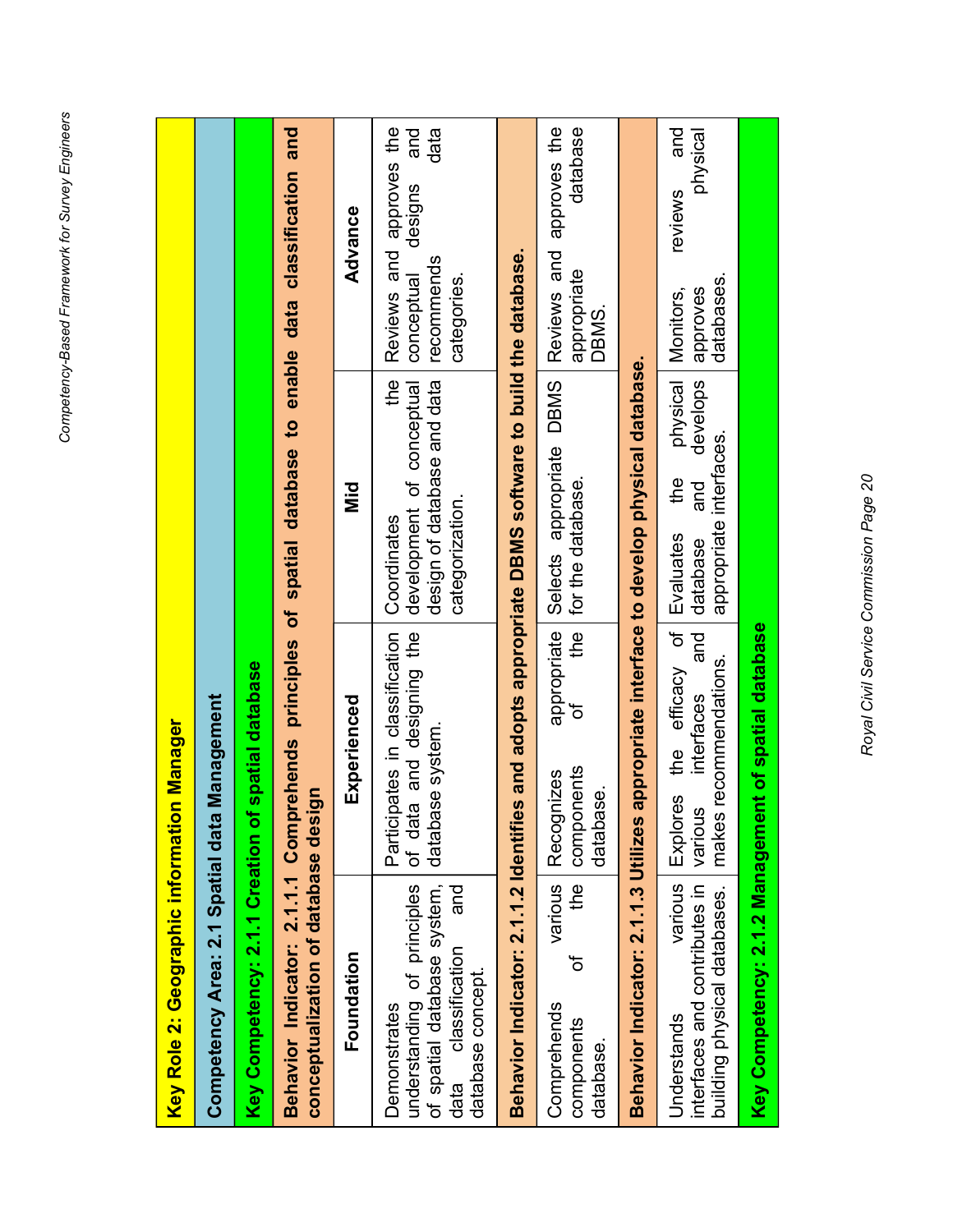| יי לחד לווחום ו בממומרים.<br>;<br>;<br>; |  |
|------------------------------------------|--|
|                                          |  |
| · nmnetency-Based Framework              |  |
|                                          |  |

| currency, reliability and accessibility.                                                                                    |                                                                                                                                                                       | Behavior Indicator: 2.1.2.1 Administers, maintains and regulates Geospatial database for security, integrity,                                           |                                                                                                                                                              |
|-----------------------------------------------------------------------------------------------------------------------------|-----------------------------------------------------------------------------------------------------------------------------------------------------------------------|---------------------------------------------------------------------------------------------------------------------------------------------------------|--------------------------------------------------------------------------------------------------------------------------------------------------------------|
| Foundation                                                                                                                  | Experienced                                                                                                                                                           | $\overline{\mathbf{z}}$                                                                                                                                 | Advance                                                                                                                                                      |
| basics of<br>database<br>administration, maintenance<br>the<br><del>L</del><br>and regulation.<br>Understands<br>geospatial | integrity, currency,<br>lity and accessibility of<br>requirements and backup<br>the database and maintains<br>security<br>e4<br>Evaluates<br>reliabil<br>plans,<br>ند | reviews<br>and recommends<br>efficient administration and<br>SOPs, provides the access<br>maintenance of databases.<br>and<br><b>Develops</b><br>rights | $\frac{6}{1}$<br>and<br>pue<br>database<br>security of the database<br>Ensures<br>SOP <sub>S</sub><br>administration<br>maintenance.<br>Approves<br>monitors |
|                                                                                                                             |                                                                                                                                                                       | Behavior Indicator: 2.1.2.2 Upgrades the database to cope with the emerging needs and technology.                                                       |                                                                                                                                                              |
| and<br>Explores emerging trends of<br>database technology<br>requirements                                                   | agency's<br>and<br>emerging<br>databases<br>≘.<br>technologies<br>meet<br>requirements<br>recommends<br>Experiments<br>$\mathbf{S}$                                   | appropriate<br>database technologies.<br>the<br><b>Adopts</b>                                                                                           | ð<br>Reviews and approves the<br>database technologies and<br>implementation of adopted<br>directions<br>necessary evolutions.<br>provides                   |
|                                                                                                                             |                                                                                                                                                                       | Behavior Indicator: 2.1.2.3 Facilitates collaboration for easy accessibility of GI to reduce data redundancy                                            |                                                                                                                                                              |
| producers,<br>and<br>users and data availability<br>communicates<br>$\overline{\Theta}$<br>compiles<br>Lists.               | community for data sharing<br>meetings,<br>seminars and<br>$\overline{\odot}$<br>ð<br>and integration<br>conferences<br>Coordinates<br>workshops,                     | and<br>and<br>data<br>platforms, and data gaps<br>examines<br>geospatial<br>protocols<br>discusses<br>Reviews,<br>sharing                               | collaborations with relevant<br>agencies for facilitating easy<br>Draws MOUs and builds<br>data sharing and reducing<br>data redundancy.                     |
|                                                                                                                             |                                                                                                                                                                       |                                                                                                                                                         |                                                                                                                                                              |
| Key Role 3: Geographic information Advisor/Regulator                                                                        |                                                                                                                                                                       |                                                                                                                                                         |                                                                                                                                                              |
| Competency Area: 3.1 Monitoring                                                                                             | & Regulating skills                                                                                                                                                   |                                                                                                                                                         |                                                                                                                                                              |
| Key Competency: 3.1.1 Regulating                                                                                            | <b>I</b> skill                                                                                                                                                        |                                                                                                                                                         |                                                                                                                                                              |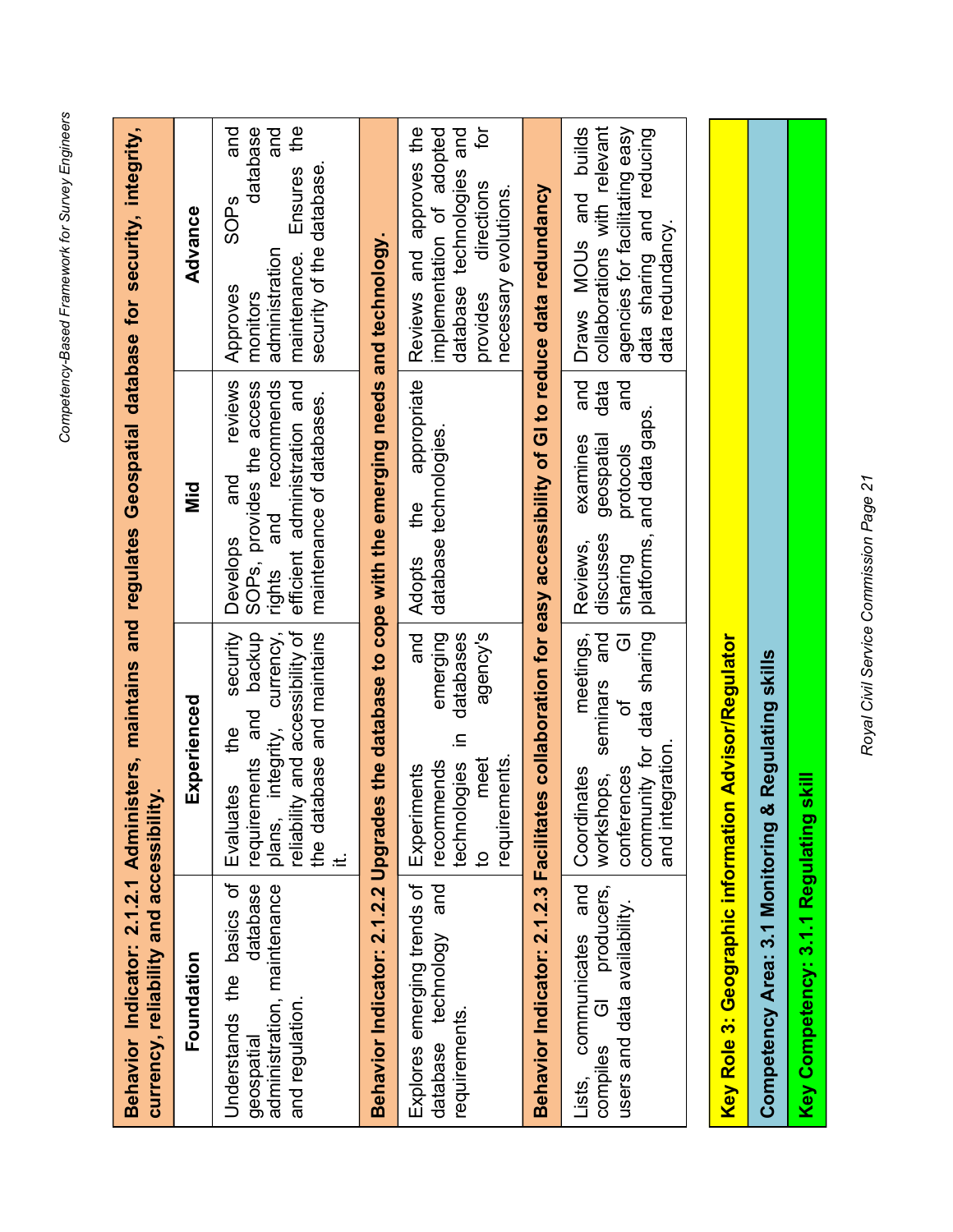| to work within the frameworks                                                                            |                                                                                                                                                                   | Behavior Indicator: 3.1.1.1 Demonstrates sound understanding of existing legal frameworks and displays ability                                                            |                                                                                                                                                                                           |
|----------------------------------------------------------------------------------------------------------|-------------------------------------------------------------------------------------------------------------------------------------------------------------------|---------------------------------------------------------------------------------------------------------------------------------------------------------------------------|-------------------------------------------------------------------------------------------------------------------------------------------------------------------------------------------|
| P4 (Foundation)                                                                                          | erienced)<br>P3 (Exp                                                                                                                                              | P2 (Mid)                                                                                                                                                                  | P1 (Advance)                                                                                                                                                                              |
| the<br>Understands existing<br>legal frameworks and<br>within<br>framework<br>works                      | and regulations<br>compliance<br>Proactively applies policies,<br>based on careful discussion<br>and ensures<br>acts, rules                                       | $\overline{5}$<br>Develops program to sensitize<br>frameworks<br>subordinates.<br>legal                                                                                   | Evaluates and recommends<br>geospatial structure based on<br>advanced understanding of law<br>legal framework concerning<br>and technical implications                                    |
| systems,<br>implements monitoring<br>and<br>prepares reports.<br>Understands<br>monitoring<br>guidelines | developing and reporting of<br>monitoring<br>procedures and supports in<br>and<br>legal<br>the implementation<br>đ<br>compliances<br>frameworks.<br><b>Drafts</b> | that<br>systems<br>ð<br>compliance. Gives feedback<br>and<br>ensures<br>on monitoring reports<br>relevant monitoring<br>developed<br>implementation<br>Proactively<br>are | Provides technical insights in<br>of the<br>Review<br>and<br>amendments<br>Verify monitoring reports<br>frameworks<br>monitoring system.<br>advancement<br>recommend<br>legal<br>the<br>E |
| Key Competency: 3.1.2 Regulating                                                                         | <b>Skill</b>                                                                                                                                                      |                                                                                                                                                                           |                                                                                                                                                                                           |
| homogeneity.                                                                                             |                                                                                                                                                                   | Behavior Indicator: 3.1.2.1 Advocates national standards and methods of surveying and mapping for                                                                         |                                                                                                                                                                                           |
| sound<br>various<br>presentation skills and<br>methods of advocacy.<br><b>Displays</b><br>learns         | appropriate<br>channels and disseminates<br>and<br>and<br>surveying<br>tandards<br>ळ<br>$\sigma$<br>methods<br>mapping<br>national<br>Selects                     | and evaluates<br>dissemination<br>methods and channels.<br>Ⴆ<br>Coordinates<br>efficiency                                                                                 | delegates<br>relevant resources for efficient<br>and<br>advocacies on standards and<br>survey<br>and<br>৳<br>Approves<br>methods<br>puiddeuu                                              |

## **2.7 Training Needs Analysis**

2.7 Training Needs Analysis<br>The Training Needs is the differences between desired capability and current capability. The Training Needs Analysis is<br>the process of recognizing the skills gap and needs of training. It is the The Training Needs is the differences between desired capability and current capability. The Training Needs Analysis is the process of recognizing the skills gap and needs of training. It is the procedure to determine whether the training will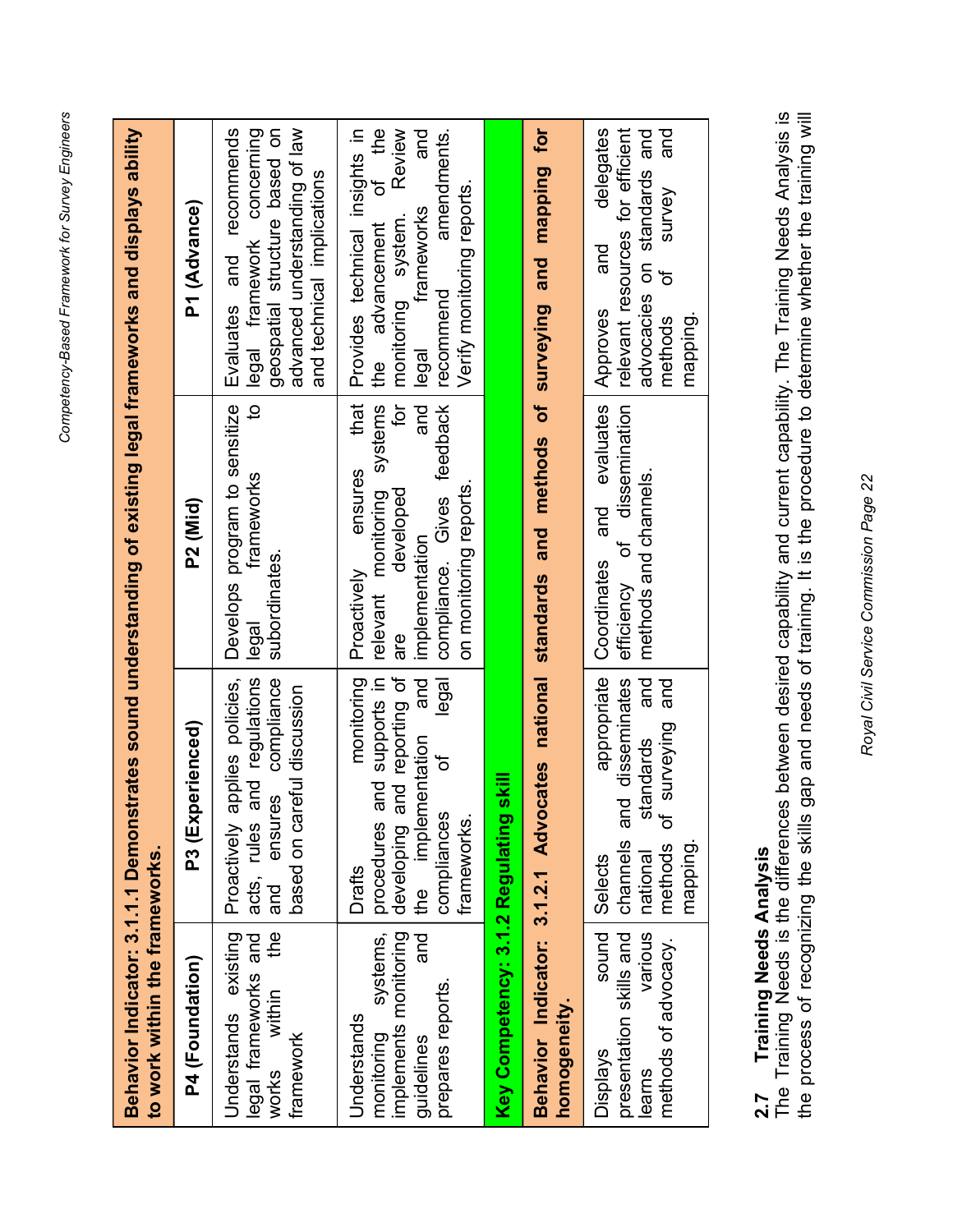<span id="page-22-0"></span>

|                                |                                                                                                                                                                                                                                                                                                                                                                                                                                                                                                                                                                          |                                                           |                                                                            |                                                               | Competency-Based Framework for Survey Engineers                                                                                                                                                                                                                  |
|--------------------------------|--------------------------------------------------------------------------------------------------------------------------------------------------------------------------------------------------------------------------------------------------------------------------------------------------------------------------------------------------------------------------------------------------------------------------------------------------------------------------------------------------------------------------------------------------------------------------|-----------------------------------------------------------|----------------------------------------------------------------------------|---------------------------------------------------------------|------------------------------------------------------------------------------------------------------------------------------------------------------------------------------------------------------------------------------------------------------------------|
|                                | bring out the solution to the problem.<br>and the needs of the Department. Th<br>with knowledge and skills. It should<br>their capability and competency.                                                                                                                                                                                                                                                                                                                                                                                                                |                                                           |                                                                            |                                                               | ne training can reduce, if not eliminate, the gap by equipping the Survey Engineers<br>It ensures that training is targeting the correct competencies, the correct employees<br>be the shared responsibility of the employee and Department to build and enhance |
|                                | of three proficiency levels on Likert Scale of "Competent" and "Not Competent" followed by open-ended questions asking<br>the likely reasons for 'Not Competent" and suggesting interventions to address the gap. The behavioral indicators were<br>The training needs analysis is carried out in consultation with the stakeholders through interview, survey and FGD. The<br>questionnaire consists of both closed and open-ended questions. The questionnaire is based on 23 behavioral indicators<br>assessed by proficiency level to identify the performance gaps. |                                                           |                                                                            |                                                               |                                                                                                                                                                                                                                                                  |
|                                | respondents do not exhibit the particular behavioral indicator.<br>The assessment is consolidated as                                                                                                                                                                                                                                                                                                                                                                                                                                                                     |                                                           |                                                                            |                                                               | NOT COMPETENT when more than 70% (as per the guidebook of RCSC) of the                                                                                                                                                                                           |
|                                | 2.7.1 Training Needs Assessment at Foundation level                                                                                                                                                                                                                                                                                                                                                                                                                                                                                                                      |                                                           |                                                                            |                                                               |                                                                                                                                                                                                                                                                  |
|                                | Role 1: Geographic Information Producer                                                                                                                                                                                                                                                                                                                                                                                                                                                                                                                                  |                                                           |                                                                            |                                                               |                                                                                                                                                                                                                                                                  |
| <b>Compete</b><br>ncies<br>Key | <b>Behavior Indicators</b>                                                                                                                                                                                                                                                                                                                                                                                                                                                                                                                                               | performance<br>competent/<br>competent)<br>Current<br>Not | for<br>performance<br>reason<br>Likely<br><b>GBD</b>                       | development<br>Competency<br>intervention                     | <b>Objectives</b><br>Learning                                                                                                                                                                                                                                    |
|                                | technology,<br>effective<br>and<br>spatial<br>reviews<br>collect<br>innovative systems and<br>methodology to<br>best<br>1.1.1Identifies<br>applies<br>data.                                                                                                                                                                                                                                                                                                                                                                                                              |                                                           | as<br>Civil<br>and<br>1. Recruitment<br>Engineer<br>Planner<br>Survey<br>ď | e-learning,<br>1. Recruitment<br>of SE<br>OJT,<br>$\mathbf 2$ | 1. know the basic<br>Engineer<br>would be able to:<br>level<br>Foundation<br>Survey                                                                                                                                                                              |
|                                | understanding,<br>endorsing<br>and<br>covers<br>employing<br>1.1.21                                                                                                                                                                                                                                                                                                                                                                                                                                                                                                      |                                                           | to which there<br>ð<br>Engineer due<br>lack                                | and attachment<br>field<br>demonstration<br>the<br>$\equiv$   | ৳<br>and<br>Recognize<br>surveying.<br>principles<br>$\overline{\alpha}$                                                                                                                                                                                         |

Competency-Based Framework for Survey Engineers

Royal Civil Service Commission Page 23 *Royal Civil Service Commission Page 23*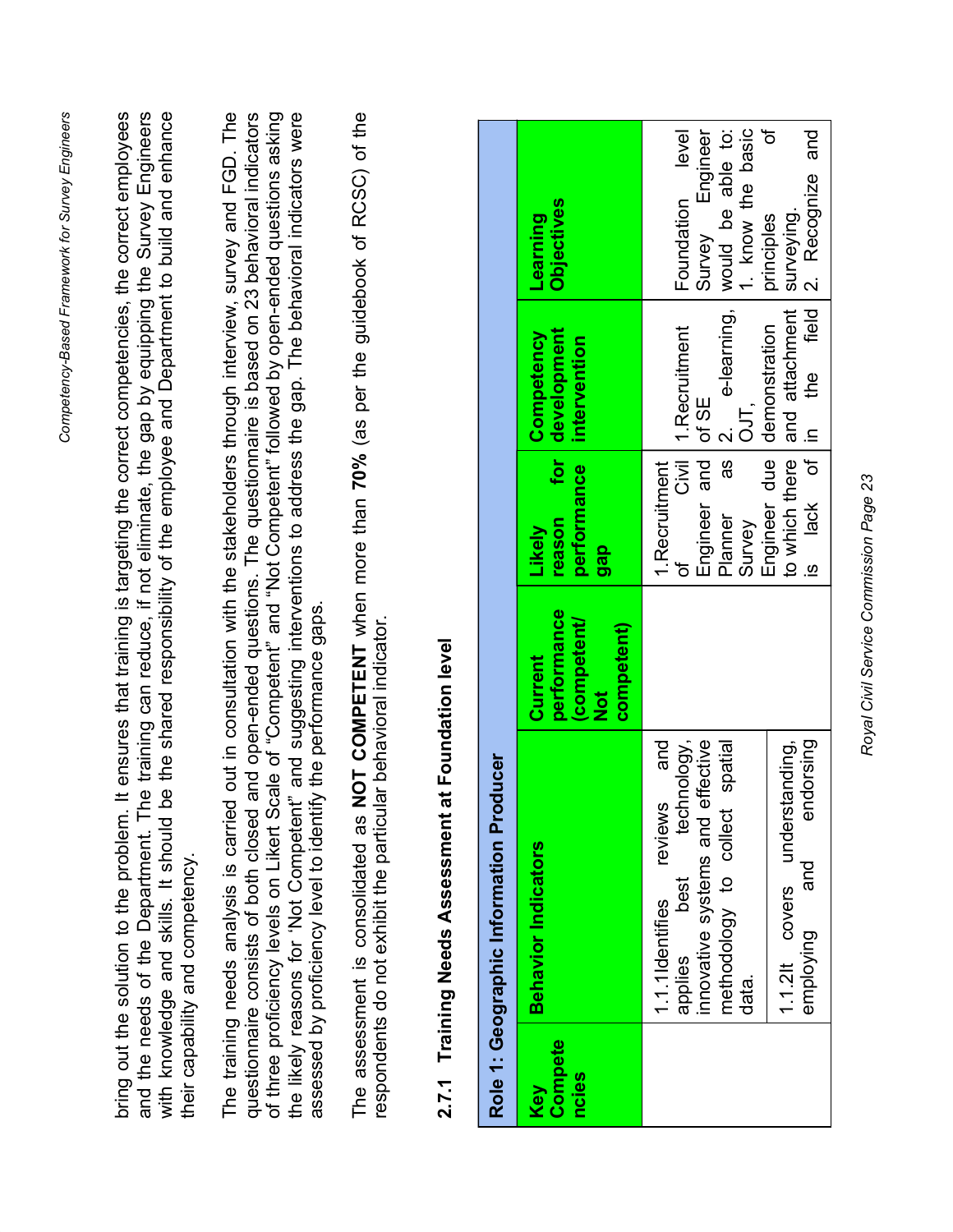| יים המומח יו<br>١             |
|-------------------------------|
| הי לי ייהו<br>Š<br>Ĭ          |
| ------------<br>ì             |
| i vesez<br>$\frac{1}{2}$<br>I |
| h mnatan civil                |

| capability to extract<br>information through<br>Enhance<br>spatial data and<br>various<br>available for spatial<br>collection.<br>techniques<br>handle<br>data<br>.<br>ო  | Enhance<br>technology that are<br>and<br>legitimate<br>evolving<br>reliable.                                                 | abilities, recognizes<br>integrity and<br>and<br>and understands<br>stored<br>ð<br>value<br>data<br>the                                        | value<br>to the<br>data and its uses.<br>information<br>additions<br>5.identify          |                                                                                            | Engineer will be able<br>to have conducive<br>with<br>Survey<br>Foundation<br>relationship<br>clients<br>level<br>The            |
|---------------------------------------------------------------------------------------------------------------------------------------------------------------------------|------------------------------------------------------------------------------------------------------------------------------|------------------------------------------------------------------------------------------------------------------------------------------------|------------------------------------------------------------------------------------------|--------------------------------------------------------------------------------------------|----------------------------------------------------------------------------------------------------------------------------------|
| work, coaching,<br>certified<br>engineering/Ge<br>oinformatics<br>mentoring<br>survey<br>course                                                                           |                                                                                                                              |                                                                                                                                                |                                                                                          |                                                                                            | dealing with the<br>care<br>and<br>δ<br>customer<br>services<br>Training<br>clients                                              |
| $\equiv$<br>ð<br>ð<br>extraction and<br>spatial data.<br>2. Lack of<br>knowledge<br>monitoring<br>collection,<br>analysis<br>basic                                        | ω<br>resources and<br>3. Lack of<br>supervising<br>dedicated<br>and                                                          | ĮQ<br>systematic<br>beginners<br>program<br>training                                                                                           |                                                                                          |                                                                                            | Ⴆ<br>$\overline{a}$<br>advice<br>needs of<br>knowledae<br>and skill<br>recognize<br>lack<br>and<br>the                           |
|                                                                                                                                                                           |                                                                                                                              | Not competent                                                                                                                                  |                                                                                          |                                                                                            | Not competent                                                                                                                    |
| with the<br>surveying<br>of reliable<br>are<br>nts<br>measureme<br>principles for collection<br>legitimate and in line<br>survey standards and<br><b>Ensures</b><br>data. | 1.2.1 Extracts information from<br>and<br>repositories to develop reliable<br>databases,<br>spatial information.<br>relevant | relevant<br>communication<br>technology components of a GIS.<br>develop<br>and<br>and<br>1.3.1 Understand,<br>utilize efficient<br>information | data for<br>1.3.2 Examines the integrity and<br>value of stored spatial<br>data analysis | data to<br>enhance data interpretation and<br>1.3.3 Adds value to<br>meet client's demand. | promotes<br>conducive relationships with<br>clients to understand their needs<br>1.4.1 Establishes and<br>to ensure satisfaction |
| collection<br>1.1Data                                                                                                                                                     | Ⴆ<br>1.2Extract<br>informatio<br>ion<br>$\mathbf{C}$                                                                         | Data<br>interpretat<br>analysis<br><u>ო</u><br>13<br>and                                                                                       | io.                                                                                      |                                                                                            |                                                                                                                                  |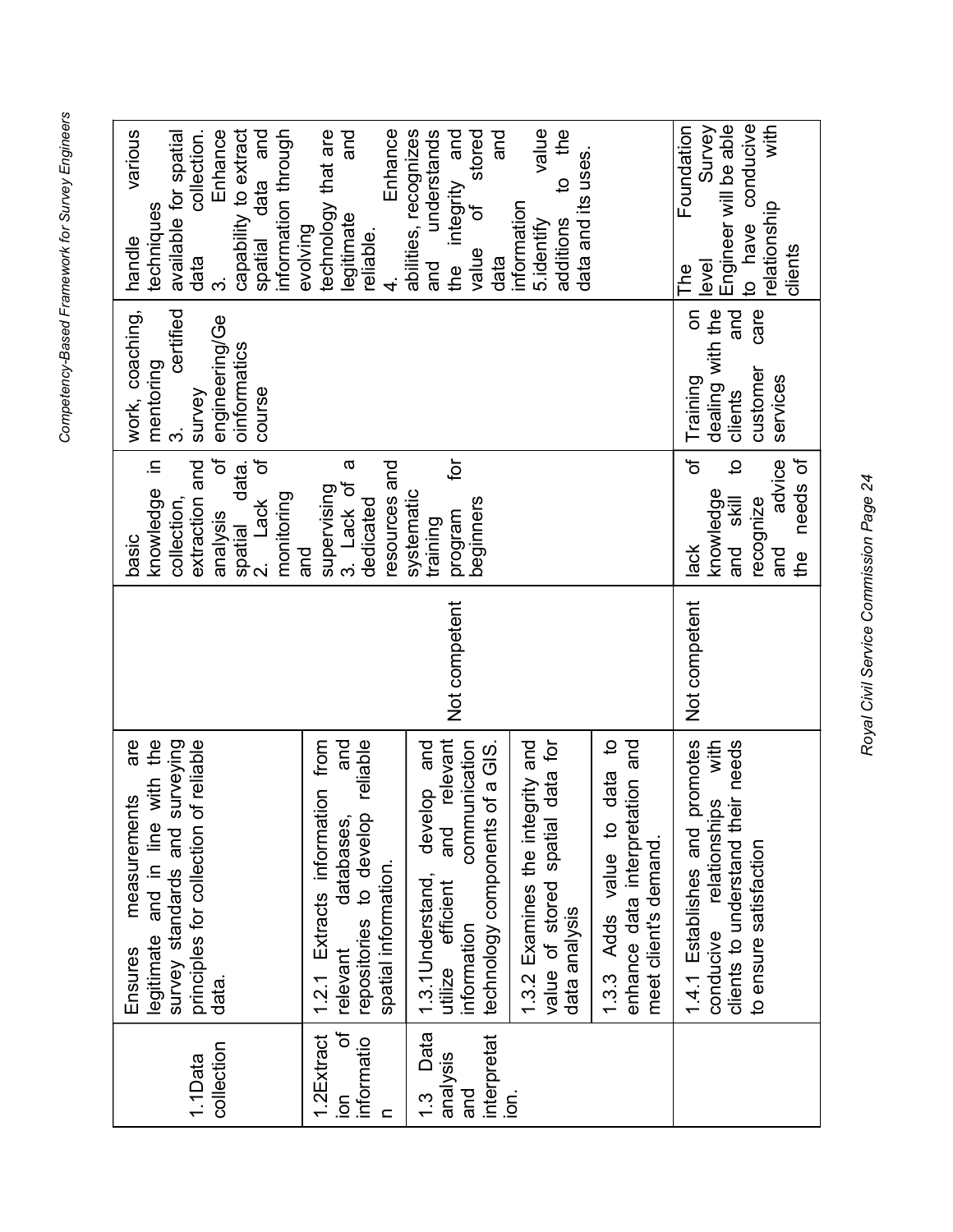|                                                                                  |                                                                                                                                                                                                  |                   | the clients                                                                                                                  |                                                                                                                                           |                                                                                                                     |
|----------------------------------------------------------------------------------|--------------------------------------------------------------------------------------------------------------------------------------------------------------------------------------------------|-------------------|------------------------------------------------------------------------------------------------------------------------------|-------------------------------------------------------------------------------------------------------------------------------------------|---------------------------------------------------------------------------------------------------------------------|
| of conduct<br>code<br>and ethics<br>Professio<br>$\overline{B}$<br>$\frac{1}{4}$ | ncreasing<br>level of professionalism in all<br>aspects and understands policy<br>to uphold the standards of<br>mapping<br>Demonstrates<br>and<br>plondu ot<br>profession.<br>surveying<br>1.4.2 | Not competent     | regulations in<br>$\sigma$<br>knowledge on<br>and<br>engineering &<br>Geoinformatic<br>s purposes<br>survey<br>rules<br>Lack | $\overline{5}$<br>$\infty$<br>$\overline{\mathcal{C}}$<br>Orientation and<br>regulations<br>programs<br>familiarize<br>induction<br>rules | త .⊆<br>and<br>survey<br>engineering services<br>rules<br>Familiarize<br>regulations<br>performing<br><b>Adde</b>   |
|                                                                                  | enforce<br>1.4.3 Practice and enforce<br>correct occupational health and<br>safety procedures.<br>1.4.3                                                                                          | Not competent     | existing Develop<br>Health Safety<br>Occupational<br>Standards<br>practice<br>$(OHS)$ .<br>$\frac{1}{2}$                     | of and orient on it                                                                                                                       | health<br>correct<br>safety<br>OHS Aware of OHS and<br>occupational<br>procedures<br>standards.<br>practices<br>pue |
|                                                                                  | to acquire, learn and apply new<br>1.5.1 Demonstrates willingness<br>advancing<br>the<br>abreast with<br>technologies.                                                                           | Competent         | $\frac{1}{2}$                                                                                                                | $\frac{1}{2}$                                                                                                                             | $\frac{1}{2}$                                                                                                       |
| profession<br>al<br>developm<br>Personal<br>pue<br>$\frac{1}{2}$<br>ent          | $\overline{5}$<br>programs<br>1.5.2 Conducts training<br>enhance professionalism.<br>development                                                                                                 | and Not competent | Geoinformatics<br>surveying<br>training<br>$\frac{1}{2}$                                                                     | $rac{1}{6}$<br>and Geoinformatics<br>in surveying<br>formal Training                                                                      | introduce to<br>exposure<br>practices<br>related to surveying<br>and Geoinformatics<br>Provide<br>and and<br>best   |

> Royal Civil Service Commission Page 25 *Royal Civil Service Commission Page 25*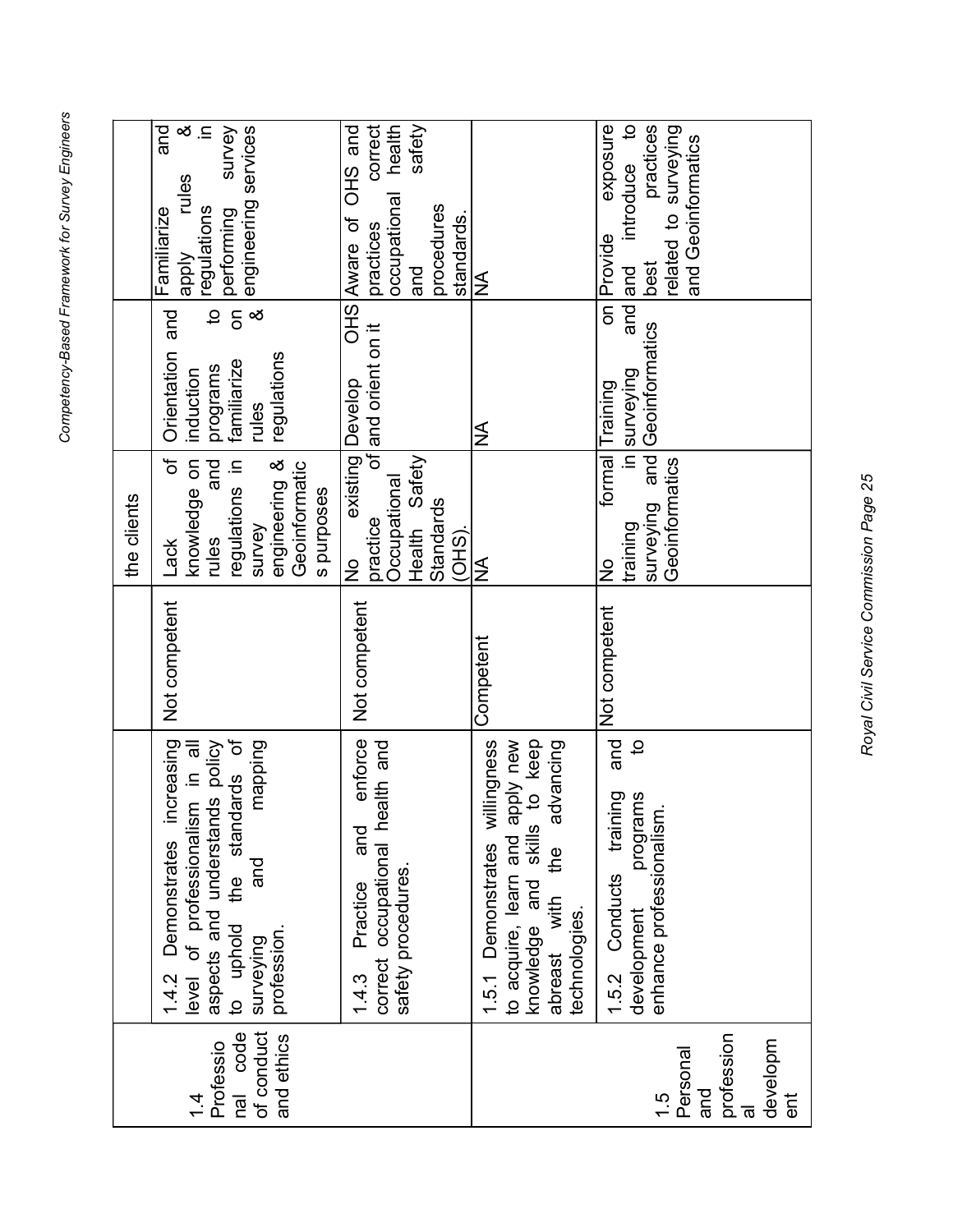| יי לחד לווחום ו בממומרים.<br>;<br>;<br>; |  |
|------------------------------------------|--|
|                                          |  |
| · nmnetency-Based Framework              |  |
|                                          |  |

|                           | Performs research and<br>professional<br>ĮÓ<br>enhancement<br>development<br>1.5.3                                                                                                                                                                                                                    | Not competent                                           | and experience research<br>research   methods<br>techniques<br>$rac{1}{2}$<br>$\equiv$          |                                                     | exposure Training on basic Understand different<br>research method                                                        |
|---------------------------|-------------------------------------------------------------------------------------------------------------------------------------------------------------------------------------------------------------------------------------------------------------------------------------------------------|---------------------------------------------------------|-------------------------------------------------------------------------------------------------|-----------------------------------------------------|---------------------------------------------------------------------------------------------------------------------------|
| Communi<br>cation<br>1.6  | oqui<br>communicates,<br>shares information and ideas,<br>different<br>listens carefully, clarifies, and<br>taking<br>consideration<br>understands,<br>viewpoints.<br>Effectively                                                                                                                     | Not competent                                           | communication presentation<br>Inexperience<br>and lack<br>effective<br>skills                   | communication & skills.<br>of effective<br>Training | effective<br>communication<br>on Learn                                                                                    |
| Managem<br>ent            | effective<br>management of resources for<br>goals and<br>achieving the agency's<br>1.3.2.1 Demonstrates<br>objectives                                                                                                                                                                                 | Not Competent                                           | required Training<br>resources<br>knowledge and<br>management<br>Lack<br>⋚<br>Ⴆ                 | management<br>resources                             | $\overline{a}$<br>of effectively manage<br>capacity<br>the resources<br>on Build                                          |
| Teamwork<br>$\frac{8}{1}$ | provides clear direction to<br>achieve the Agency's mandate<br>empowers staff, and recognizes<br>Motivates and<br>teamwork,<br>others,<br>a role model and<br>individual and team contributions<br>inspires<br>to the Agency's success<br>and priorities.<br>Demonstrates<br>serves as<br>leadership, | Not Competent                                           | knowledge and benefits<br>about<br>and<br>Inexperience<br>eadership<br>teamwork<br><b>Skill</b> | and lack of teamwork and its understand<br>Training | value of teamwork<br>of<br>$\overline{c}$<br>the<br>able<br>$\frac{1}{2}$<br>leadership<br>and the<br>ed<br>Q<br>on  Will |
|                           | Role 2: Geographic Information Manager                                                                                                                                                                                                                                                                |                                                         |                                                                                                 |                                                     |                                                                                                                           |
| Compete<br>ncies<br>Key   | <b>Behavior Indicators</b>                                                                                                                                                                                                                                                                            | ot competent)<br>(competent/N<br>performance<br>Current | performance<br>reason for<br>Likely<br>gap                                                      | <b>Development</b><br>Competency<br>Intervention    | Objectives<br>Learning                                                                                                    |

Royal Civil Service Commission Page 26 *Royal Civil Service Commission Page 26*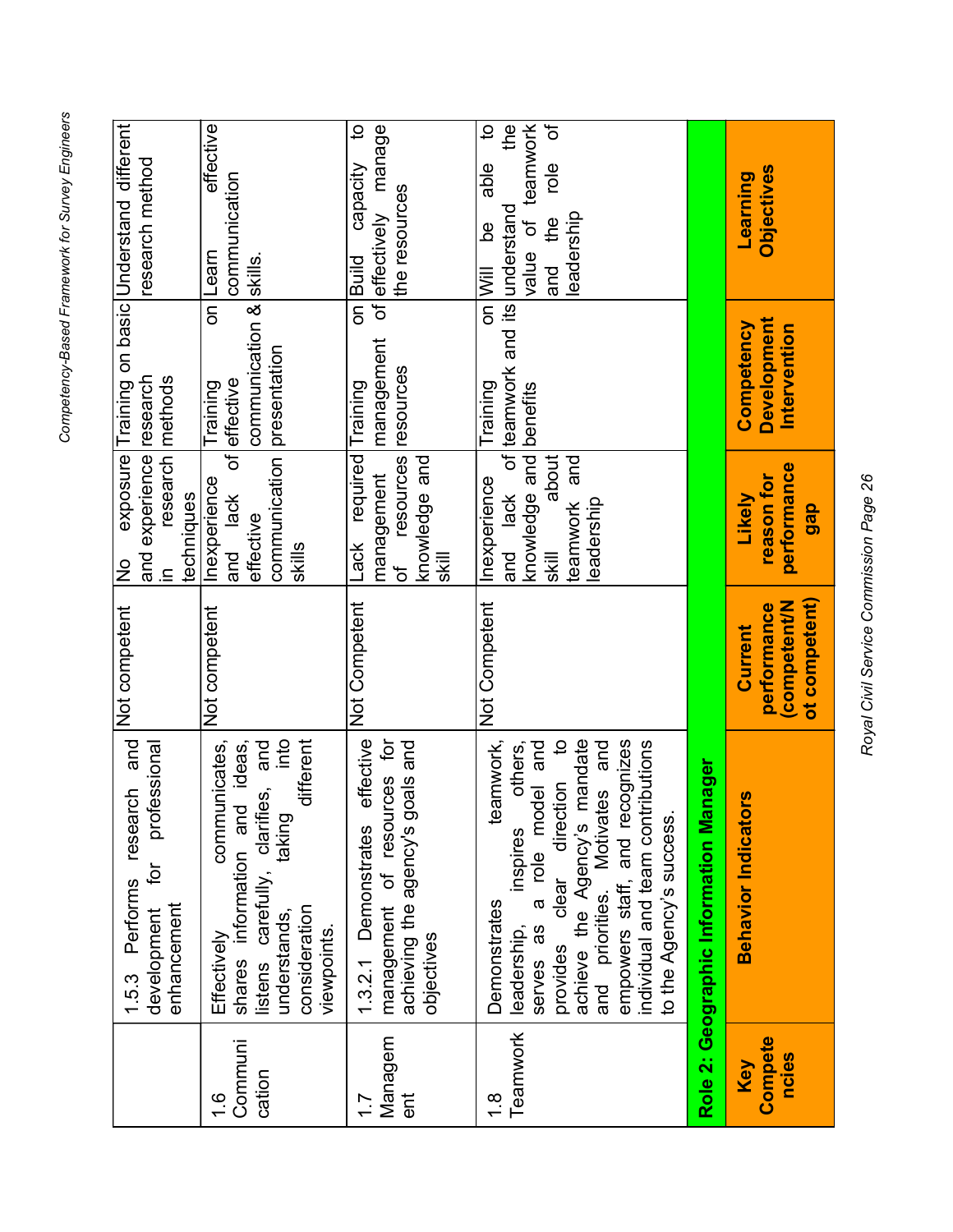| י ליומים ואים אוממים<br>١<br>í<br>Į           |  |
|-----------------------------------------------|--|
| ~ Eromanner<br>ו הפספפריו<br>ה היה היי היה הי |  |
|                                               |  |

| spatial<br>database<br>Creation<br>$\overline{\sigma}$<br>$\frac{1}{2}$ | 2.1.1Comprehends principles of<br>and<br>database<br>spatial database to enable data<br>৳<br>conceptualization<br>classification<br>design     |                                                        | ð<br>profession(rec<br>크.<br>civil engineers<br>and<br>Mismatch<br>ruitment<br>job/role | ior<br>right job/role<br>(recruitment of<br>profession<br>survey<br><b>Right</b> | principles of spatial<br>and its<br>Comprehends<br>Understands<br>applications<br>database       |
|-------------------------------------------------------------------------|------------------------------------------------------------------------------------------------------------------------------------------------|--------------------------------------------------------|-----------------------------------------------------------------------------------------|----------------------------------------------------------------------------------|--------------------------------------------------------------------------------------------------|
|                                                                         | adopts<br>software to<br>and<br>appropriate DBMS<br>build the database.<br>Identifies<br>2.1.2                                                 | Not competent                                          | urban<br>8g<br>engineers)<br>planners<br>survey<br>and                                  | as<br>basic<br>engineers)<br>engineers<br>Provide<br>survey                      | ৳<br>data and database.<br>Understands<br>components<br>various                                  |
|                                                                         | appropriate<br>physical<br>to develop<br>Utilizes<br>databases.<br>interfaces<br>2.1.3                                                         |                                                        | ⊒.<br>nadequate<br>knowledge<br>databases.<br>spatial                                   | e-learning, OJT,<br>Geo-informatics<br>/Surveying<br>courses.                    | various interfaces<br>and technology to<br>physical<br>databases<br>build                        |
|                                                                         | 2.2.1Administers maintains and<br>regulates Geospatial databases<br>currency,<br>reliability and accessibility.<br>security, integrity,<br>tor | Not competent                                          | đ<br>and<br>professional<br>orientation<br>program<br>proper<br>Lack                    | and<br>mentoring<br>coaching                                                     | ট<br>basic<br>database<br>and<br>administration<br>management<br>Understand<br>system<br>spatial |
| đ<br>2.2Manag<br>ement                                                  | 2.2.2 Upgrades the database to<br>cope with the emerging needs<br>and technology.                                                              |                                                        | ĮQ<br>systematic<br>beginners.<br>program<br>training                                   |                                                                                  |                                                                                                  |
| database<br>spatial                                                     | 2.2.3 Facilitates collaboration for<br>to reduce<br>easy accessibility of GI<br>data redundancy                                                |                                                        | $\frac{6}{11}$<br>succession<br>ni nalq<br>agency<br>$\frac{1}{2}$                      |                                                                                  |                                                                                                  |
|                                                                         | Role 3: Geographic Information Advisor/Regulator                                                                                               |                                                        |                                                                                         |                                                                                  |                                                                                                  |
| Compete<br>ncies<br>Key                                                 | <b>Behavior Indicators</b>                                                                                                                     | ot competent)<br>Competent/N<br>performance<br>Current | jot<br>performance<br>reason<br>Likely<br>gap                                           | <b>Development</b><br>Competency<br>Intervention                                 | <b>Objectives</b><br>Learning                                                                    |

Royal Civil Service Commission Page 27 *Royal Civil Service Commission Page 27*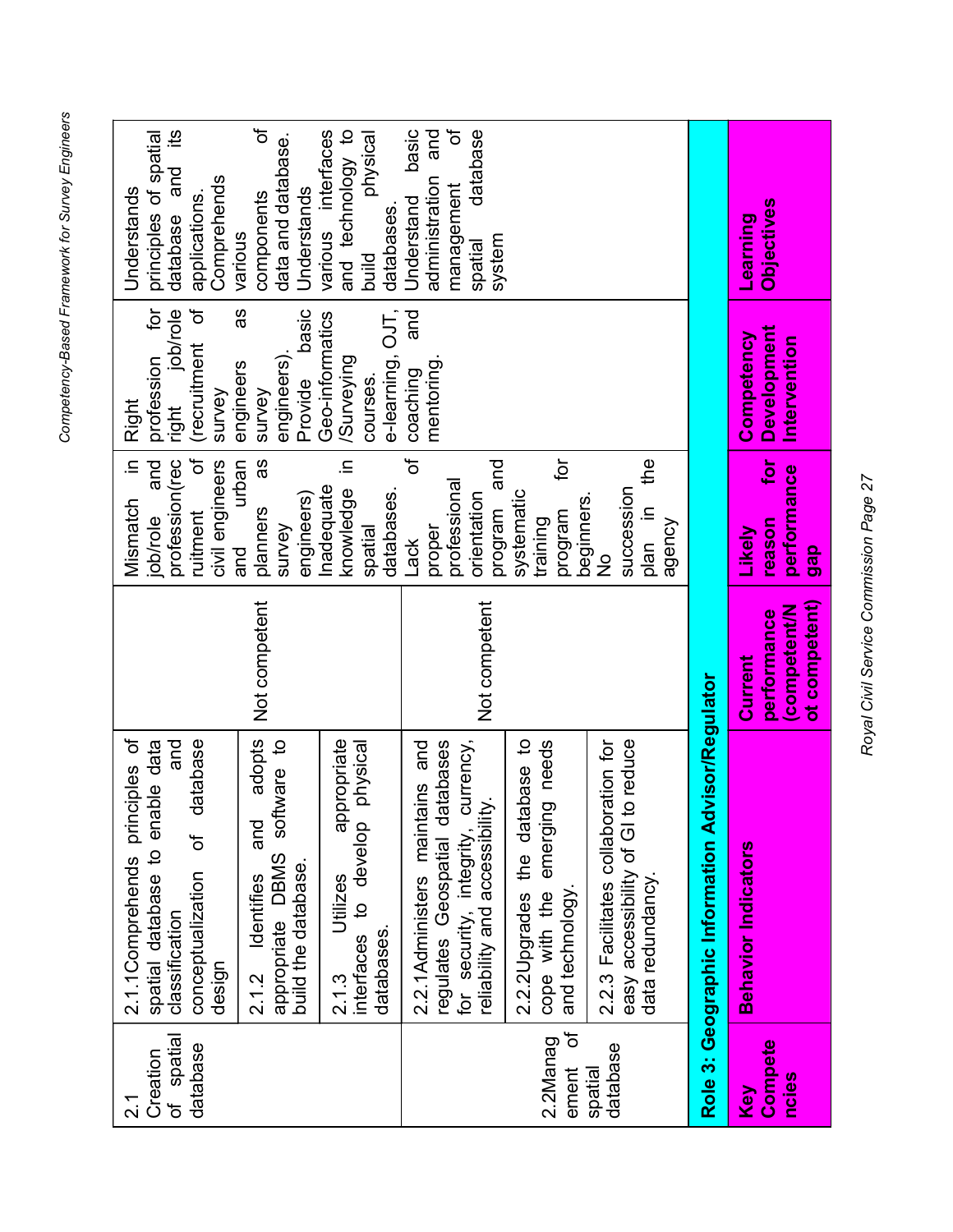|                          |                |                          |               | Sumary of Performance Gap at Foundation Leve |             |
|--------------------------|----------------|--------------------------|---------------|----------------------------------------------|-------------|
| effectively              |                |                          |               |                                              | on skills   |
| advocate                 |                |                          |               |                                              | presentati  |
| and<br>standards         | programs       | l∥s                      | Not competent | mapping for homogeneity.                     | and         |
| understand               |                | knowledge and induction  |               | and methods of surveying and                 | Advocacy    |
| Build capacity to<br>and |                | ack required Orientation |               | Advocates national standards                 | လ<br>က      |
| framework                |                | regulation               |               | to work within the frameworks.               |             |
| legal<br><b>Aldde</b>    | on programs    | $\frac{1}{3}$            | Not competent | frameworks and displays ability              | ting skills |
| and<br>understand        |                | knowledge and induction  |               | 3.1Regula   understanding of existing legal  |             |
| and Will be able to      | of Orientation | -ack                     |               | sound<br>3.1.1Demonstrates                   |             |
|                          |                |                          |               |                                              |             |

**Summary of Performance Gap at Foundation Level** ℷ ٩

|                              | Producer<br>Key Role 1: Geographic Information                                                                                                                                                     |           |                         |
|------------------------------|----------------------------------------------------------------------------------------------------------------------------------------------------------------------------------------------------|-----------|-------------------------|
| <b>Competencies</b><br>Key   | <b>Behavior Indicators</b>                                                                                                                                                                         | Competent | Competent<br><b>Not</b> |
| 1.1Data                      | innovative<br>lews and applies best technology,<br>systems and effective methodology to collect spatial data.<br>1.1.1Identifies revi                                                              |           | Not Competent           |
| collection                   | 1.1.2lt covers understanding, employing and endorsing Ensures<br>legitimate and in line with the survey standards<br>and surveying principles for collection of reliable data.<br>measurements are |           | Not Competent           |
| 1.2Extraction<br>information | of   1.2.1 Extracts information from relevant databases, and repositories<br>to develop reliable spatial information.                                                                              |           | Not Competent           |
| 1.3 Data analysis<br>and     | 1.3.1 Understand, develop and utilize efficient and relevant information<br>communication technology components of a GIS.                                                                          |           | Not Competent           |
| Interpretation               | 1.3.2 Examines the integrity and value of stored spatial data for data<br>analysis                                                                                                                 |           | Not Competent           |

Royal Civil Service Commission Page 28 *Royal Civil Service Commission Page 28*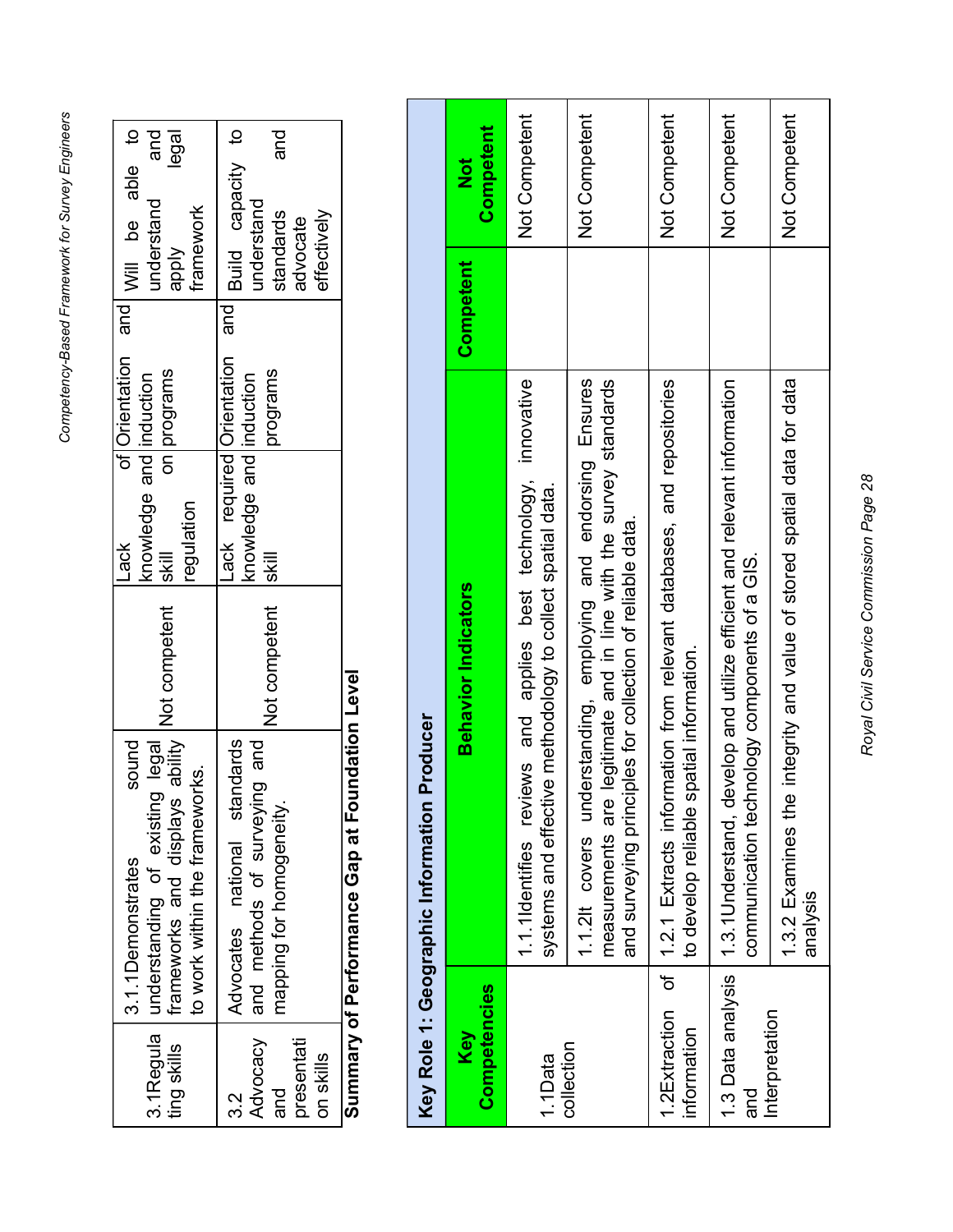| <u>. ניסף הייתה ה</u><br>١<br>המי 27 ומות<br>ī |  |
|------------------------------------------------|--|
| omptency-Rased Framework<br>)<br>)<br>)        |  |

|                                                    | to data to enhance data interpretation and meet<br>1.3.3 Adds value<br>client's demand.                                                                                                              | Not Competent |
|----------------------------------------------------|------------------------------------------------------------------------------------------------------------------------------------------------------------------------------------------------------|---------------|
|                                                    | nd promotes conducive relationships with clients to<br>understand their needs to ensure satisfaction<br>1.4.1 Establishes ar                                                                         | Not Competent |
| code of conduct<br>1.4 Professional<br>and ethics  | 1.4.2 Demonstrates increasing level of professionalism in all aspects<br>and understands policy to uphold the standards of surveying and<br>mapping profession                                       | Not Competent |
|                                                    | enforce correct occupational health and safety<br>1.4.3 Practice and<br>procedures.                                                                                                                  | Not Competent |
| and<br>1.5 Personal<br>development<br>professional | Competent<br>apply new<br>advancing<br>e<br>He<br>and<br>with<br>learn<br>abreast<br>acquire,<br>to keep<br>willingness to<br>skills<br>1.5.1 Demonstrates<br>and<br>a<br>technologies.<br>knowledge |               |
|                                                    | programs to enhance<br>and development<br>training<br>1.5.2 Conducts<br>professionalism.                                                                                                             | Not Competent |
|                                                    | professional<br>for<br>development<br>and<br>research<br>Performs<br>enhancement<br>1.5.3                                                                                                            | Not Competent |
| Communication<br>$\frac{6}{1}$                     | carefully, clarifies, and understands, taking into consideration different<br>ideas, listens<br>information and<br>shares<br>nicates,<br>commu<br>viewpoints.<br>Effectively                         | Not Competent |
| 1.7 Management                                     | ð<br>resources<br>đ<br>management<br>achieving the agency's goals and objectives<br>effective<br>1.3.2.1 Demonstrates                                                                                | Not Competent |
| 1.8 Teamwork                                       | Demonstrates leadership, inspires others, serves as a role model and<br>and<br>mandate<br>achieve the Agency's<br>$\overline{a}$<br>provides clear direction                                         | Not Competent |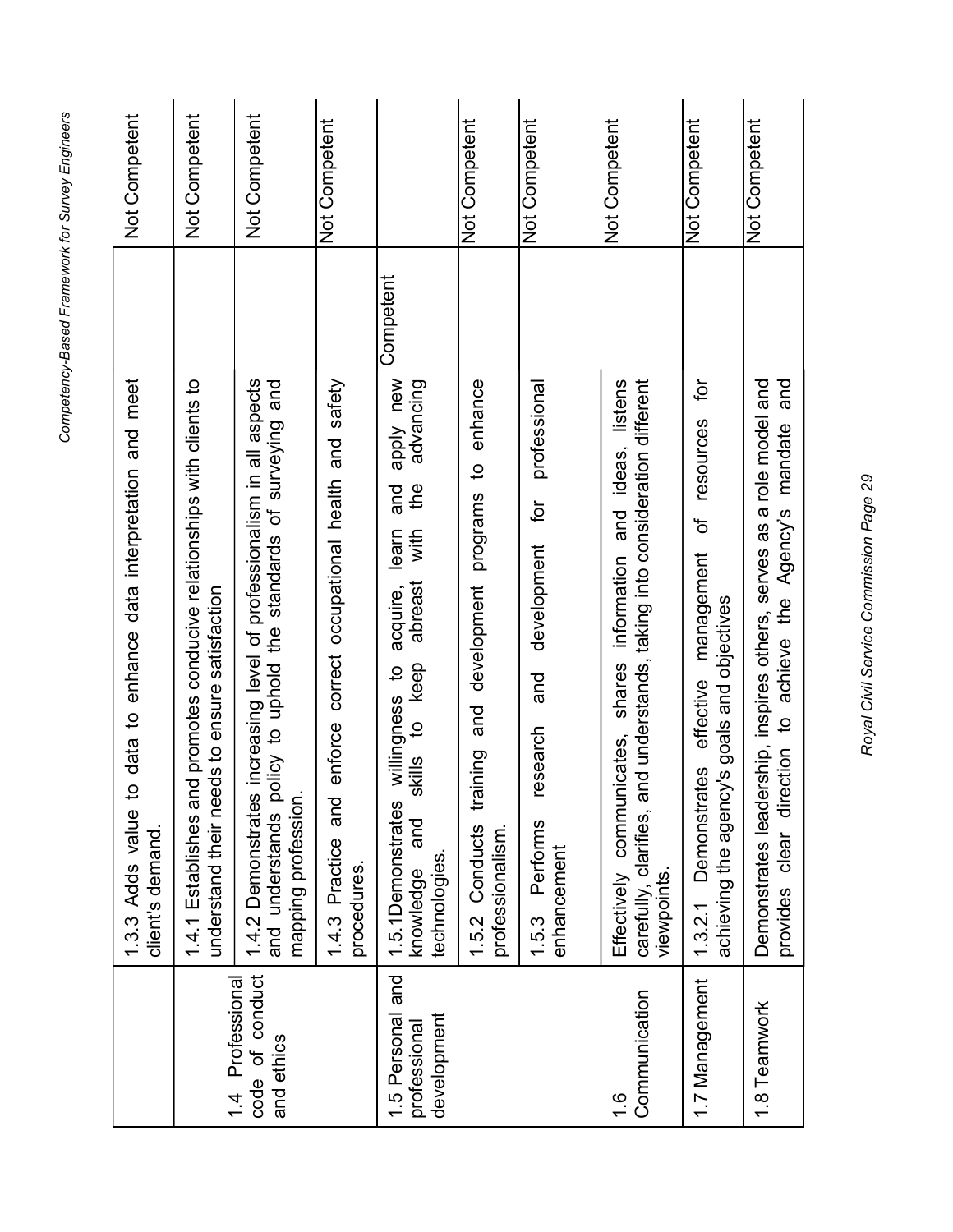|                                       | empowers staff, and recognizes individual<br>and team contributions to the Agency's success.<br>and<br>priorities. Motivates                       |           |                                      |
|---------------------------------------|----------------------------------------------------------------------------------------------------------------------------------------------------|-----------|--------------------------------------|
|                                       | <b>Manager</b><br>Key Role 2: Geographic Information                                                                                               |           |                                      |
| Competencies<br>Key                   | <b>SC</b><br><b>Behavior Indicator</b>                                                                                                             | Competent | Competent<br>$\overline{\mathbf{z}}$ |
| ъ<br>spatial database<br>2.1 Creation | data<br>enable<br>$\mathbf{a}$<br>classification and conceptualization of database design<br>spatial database<br>principles of<br>2.1.1Comprehends |           | Not Competent                        |
|                                       | adopts appropriate DBMS software to build the<br>2.1.2 Identifies and<br>database.                                                                 |           | Not Competent                        |
|                                       | 2.1.3 Utilizes appropriate interfaces to develop physical databases.                                                                               |           | Not Competent                        |
| 2.2Management                         | and regulates Geospatial databases for<br>security, integrity, currency, reliability and accessibility.<br>aintains<br>2.2.1Administers m          |           | Not Competent                        |
| spatial<br>database<br>Ⴆ              | database to cope with the emerging needs and<br>2.2.2 Upgrades the<br>technology.                                                                  |           | Not Competent                        |
|                                       | 2.2.3 Facilitates collaboration for easy accessibility of GI to reduce<br>data redundancy.                                                         |           | Not Competent                        |
|                                       | <b>Advisor/Regulator</b><br>Key Role 3: Geographic Information                                                                                     |           |                                      |
| Competencies<br>Key                   | ŷ,<br><b>Behavior Indicator</b>                                                                                                                    |           |                                      |
| 3.1Regulating<br>skills               | sound understanding of existing legal frameworks<br>to work within the frameworks.<br>3.1.1Demonstrates<br>and displays ability                    |           | Not Competent                        |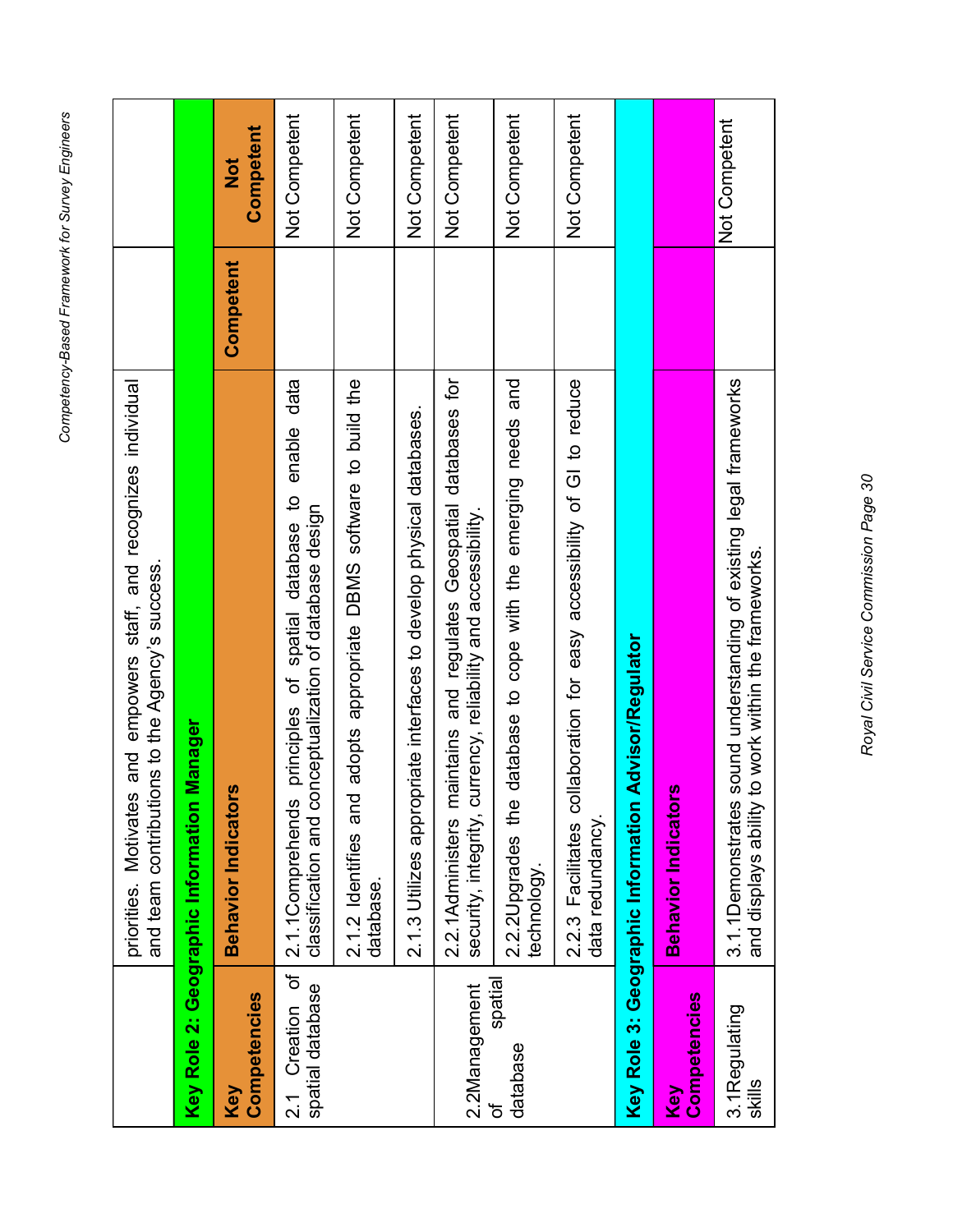| ١                                   |
|-------------------------------------|
| $\frac{1}{2}$                       |
| Ĭ                                   |
| $\overline{\phantom{a}}$            |
| Amnatannu Resen<br>)<br>)<br>!<br>I |

| ¢<br>nmneti                                                                                                                      |                                    |  |
|----------------------------------------------------------------------------------------------------------------------------------|------------------------------------|--|
|                                                                                                                                  |                                    |  |
| Ç<br>Ś<br>Ē<br>ang<br>DUINBA.<br>$\frac{1}{2}$ OI $\frac{1}{2}$<br>nods<br>د<br>tandards and met<br>dvocacy   Advocates national | and presentation   for homogeneity |  |
|                                                                                                                                  |                                    |  |
| ር<br>ር                                                                                                                           |                                    |  |

## 2.7.2 Training Needs Assessment at Experienced Level **2.7.2 Training Needs Assessment at Experienced Level**

<span id="page-30-0"></span>

Royal Civil Service Commission Page 31 *Royal Civil Service Commission Page 31*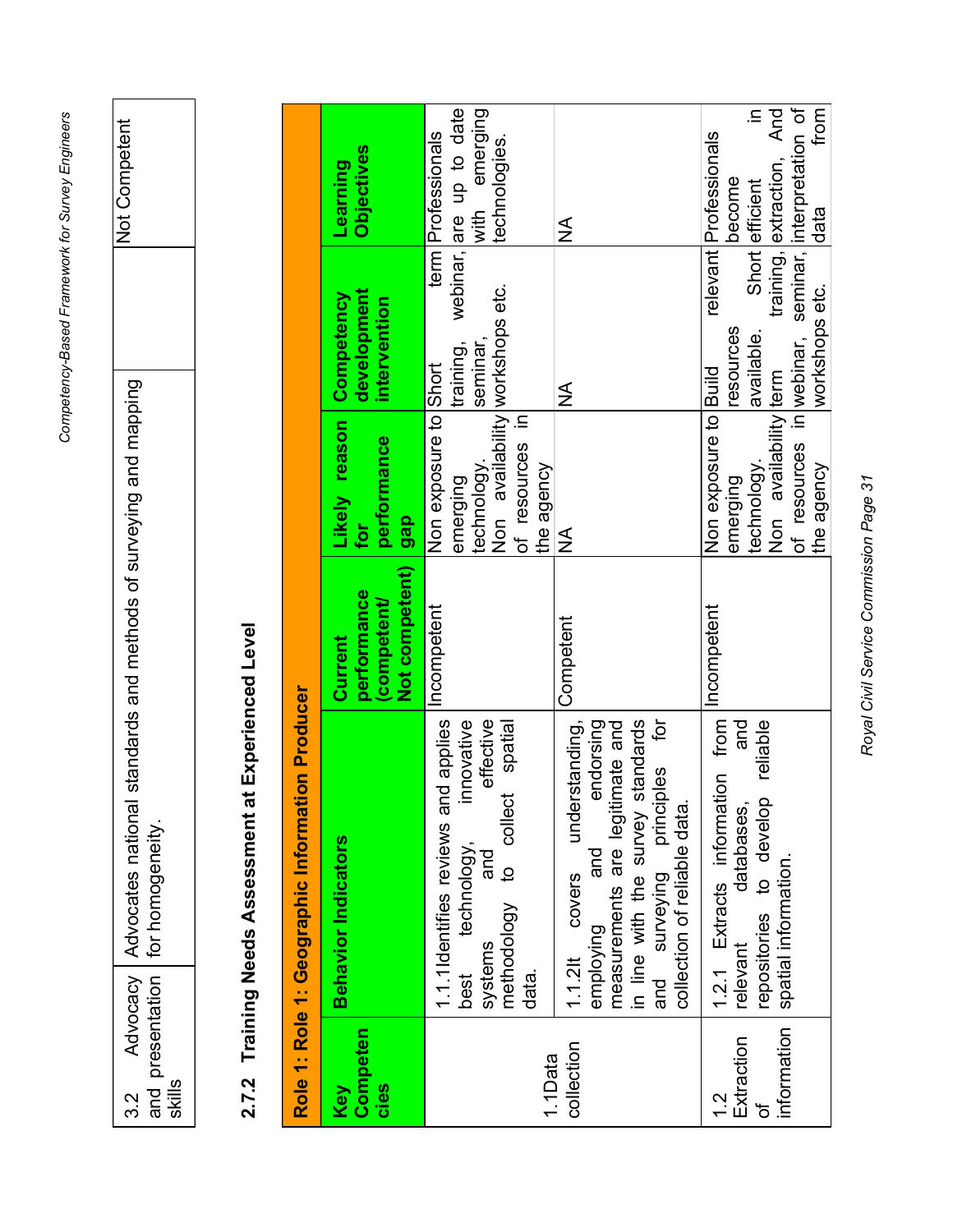|                                                                |                                                                                                  |                                                    |               |                                                                                                                                          |                                                                                                                     | sources.<br>various                                                                                                                                                                                       |
|----------------------------------------------------------------|--------------------------------------------------------------------------------------------------|----------------------------------------------------|---------------|------------------------------------------------------------------------------------------------------------------------------------------|---------------------------------------------------------------------------------------------------------------------|-----------------------------------------------------------------------------------------------------------------------------------------------------------------------------------------------------------|
| Interpreta<br>analysis<br>Data<br>and<br>tion<br>$\frac{3}{1}$ | technology components of a GIS.<br>1.3.1 Understand,<br>efficient<br>information<br>utilize      | and<br>relevant<br>communication<br>develop<br>and | Not competent | subscription<br>softwares<br>exposure<br>standard<br>Limited                                                                             | different softwares utilize<br>programmes<br>Subscription<br>attachment<br>of softwares<br>and standard<br>analysis | ð<br>efficient<br>relevant<br>out.<br>and<br>communication<br>components<br>Understand,<br>nformation<br>technology<br>application<br>research<br>and oriented<br>of develop<br>a GIS.<br>of Carry<br>and |
|                                                                | value of stored spatial<br>1.3.2 Examines<br>data analysis                                       | the integrity and<br>data for                      | Not competent | <u>.ഗ</u><br>and<br>efficient<br>up-to-date skill<br>service delivery<br>technology<br>profession<br>requires<br>Nature<br>driven<br>for | programmes<br>of Attachment                                                                                         | đ<br>Ⴆ<br>out<br>Would be able<br>spatial data<br>application<br>techniques<br>to carry<br>correction<br>various                                                                                          |
|                                                                | 1.3.3 Adds value to data to<br>enhance data interpretation and<br>meet client's demand.<br>1.3.3 | $\overline{5}$                                     | Not competent | and<br>৳<br>data<br>knowledge<br>skill in<br>analysis<br>Lack                                                                            | $\subseteq$<br>term<br>and<br>geospatial<br>geodesy<br>science<br>training<br>Long                                  | $\mathbf{S}$<br>use GIS tools<br>and<br>data<br>Geodetic<br>analysis,<br>analysis,<br>complex<br>develop<br>Able<br>tor<br>                                                                               |

Royal Civil Service Commission Page 32 *Royal Civil Service Commission Page 32*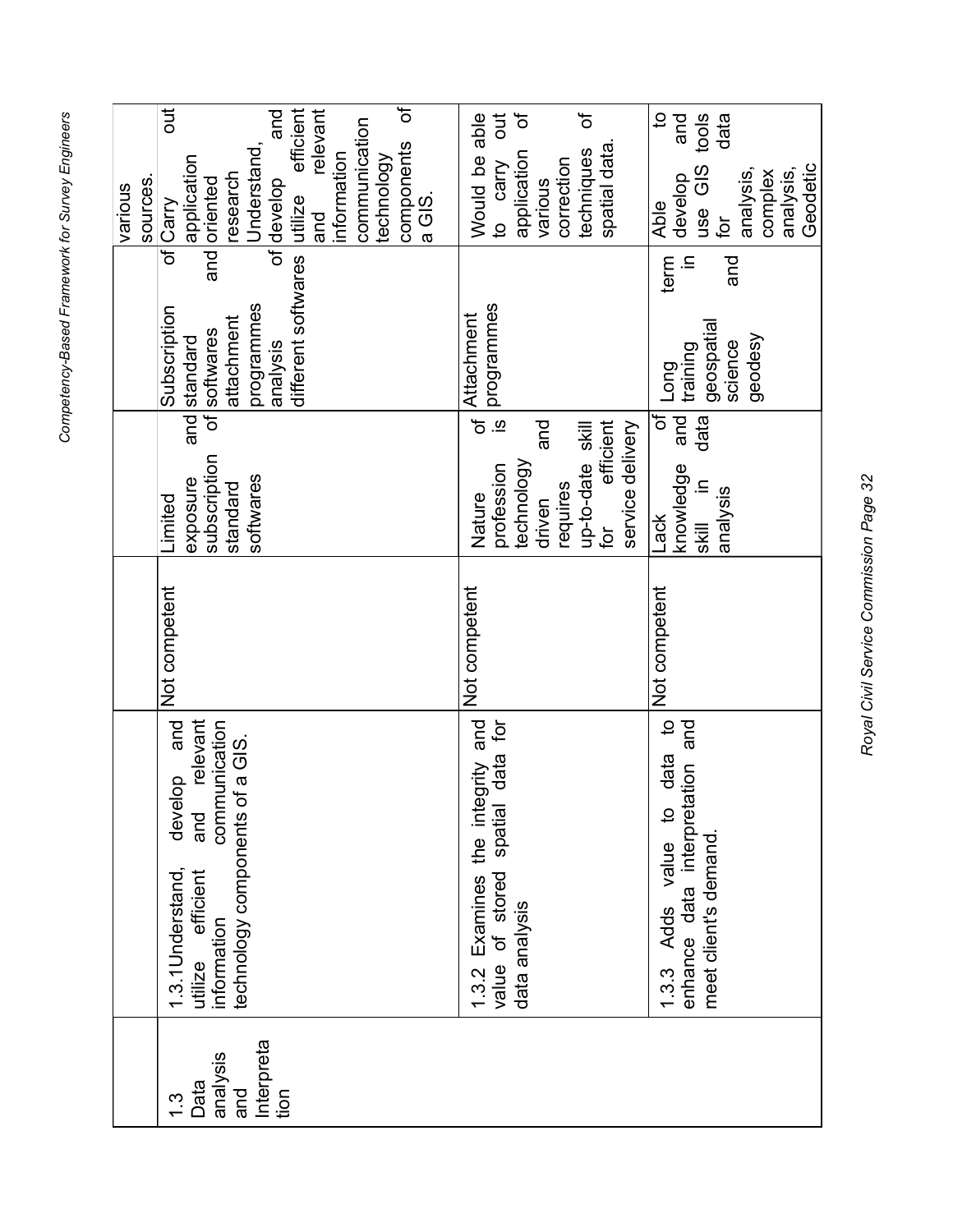|                                                   |                                                                                                                                                                                             |             |                                                                                         |                                                          | application and<br>geodetic<br>models                                                                       |
|---------------------------------------------------|---------------------------------------------------------------------------------------------------------------------------------------------------------------------------------------------|-------------|-----------------------------------------------------------------------------------------|----------------------------------------------------------|-------------------------------------------------------------------------------------------------------------|
|                                                   | with<br>promotes<br>clients to understand their needs<br>relationships<br>1.4.1 Establishes and<br>to ensure satisfaction<br>conducive                                                      | Competent   | $\frac{1}{2}$                                                                           | ≸                                                        | ≸                                                                                                           |
| 4.                                                | aspects and understands policy to<br>increasing<br>Demonstrates increasing<br>of professionalism in all<br>surveying<br>uphold the standards of<br>and mapping profession<br>1.4.2<br>level | Competent   | $\frac{1}{2}$                                                                           | $\frac{1}{2}$                                            | $\frac{1}{2}$                                                                                               |
| al code of<br>Profession<br>and ethics<br>conduct | 1.4.3 Practice and enforce correct<br>safety<br>and<br>health<br>occupational<br>procedures.                                                                                                | Incompetent | Safety<br>Occupational<br>Standards<br>practice<br>Health<br>$(OHS)$ .<br>$\frac{1}{2}$ | existing Develop OHS and Aware<br>of orient on it<br>and | Of OHS<br>practice<br>pue<br> occupational<br> health<br> a<br>procedures<br>standards<br>correct<br>safety |
|                                                   | 1.5.1Demonstrates willingness to<br>acquire, learn and apply new<br>keep<br>advancing<br>$\ddot{\circ}$<br>skills<br>the<br>knowledge and<br>with<br>technologies.<br>abreast               | Competent   | $\frac{1}{2}$                                                                           | ≸                                                        | ≨                                                                                                           |
| Personal<br>pue<br>$\frac{1}{1}$                  | and<br>to enhance<br>training<br>development programs t<br>1.5.2 Conducts<br>professionalism.                                                                                               | Competent   | ≸                                                                                       | ≸                                                        | $\frac{1}{2}$                                                                                               |

Royal Civil Service Commission Page 33 *Royal Civil Service Commission Page 33*

Competency-Based Framework for Survey Engineers *Competency-Based Framework for Survey Engineers*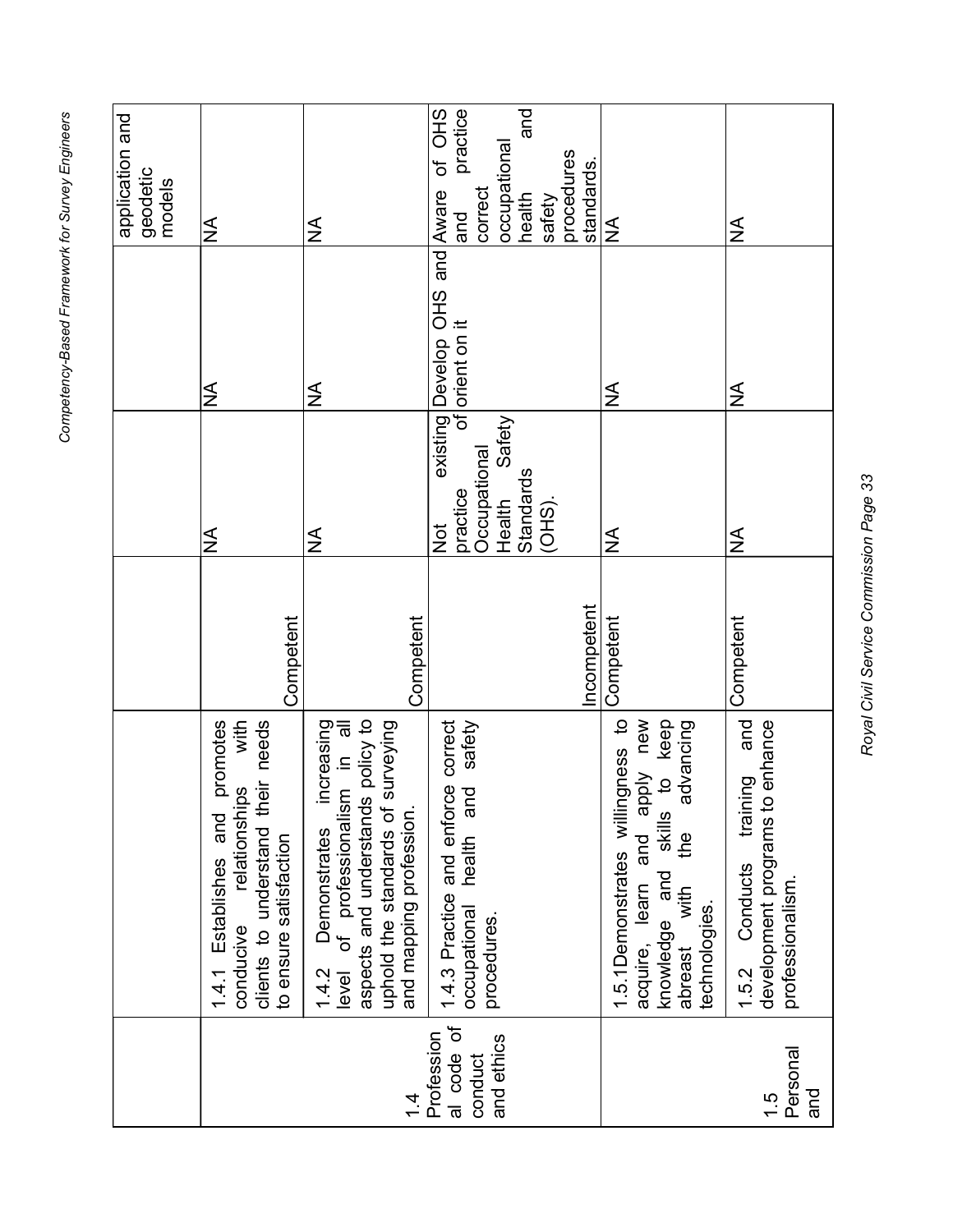|                                            | research and Not Competent<br>Performs<br>1.5.3                                                                                                                                                                                                                                           |                                                        | Lack                                       | of Attend                                                   | basic Should be able                                                                                           |
|--------------------------------------------|-------------------------------------------------------------------------------------------------------------------------------------------------------------------------------------------------------------------------------------------------------------------------------------------|--------------------------------------------------------|--------------------------------------------|-------------------------------------------------------------|----------------------------------------------------------------------------------------------------------------|
| profession<br>nal<br>त्त                   | professional<br>ĮQ<br>enhancement<br>development                                                                                                                                                                                                                                          |                                                        | research skills                            | research training                                           | to understand<br>and<br>methods                                                                                |
| develop<br>ment                            |                                                                                                                                                                                                                                                                                           |                                                        |                                            |                                                             | 크.<br>research<br>perform                                                                                      |
|                                            |                                                                                                                                                                                                                                                                                           |                                                        |                                            |                                                             | critical areas                                                                                                 |
| Communi<br>cation<br>$\frac{6}{1}$         | into<br>and<br>shares<br>listens<br>consideration different viewpoints.<br>Effectively communicates,<br>information and ideas,<br>clarifies,<br>taking<br>understands,<br>carefully,                                                                                                      | Competent                                              | ≸                                          | ≸                                                           | $\frac{\mathsf{A}}{\mathsf{A}}$                                                                                |
| Manage<br>ment<br>$\overline{\phantom{0}}$ | effective<br>management of resources for<br>goals and<br>Demonstrates<br>achieving the agency's<br>objectives<br>1.3.2.1                                                                                                                                                                  | Competent                                              | ≸                                          | ≨                                                           | ≸                                                                                                              |
| Teamwork<br>$\frac{8}{1}$                  | to achieve<br>Demonstrates leadership, inspires<br>model and<br>the Agency's mandate and<br>empowers<br>individual<br>the<br>and team contributions to<br>provides clear direction<br>others, serves as a role<br>priorities. Motivates and<br>staff, and recognizes<br>Agency's success. | Not competent                                          | teamwork                                   | Limited skill on Workshop on team Would be able<br>building | create<br>opportunities for<br>teamwork with<br>and<br>stakeholders<br>colleagues,<br>peers,<br>$\overline{a}$ |
|                                            | nager<br>Role 2: Geographic Information Ma                                                                                                                                                                                                                                                |                                                        |                                            |                                                             |                                                                                                                |
| Competen<br>cies<br>Key                    | <b>Behavior Indicators</b>                                                                                                                                                                                                                                                                | (competent/Not<br>performance<br>competent)<br>Current | Likely reason<br>performance<br>gap<br>tor | <b>Development</b><br>Competency<br>Intervention            | Objectives<br>Learning                                                                                         |

Royal Civil Service Commission Page 34 *Royal Civil Service Commission Page 34*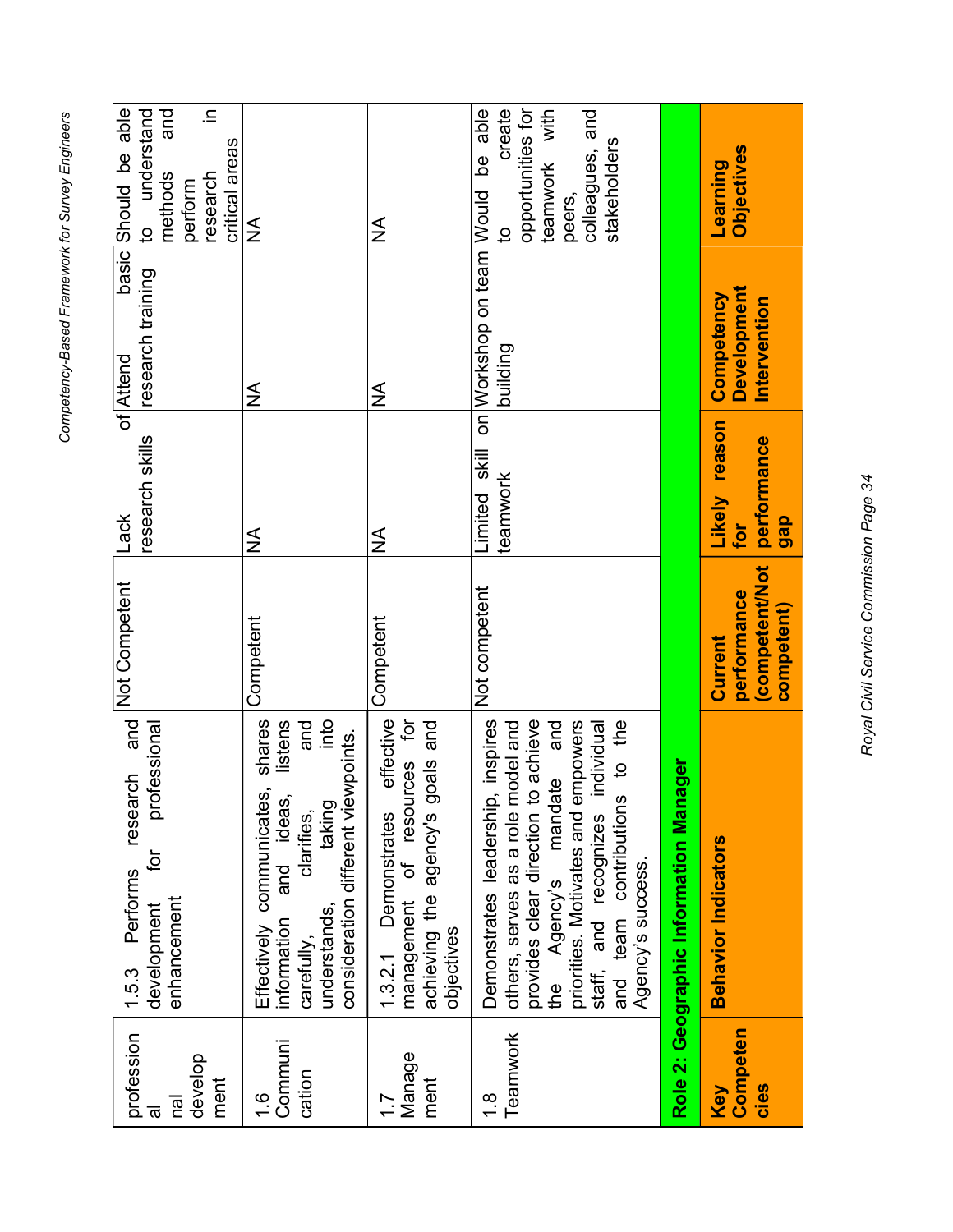| ≨                                                                                                                                              | $\frac{1}{2}$                                                                                               | regulate                                                                                                                      | emerging needs<br>to cope with the<br>and technology.<br>upgrade/migrat<br>e the database<br>databases for<br>reliability and<br>accessibility<br>Geospatial<br>currency,<br>integrity,<br>security, | ≨                                                                                                                    | Would be able<br>to collaborate<br>conducting<br>$\overline{\mathsf{d}}$                         |
|------------------------------------------------------------------------------------------------------------------------------------------------|-------------------------------------------------------------------------------------------------------------|-------------------------------------------------------------------------------------------------------------------------------|------------------------------------------------------------------------------------------------------------------------------------------------------------------------------------------------------|----------------------------------------------------------------------------------------------------------------------|--------------------------------------------------------------------------------------------------|
| ≸                                                                                                                                              | ≸                                                                                                           | Short term training Competent to<br>maintenance maintain and<br>administration administer<br>of spatial database<br>and<br>ຣົ |                                                                                                                                                                                                      | ≨                                                                                                                    | $\mathbf{\tilde{o}}$<br>δ<br>development<br>data NSDI<br>Workshop                                |
| ≸                                                                                                                                              | $\frac{1}{2}$                                                                                               | ICT<br>Inadequate<br>knowledge                                                                                                | bf<br>fast<br>and<br>unavailability<br>technology<br>also<br>resources<br>technical<br>evolving<br>it's                                                                                              | ≸                                                                                                                    | data<br>and<br>sharing<br>$\frac{1}{2}$                                                          |
| Competent                                                                                                                                      | Competent                                                                                                   | Incompetent                                                                                                                   | Incompetent                                                                                                                                                                                          | Competent                                                                                                            | Not Competent                                                                                    |
| principles of<br>database<br>and<br>spatial database to enable data<br>'ত<br>2.1.1Comprehends<br>conceptualization<br>classification<br>design | adopts<br>$\mathbf{q}$<br>software<br>and<br>appropriate DBMS<br>build the database.<br>ldentifies<br>2.1.2 | appropriate<br>physical<br>to develop<br>Utilizes<br>databases<br>interfaces<br>2.1.3                                         | regulates Geospatial databases for<br>and<br>currency,<br>maintains<br>reliability and accessibility<br>integrity,<br>2.2.1 Administers<br>security,                                                 | $\overline{5}$<br>needs and<br>tabase<br>$\vec{a}$<br>cope with the emerging<br>the<br>2.2.2 Upgrades<br>technology. | 2.2.3 Facilitates collaboration for<br>to reduce<br>easy accessibility of GI<br>data redundancy. |
| Creation of<br>database<br>spatial<br>$\frac{1}{2}$                                                                                            |                                                                                                             |                                                                                                                               | ট<br>database<br>Manage<br>spatial<br>ment<br>2.2                                                                                                                                                    |                                                                                                                      |                                                                                                  |

Royal Civil Service Commission Page 35 *Royal Civil Service Commission Page 35*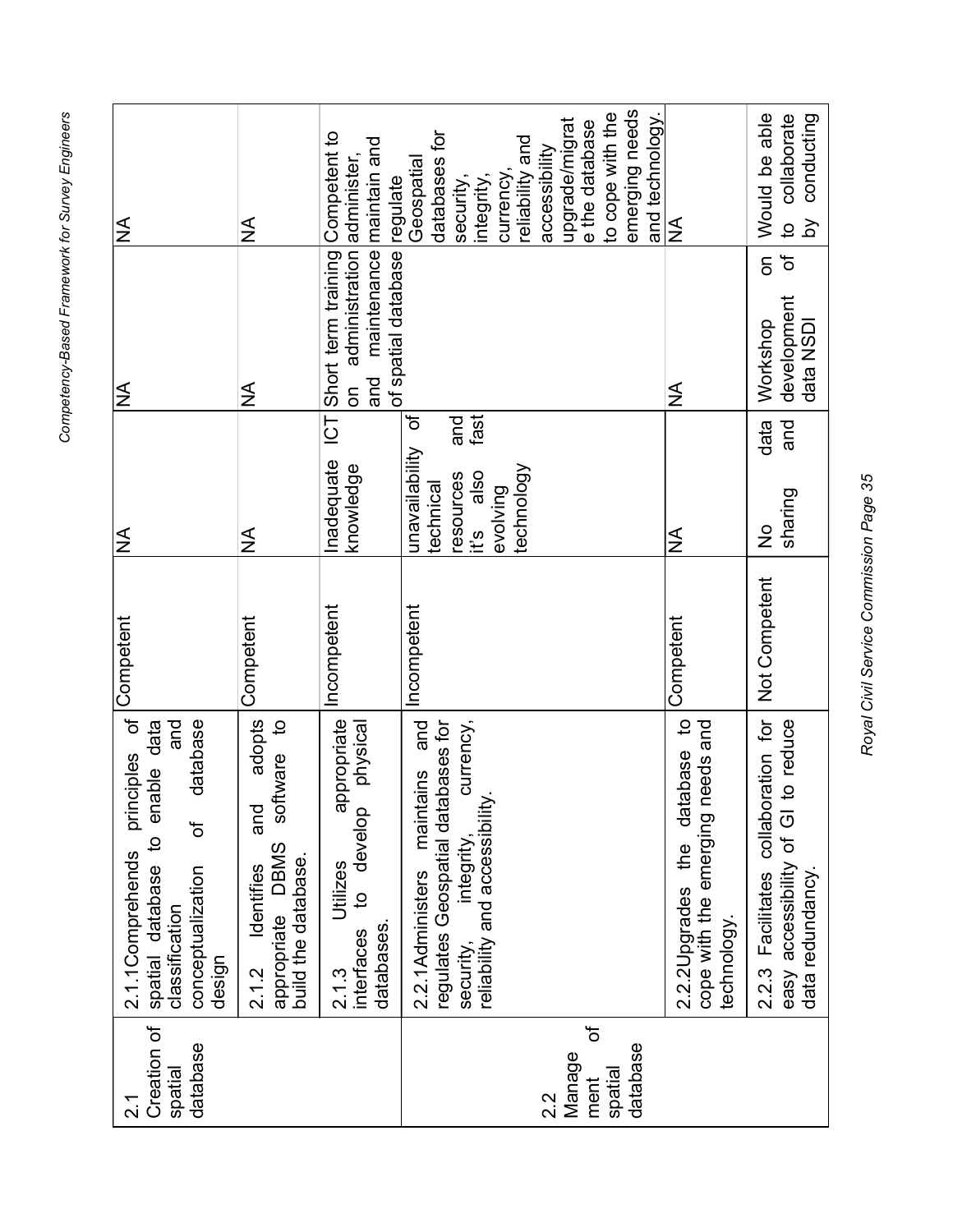|                                                          |                                                                                                                                                            |                                                              | integration<br>policy                      |                                           | meetings<br>regular                                                            |
|----------------------------------------------------------|------------------------------------------------------------------------------------------------------------------------------------------------------------|--------------------------------------------------------------|--------------------------------------------|-------------------------------------------|--------------------------------------------------------------------------------|
|                                                          | Role 3: Geographic Information Advisor/Regulator                                                                                                           |                                                              |                                            |                                           |                                                                                |
| Competen<br>cies<br>Key                                  | <b>Behavior Indicators</b>                                                                                                                                 | <b>competent/Not</b><br>performance<br>competent)<br>Current | Likely reason<br>performance<br>gap<br>tor | Development<br>Competency<br>Intervention | Objectives<br><b>Buiules</b>                                                   |
| 3.1Regulat<br>ing skills                                 | sound<br>ability to<br>understanding of existing legal<br>$\dot{\bm{\omega}}$<br>frameworks and displays<br>work within the framework<br>3.1.1Demonstrates | Not Competent                                                | No survey<br>relevant act                  | or Develop<br>đ                           | relevant Would be able<br>understand<br>legal vidde pue<br>framework<br>a<br>S |
| Advocacy<br>tion skills<br>presenta<br>and<br><u>ვ პ</u> | Advocates national standards and<br>and<br>ğΣ<br>surveyir<br>mapping for homogeneity.<br>.<br>Ծ<br>methods                                                 | Competent                                                    | ≸                                          | $\frac{1}{2}$                             | ≸                                                                              |
|                                                          |                                                                                                                                                            | Competent                                                    | ≸                                          | ≸                                         |                                                                                |
|                                                          | Summary of Performance Gap at Experienced I eve                                                                                                            |                                                              |                                            |                                           |                                                                                |

Ū<br>> **Summary of Performance Gap at Experienced Level** ں<br>ا 3 Experienc ರ ರ ರ<br>ರ ರ b **JIIBIII IOI IBL IOI** Summary

|                                                 | Competent Not competent         | <b>Jot competent</b><br>lews and applies best technology, innovative               |
|-------------------------------------------------|---------------------------------|------------------------------------------------------------------------------------|
| Role 1: Role 1: Geographic Information Producer | y)<br><b>Behavior Indicator</b> | systems and effective methodology to collect spatial data.<br>1.1.1Identifies revi |
|                                                 | Competencies<br><b>Vey</b>      |                                                                                    |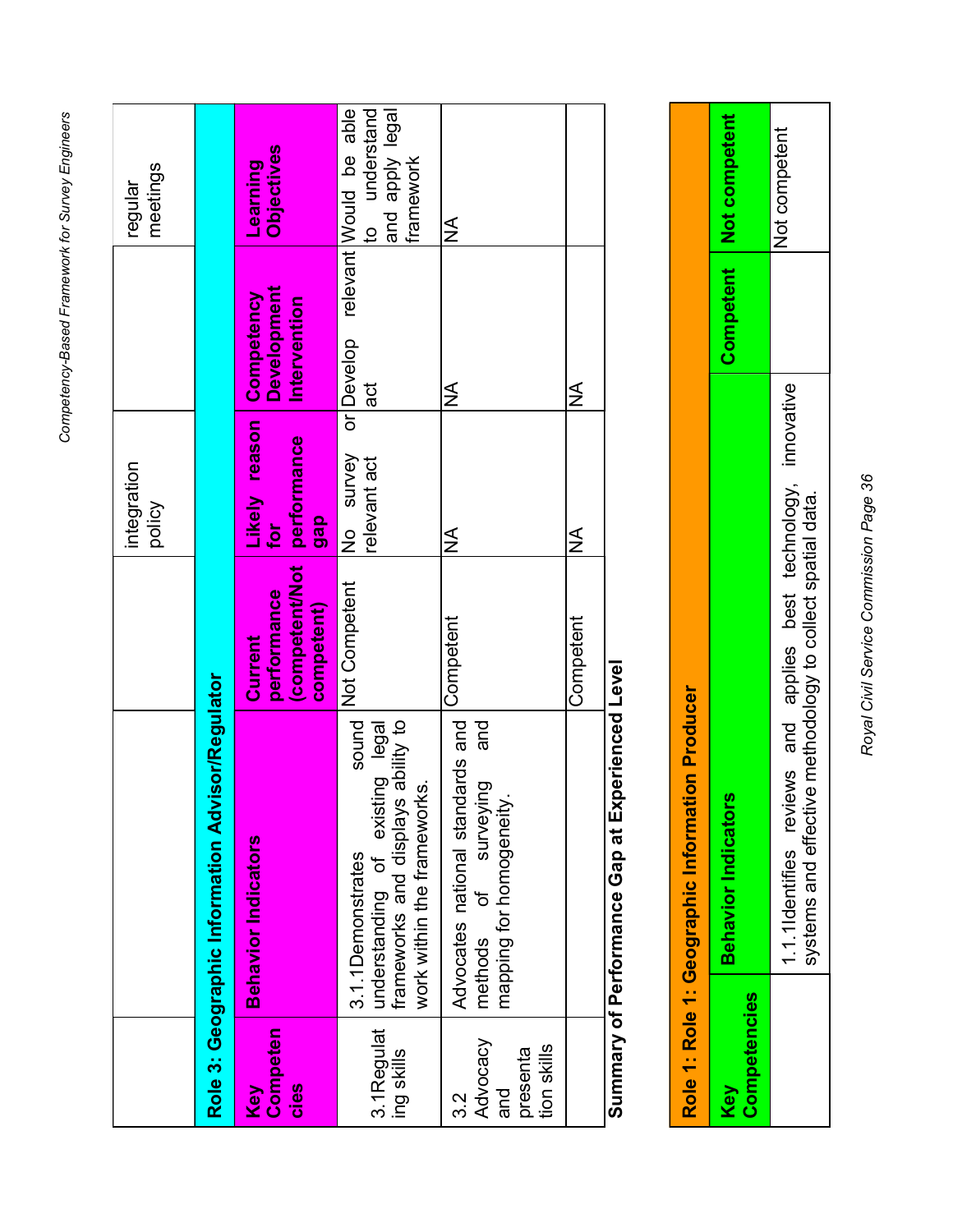| どうりょう こうこうこう<br>۱                      |  |
|----------------------------------------|--|
| į                                      |  |
| اسمسمهما<br>Ì                          |  |
| l hese H<br>)<br>)<br>S<br>ה מה הרבה ה |  |

| collection<br>1.1Data               | 1.1.2It covers understanding, employing and endorsing measurements<br>in line with the survey standards and surveying<br>principles for collection of reliable data.<br>are legitimate and | Competent |               |
|-------------------------------------|--------------------------------------------------------------------------------------------------------------------------------------------------------------------------------------------|-----------|---------------|
| 1.2Extraction of<br>information     | 1.2.1 Extracts information from relevant databases, and repositories to<br>develop reliable spatial information.                                                                           |           | Not competent |
| Data<br>and<br>analysis<br><u>რ</u> | 1.3.1 Understand, develop and utilize efficient and relevant information<br>communication technology components of a GIS.                                                                  |           | Not competent |
| Interpretation                      | integrity and value of stored spatial data for data<br>1.3.2 Examines the<br>analysis                                                                                                      |           | Not competent |
|                                     | data to enhance data interpretation and meet<br>1.3.3 Adds value to<br>client's demand.                                                                                                    |           | Not competent |
| 1.4 Professional                    | 1.4.1 Establishes and promotes conducive relationships with clients to<br>understand their needs to ensure satisfaction                                                                    | Competent |               |
| code of conduct<br>and ethics       | 1.4.2 Demonstrates increasing level of professionalism in all aspects<br>and<br>and understands policy to uphold the standards of surveying<br>mapping profession.                         |           |               |
|                                     | safety<br>enforce correct occupational health and<br>and<br>1.4.3 Practice<br>procedures.                                                                                                  | Competent | Not Competent |
| Personal<br>and<br>$\frac{1}{1}$    | apply new<br>knowledge and skills to keep abreast with the advancing technologies.<br>and<br>learn<br>acquire,<br>$\overline{5}$<br>willingness<br>1.5.1 Demonstrates                      | Competent |               |
| development<br>professional         | and development programs to enhance<br>1.5.2 Conducts training<br>professionalism.                                                                                                         | Competent |               |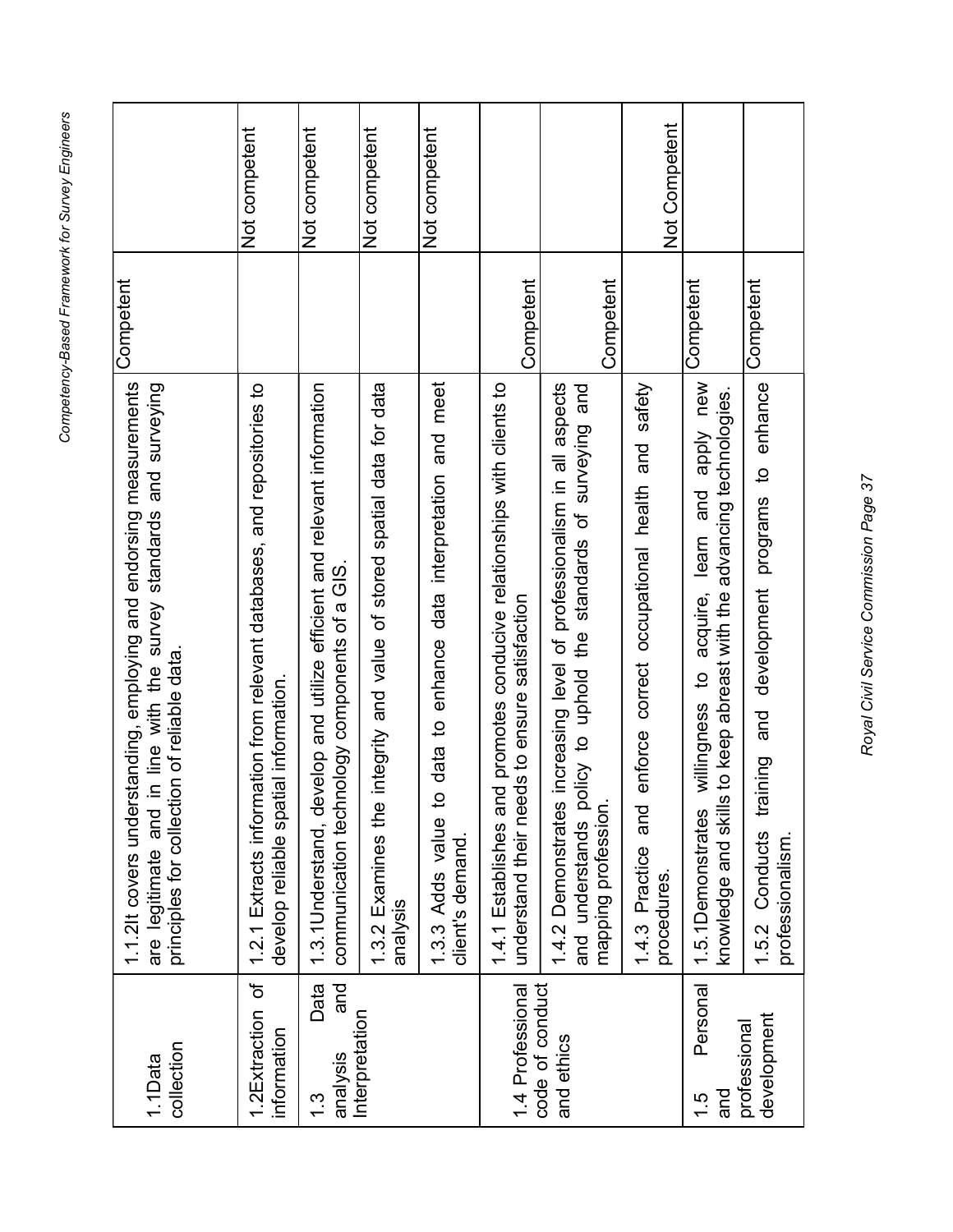| どうりょう こうこうこう<br>۱                      |  |
|----------------------------------------|--|
| į                                      |  |
| اسمسمهما<br>Ì                          |  |
| l hese H<br>)<br>)<br>S<br>ה מה הרבה ה |  |

|                                     | professional<br>for<br>development<br>and<br>research<br>Performs<br>enhancement<br>1.5.3                                                                                                                                                                                |           | Not Competent    |
|-------------------------------------|--------------------------------------------------------------------------------------------------------------------------------------------------------------------------------------------------------------------------------------------------------------------------|-----------|------------------|
| Communication<br>$\frac{6}{1}$      | carefully, clarifies, and understands, taking into consideration different<br>ideas, listens<br>information and<br>shares<br>communicates.<br>viewpoints.<br>Effectively                                                                                                 | Competent |                  |
| Management<br>$\bar{\mathbb{L}}$    | for<br>resources<br>ð<br>management<br>achieving the agency's goals and objectives<br>effective<br>Demonstrates<br>1.3.2.1                                                                                                                                               | Competent |                  |
| Teamwork<br>$\frac{8}{1}$           | Demonstrates leadership, inspires others, serves as a role model and<br>clear direction to achieve the Agency's mandate and<br>and empowers staff, and recognizes individual<br>ns to the Agency's success.<br>priorities. Motivates<br>and team contributio<br>provides |           | Not competent    |
|                                     | Role 2: Geographic Information Manager                                                                                                                                                                                                                                   |           |                  |
| Competencies<br>Key                 | <b>Behavior Indicators</b>                                                                                                                                                                                                                                               | Competent | Competent<br>Not |
| 2.1 Creation of<br>spatial database | enable data<br>$\mathbf{a}$<br>nceptualization of database design<br>principles of spatial database<br>classification and co<br>2.1.1Comprehends                                                                                                                         | Competent |                  |
|                                     | adopts appropriate DBMS software to build the<br>2.1.2 Identifies and<br>database.                                                                                                                                                                                       | Competent |                  |
|                                     | 2.1.3 Utilizes appropriate interfaces to develop physical databases.                                                                                                                                                                                                     |           | Not competent    |
| Management of<br>2.2                | 2.2.1Administers maintains and regulates Geospatial databases for<br>security, integrity, currency, reliability and accessibility.                                                                                                                                       |           | Not competent    |
| spatial database                    | database to cope with the emerging needs and<br>2.2.2 Upgrades the<br>technology                                                                                                                                                                                         | Competent |                  |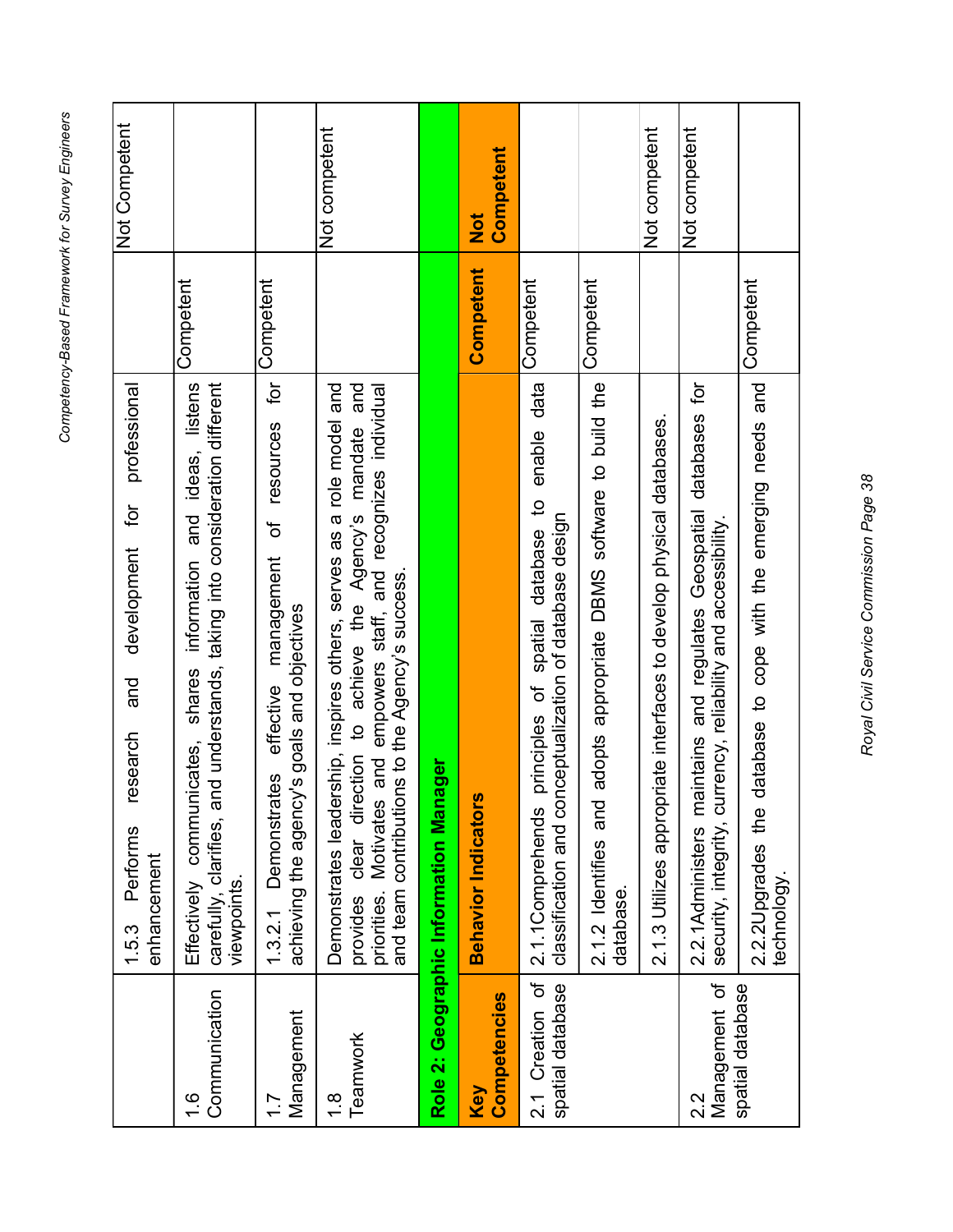| !                                    |  |
|--------------------------------------|--|
| Raced Framework for Sunrey Froincers |  |
| 2                                    |  |
| )<br>)<br>)<br>' וה מה הבים מה ה' ו  |  |
|                                      |  |

|                         | laboration for easy accessibility of GI to reduce Not<br>2.2.3 Facilitates coll<br>data redundancy.                        | Competent        |               |
|-------------------------|----------------------------------------------------------------------------------------------------------------------------|------------------|---------------|
|                         | Role 3: Geographic Information Advisor/Regulator                                                                           |                  |               |
| Competencies<br>Key     | <b>Behavior Indicators</b>                                                                                                 | <b>Competent</b> | Not competent |
| 3.1Regulating<br>skills | 3.1.1 Demonstrates sound understanding of existing legal frameworks<br>and displays ability to work within the frameworks. |                  | Not Competent |
| presentation<br>skills  | 3.2 Advocacy &   Advocates national standards and methods of surveying and mapping<br>for homogeneity.                     | Competent        |               |

## 2.7.3 Training Needs Assessment at Mid Level **2.7.3 Training Needs Assessment at Mid Level**

<span id="page-38-0"></span>

|                         | Role 1: Role 1: Geographic Information Producer                                                                                                              |                                                        |                                                 |                                           |                                                                                                                                                                                                                 |
|-------------------------|--------------------------------------------------------------------------------------------------------------------------------------------------------------|--------------------------------------------------------|-------------------------------------------------|-------------------------------------------|-----------------------------------------------------------------------------------------------------------------------------------------------------------------------------------------------------------------|
| Competenci<br>Key<br>89 | <b>Behavior Indicators</b>                                                                                                                                   | (competent/Not<br>performance<br>competent)<br>Current | Likely reason<br>performance<br>gap<br>for      | development<br>Competency<br>intervention | <b>Objectives</b><br>Learning                                                                                                                                                                                   |
| collection<br>1.1Data   | 1.1.1 Identifies reviews and<br>applies best technology,<br>and<br>$\overline{5}$<br>effective methodology<br>systems<br>collect spatial data.<br>innovative | Incompetent                                            | Lack of advanced Long<br>Resource gap<br>skill. | Workshop<br>training,<br>seminar          | UAV,<br>advance technology<br>Engineer<br>and would be able to<br>equipment, plotters,<br>level<br>Digital level, GNSS<br>$\overline{\mathbf{f}}$<br>Gravimeter,<br>GeoPortal<br>term Advance<br>Survey<br>iike |

Royal Civil Service Commission Page 39 *Royal Civil Service Commission Page 39*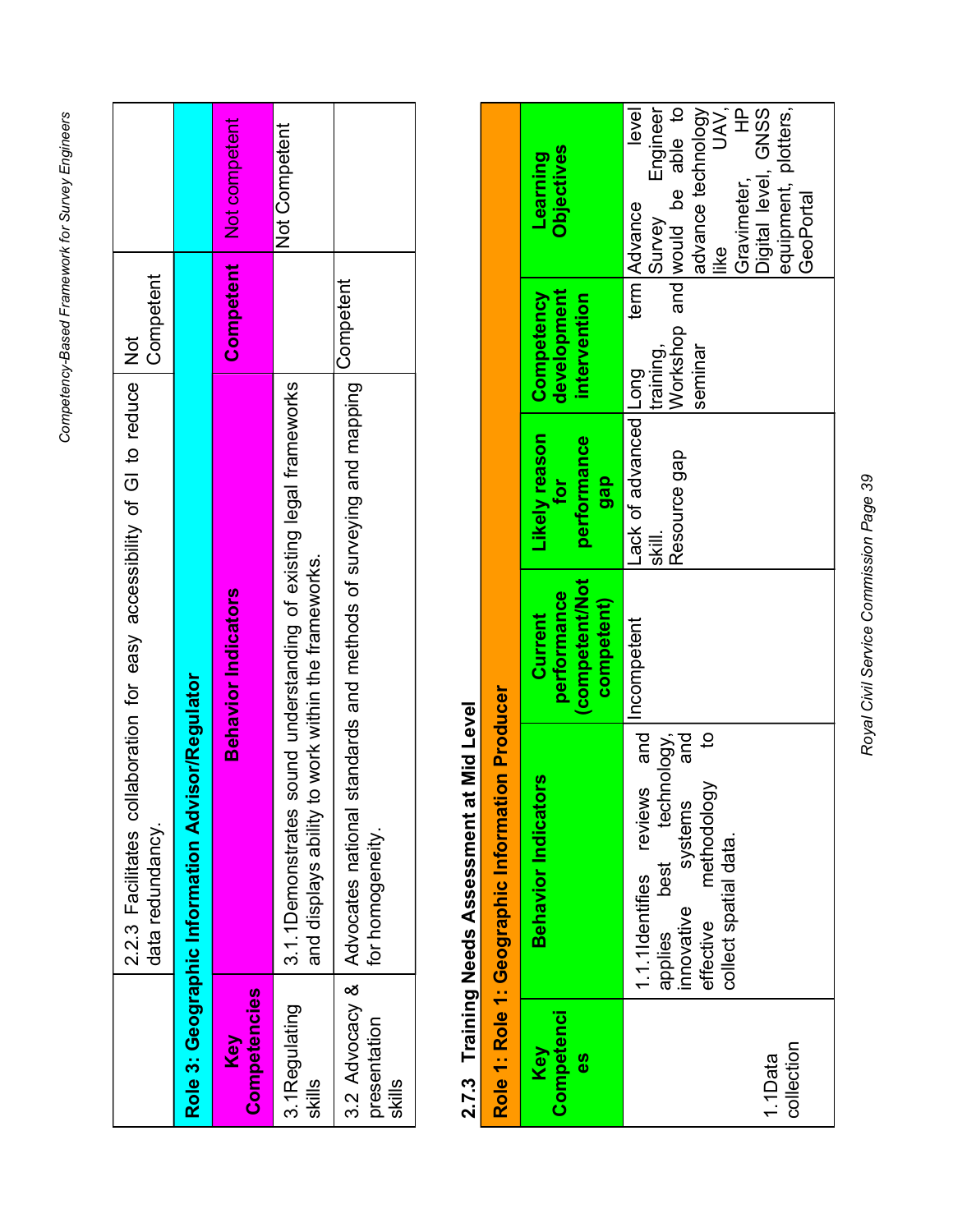| center.<br>Develop geodetic<br>reference frame,<br>geoid model, 3D<br>cadastre, CORES,<br>innovative<br>reliable<br>and<br>able to<br>in carry out advanced<br>으.<br>photogrammetry<br>and RS<br>ഉ<br>framework,<br>techniques<br>calibration<br>standards<br>technical<br>Develop<br>Would<br>SOP <sub>S</sub><br>and<br>$\frac{4}{2}$<br>$\frac{1}{2}$ | Photogrammet analysis<br>workshop,<br>ry and RS<br>advance Advance<br>training,<br>course<br>$\frac{4}{2}$<br>≨ | ack of expertise. Convention,<br>Non enactment of seminar<br>Survey Act<br>Lack<br>Skill<br>$\frac{1}{2}$<br>≨ | Incompetent<br>Incompetent<br>Competent<br>Competent | relevant<br>$\overline{5}$<br>communication<br>measurements are<br>legitimate and in line with the<br>and<br>integrity<br>1.2.1 Extracts information from<br>endorsing<br>and<br>1.3.1 Understand, develop and<br>$\boldsymbol{\varpi}$<br>repositories to develop reliable<br>spatial<br>1.1.2lt covers understanding<br>technology components of<br>surveying principles<br>collection of reliable data.<br>relevant databases,<br>and value of stored<br>standards<br>1.3.2 Examines the<br>utilize efficient and<br>data for data analysis<br>spatial information.<br>and<br>information<br>employing<br><b>Ensures</b><br>survey<br>$\frac{0}{2}$ | analysis and<br>Interpretation<br>1.2Extraction<br>information<br>Data<br>đ |
|----------------------------------------------------------------------------------------------------------------------------------------------------------------------------------------------------------------------------------------------------------------------------------------------------------------------------------------------------------|-----------------------------------------------------------------------------------------------------------------|----------------------------------------------------------------------------------------------------------------|------------------------------------------------------|--------------------------------------------------------------------------------------------------------------------------------------------------------------------------------------------------------------------------------------------------------------------------------------------------------------------------------------------------------------------------------------------------------------------------------------------------------------------------------------------------------------------------------------------------------------------------------------------------------------------------------------------------------|-----------------------------------------------------------------------------|
|                                                                                                                                                                                                                                                                                                                                                          |                                                                                                                 |                                                                                                                |                                                      |                                                                                                                                                                                                                                                                                                                                                                                                                                                                                                                                                                                                                                                        |                                                                             |
|                                                                                                                                                                                                                                                                                                                                                          |                                                                                                                 |                                                                                                                |                                                      |                                                                                                                                                                                                                                                                                                                                                                                                                                                                                                                                                                                                                                                        |                                                                             |
|                                                                                                                                                                                                                                                                                                                                                          |                                                                                                                 |                                                                                                                |                                                      |                                                                                                                                                                                                                                                                                                                                                                                                                                                                                                                                                                                                                                                        |                                                                             |
|                                                                                                                                                                                                                                                                                                                                                          |                                                                                                                 |                                                                                                                |                                                      |                                                                                                                                                                                                                                                                                                                                                                                                                                                                                                                                                                                                                                                        |                                                                             |
|                                                                                                                                                                                                                                                                                                                                                          |                                                                                                                 |                                                                                                                |                                                      |                                                                                                                                                                                                                                                                                                                                                                                                                                                                                                                                                                                                                                                        |                                                                             |
|                                                                                                                                                                                                                                                                                                                                                          |                                                                                                                 |                                                                                                                |                                                      |                                                                                                                                                                                                                                                                                                                                                                                                                                                                                                                                                                                                                                                        |                                                                             |
| Geonet working and<br>đ<br>establishment                                                                                                                                                                                                                                                                                                                 |                                                                                                                 |                                                                                                                |                                                      |                                                                                                                                                                                                                                                                                                                                                                                                                                                                                                                                                                                                                                                        |                                                                             |
| infrastructure,                                                                                                                                                                                                                                                                                                                                          |                                                                                                                 |                                                                                                                |                                                      |                                                                                                                                                                                                                                                                                                                                                                                                                                                                                                                                                                                                                                                        |                                                                             |

Royal Civil Service Commission Page 40 *Royal Civil Service Commission Page 40*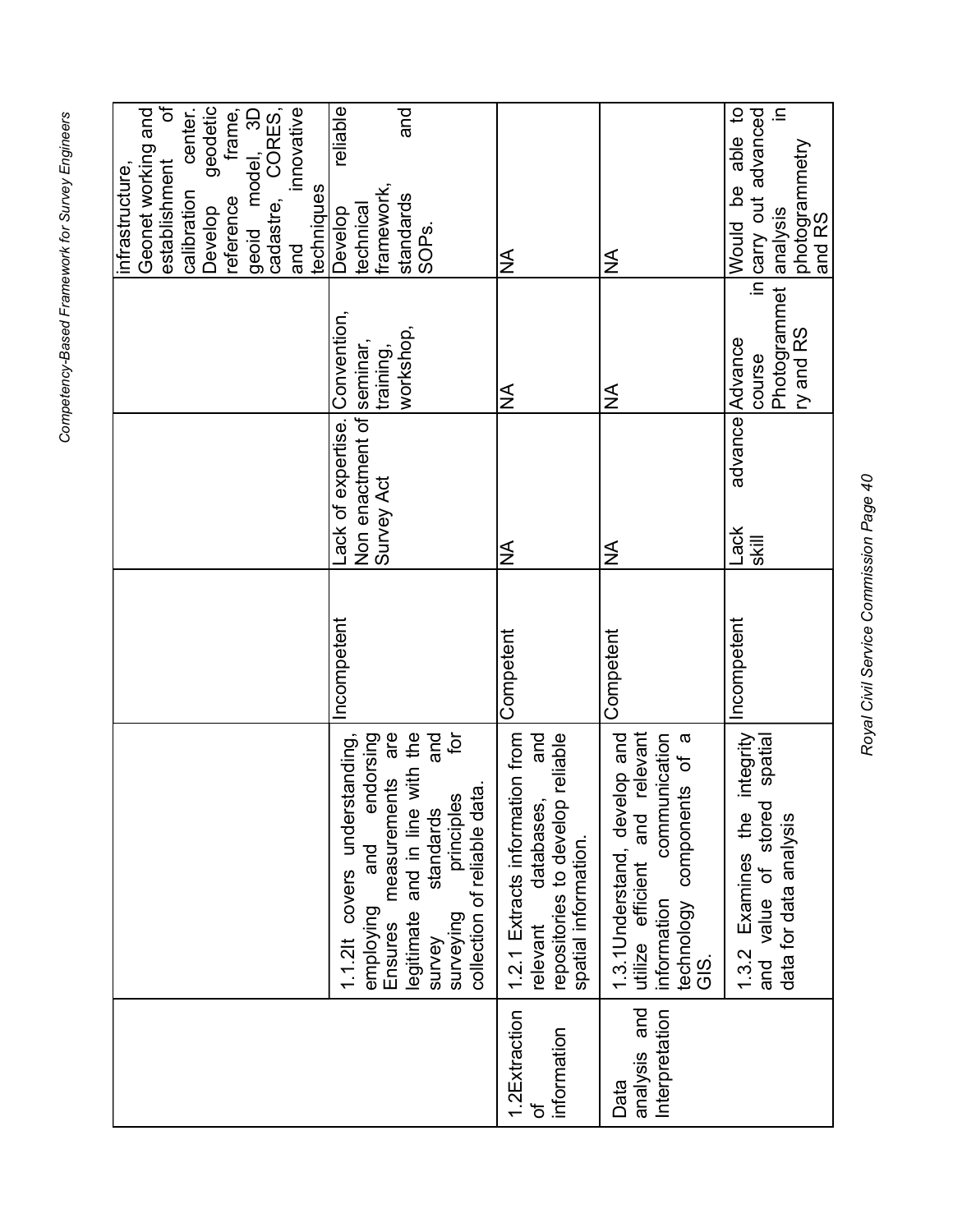|                                                        | data to<br>enhance data interpretation<br>and meet client's demand.<br>1.3.3 Adds value to                                                                                                          | Competent   | $\frac{4}{2}$                                                                                        | $\frac{1}{2}$              | NА                                                                                                             |
|--------------------------------------------------------|-----------------------------------------------------------------------------------------------------------------------------------------------------------------------------------------------------|-------------|------------------------------------------------------------------------------------------------------|----------------------------|----------------------------------------------------------------------------------------------------------------|
|                                                        | $\overline{c}$<br>and<br>conducive<br>$\mathbf{a}$<br>clients<br>needs<br>Establishes<br>relationships with<br>ensure satisfaction<br>their<br>understand<br>promotes<br>1.4.1                      | Competent   | ≸                                                                                                    | $\frac{1}{2}$              | ≨                                                                                                              |
| $\mathcal{P}$<br>Professional<br>code<br>$\frac{4}{4}$ | expressive and the standards<br>policy to uphold the standards<br>of surveying and mapping<br>1.4.2 Demonstrates increasing<br>level of professionalism in all<br>aspects and in all<br>profession. | Competent   | $\frac{1}{2}$                                                                                        | ≸                          | ≸                                                                                                              |
| and<br>conduct<br>ethics                               | enforce<br>health<br>correct occupational<br>and safety procedures<br>and<br>Practice<br>1.4.3                                                                                                      | Incompetent | existing Develop<br>Safety<br>Standards (OHS)<br>Occupational<br>practice<br>Health<br>$\frac{1}{2}$ | OHS<br>of and orient on it | OHS and<br>correct<br>occupational health<br>safety<br>procedures<br>Aware of<br>standards<br>practices<br>and |
|                                                        | 1.5.1 Demonstrates willingness<br>to acquire, learn and apply<br>new knowledge and skills to<br>the<br>with<br>advancing technologies.<br>new knowledge and<br>abreast<br>keep                      | Competent   | $\frac{1}{2}$                                                                                        | ≸                          | $\overline{\mathsf{M}}$                                                                                        |
| 1.5 Personal<br>and                                    | and<br>$\mathbf{S}$<br>programs<br>1.5.2 Conducts training<br>enhance professionalism.<br>development                                                                                               | Competent   | ≸                                                                                                    | ≨                          | ≸                                                                                                              |

Royal Civil Service Commission Page 41 *Royal Civil Service Commission Page 41*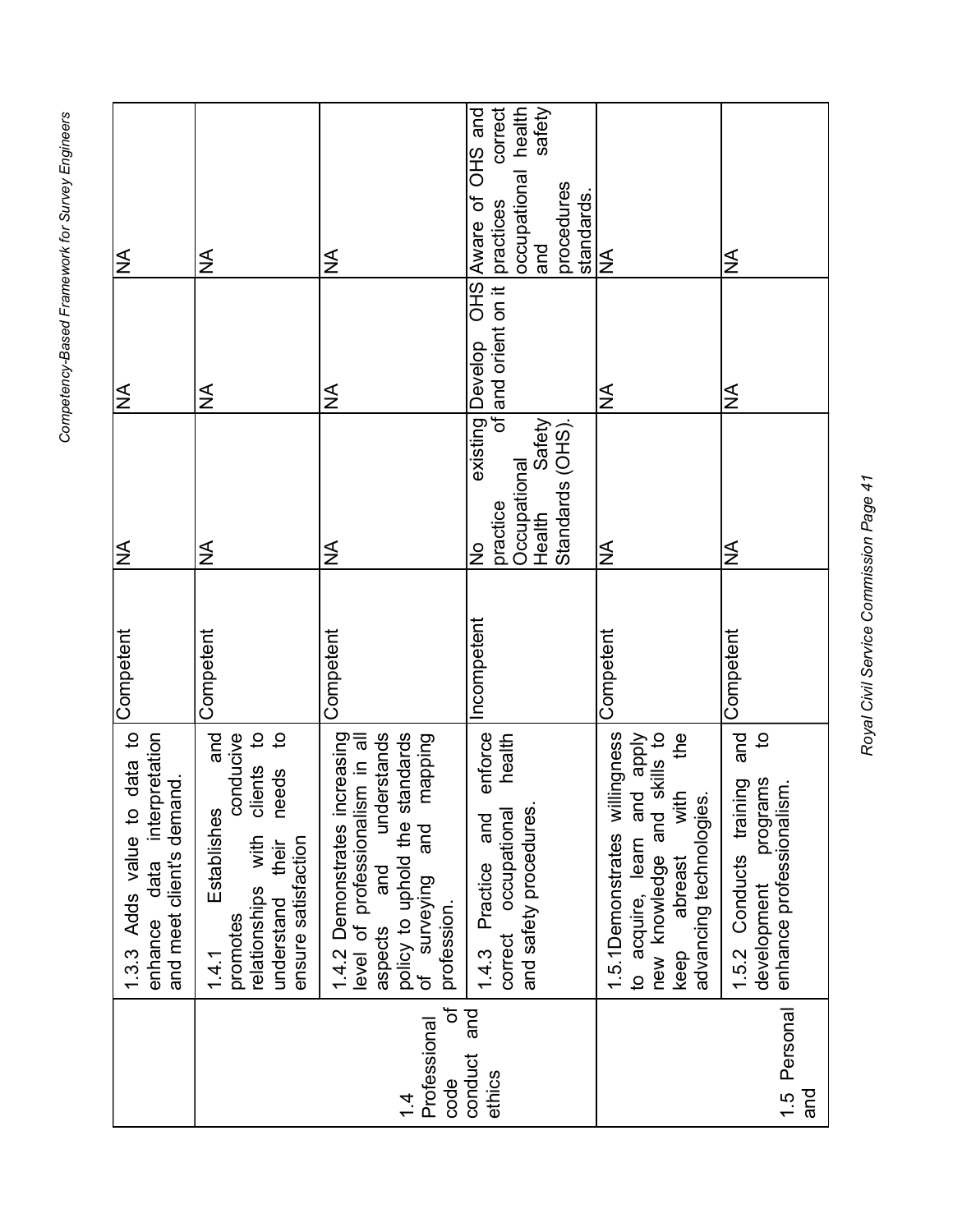| professional              | 1.5.3 Performs research and                                              | Not Competent | Lack of advance Training |                      | ഉ<br>on Would                | able to             |
|---------------------------|--------------------------------------------------------------------------|---------------|--------------------------|----------------------|------------------------------|---------------------|
| development               | development for professional<br>enhancement                              |               | research skills          | advanced<br>research | approaches<br>update         | new<br>$\mathbf{G}$ |
|                           |                                                                          |               |                          | methods.             | research                     | and                 |
|                           |                                                                          |               |                          |                      | $\equiv$<br>publish<br>areas | critical            |
| $\frac{6}{1}$             | communicates,<br>Effectively                                             | Competent     | ≸                        | ≸                    | $\frac{1}{2}$                |                     |
| Communicati<br>5          | listens carefully, clarifies, and<br>shares information and ideas,       |               |                          |                      |                              |                     |
|                           | into<br>different<br>taking<br>consideration<br>understands,             |               |                          |                      |                              |                     |
|                           | viewpoints                                                               |               |                          |                      |                              |                     |
|                           | effective<br>Demonstrates                                                | Competent     | ≨                        | $\frac{1}{2}$        | $\frac{1}{2}$                |                     |
| Management                | management of resources for                                              |               |                          |                      |                              |                     |
|                           | achieving the agency's goals<br>and objectives                           |               |                          |                      |                              |                     |
|                           |                                                                          |               |                          |                      |                              |                     |
| Teamwork<br>$\frac{8}{1}$ | $\sigma$<br>leadership,<br>serves as<br>inspires others,<br>Demonstrates | Competent     | ≸                        | ≨                    | ≸                            |                     |
|                           | role model and provides clear                                            |               |                          |                      |                              |                     |
|                           | the<br>achieve<br>$\overline{5}$<br>direction                            |               |                          |                      |                              |                     |
|                           | and<br>mandate<br>Agency's                                               |               |                          |                      |                              |                     |
|                           | and<br>Motivates<br>priorities.                                          |               |                          |                      |                              |                     |
|                           | and<br>staff,<br>empowers                                                |               |                          |                      |                              |                     |
|                           | recognizes individual and team<br>Agency's<br>contributions to the       |               |                          |                      |                              |                     |
|                           | success.                                                                 |               |                          |                      |                              |                     |
|                           | Role 2: Geographic Information Manager                                   |               |                          |                      |                              |                     |

> Royal Civil Service Commission Page 42 *Royal Civil Service Commission Page 42*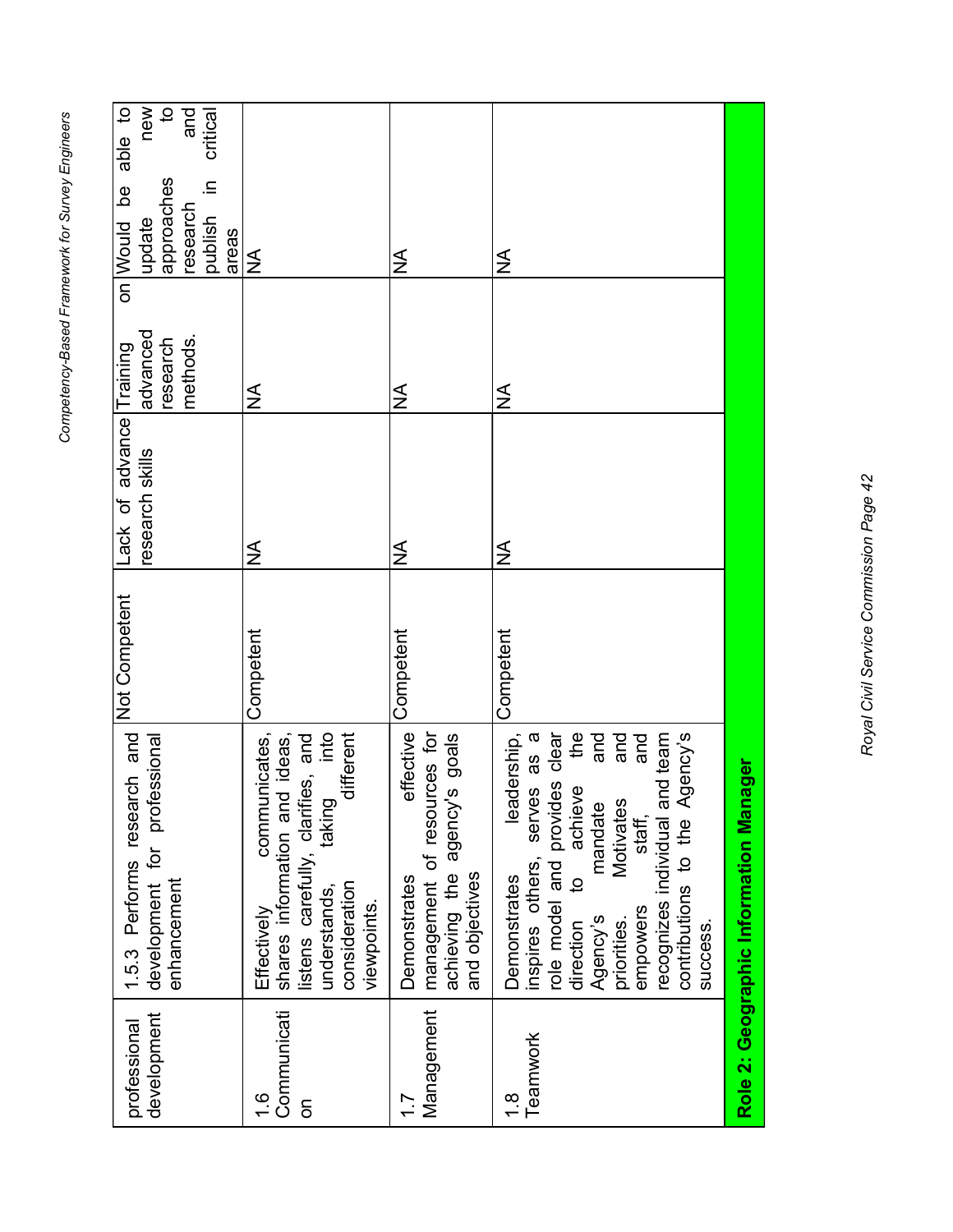| Competenci<br>Key<br>es                                 | <b>Behavior Indicators</b>                                                                                                                                | (competent/Not<br>performance<br>competent)<br>Current | reason<br>performance<br>Likely<br>gap<br>for                                    | development<br>Competency<br>intervention | Objectives<br>Learning                               |
|---------------------------------------------------------|-----------------------------------------------------------------------------------------------------------------------------------------------------------|--------------------------------------------------------|----------------------------------------------------------------------------------|-------------------------------------------|------------------------------------------------------|
| Creation<br>spatial<br>database<br>ب<br>2.i<br>$\sigma$ | database<br>principles<br>of spatial database to enable<br>and<br>classification<br>conceptualization of<br>2.1.1Comprehends<br>design<br>data            | Competent                                              | ≸                                                                                | ≨                                         | ≨                                                    |
|                                                         | adopts<br>appropriate DBMS software to<br>and<br>build the database.<br>2.1.2 Identifies                                                                  | Competent                                              | $\frac{1}{2}$                                                                    | ≸                                         | ≸                                                    |
|                                                         | appropriate<br>physical<br>interfaces to develop<br>Utilizes<br>databases.<br>2.1.3                                                                       | Competent                                              | $\frac{1}{2}$                                                                    | $\frac{1}{2}$                             | $\frac{\mathcal{L}}{\mathcal{L}}$                    |
|                                                         | maintains<br>security,<br>Geospatial<br>reliability<br>integrity, currency,<br>ð<br>and accessibility.<br>and regulates<br>2.2.1 Administers<br>databases | Competent                                              | ≸                                                                                | ≸                                         | ≨                                                    |
| ent of spatial<br>2.2Managem<br>database                | tabase to<br>cope with the emerging needs<br>2.2.2 Upgrades the dat<br>and technology                                                                     | ncompetent                                             | pue<br>đ<br>technology<br>according<br>emerging<br>database<br>Migration<br>need | of Customized<br>training                 | new<br>and<br>migrate database<br>technology<br>earn |

> Royal Civil Service Commission Page 43 *Royal Civil Service Commission Page 43*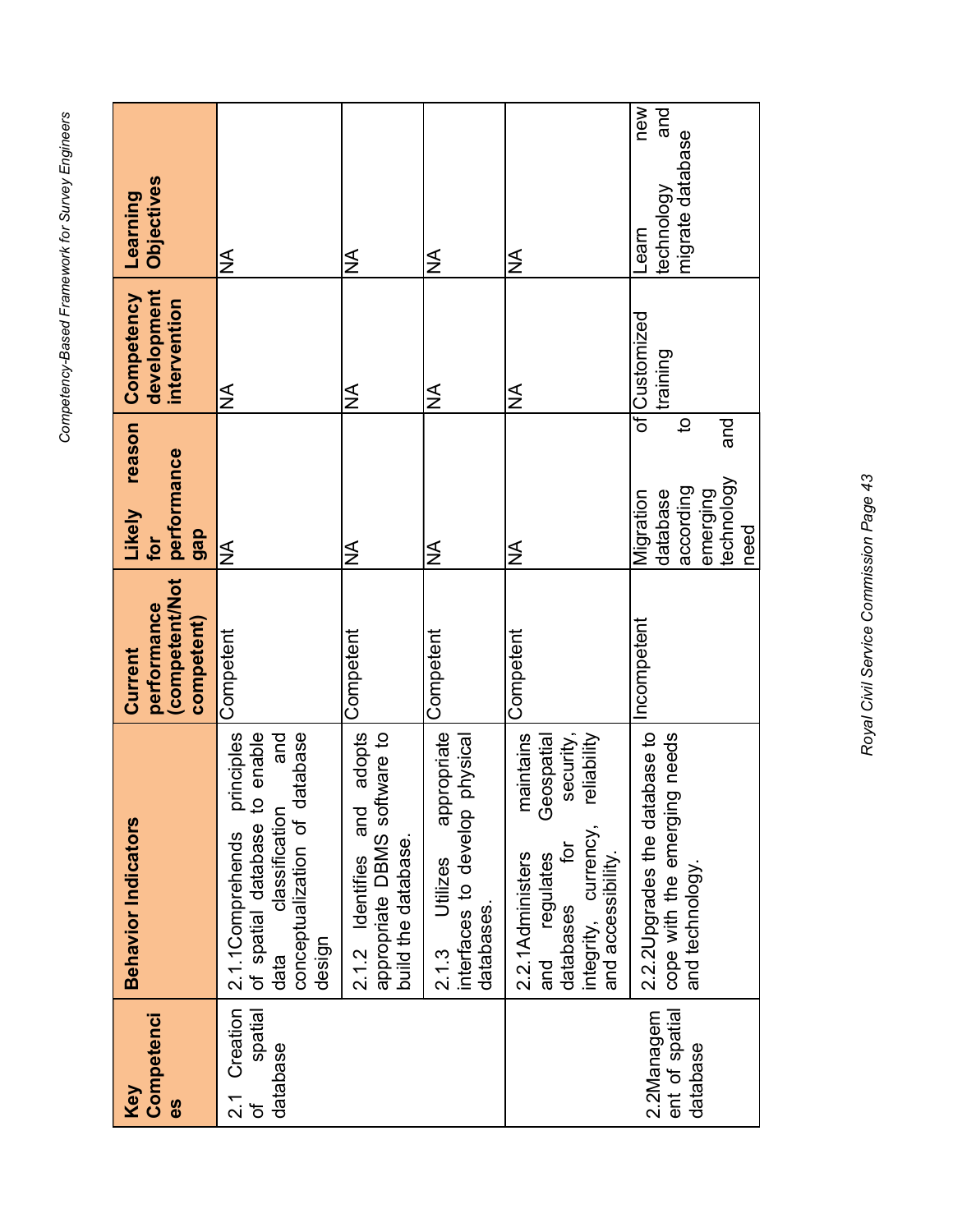|                                                               | collaboration<br>of GI to<br>reduce data redundancy.<br>for easy accessibility<br>2.2.3 Facilitates | Incompetent                                           | sharing platform term/Short<br>The shift of GIILong<br>and technology.      | <b>Due</b><br>application, IT<br>mobile<br>skills<br>term<br>web<br>tor                                        | mobile<br>the<br>Learn<br>of the<br>development of programming skills.<br>architecture<br>application.<br>training web and<br>Learn      |
|---------------------------------------------------------------|-----------------------------------------------------------------------------------------------------|-------------------------------------------------------|-----------------------------------------------------------------------------|----------------------------------------------------------------------------------------------------------------|------------------------------------------------------------------------------------------------------------------------------------------|
|                                                               | Role 3: Geographic Information Advisor/Regulator                                                    |                                                       |                                                                             |                                                                                                                |                                                                                                                                          |
| Competenci<br>Key<br>89                                       | <b>Behavior Indicators</b>                                                                          | competent/Not<br>performance<br>competent)<br>Current | reason<br>performance<br><b>Likely</b><br>gap<br>jot                        | Development<br>Competency<br>Intervention                                                                      | Objectives<br>Learning                                                                                                                   |
| 3.1Regulatin                                                  | sound<br>understanding of existing legal<br>3.1.1 Demonstrates                                      | Not Competent                                         | No survey act                                                               | Develop act                                                                                                    | able<br>with<br>legal framework<br><u>ზ</u><br>conversant<br>Would                                                                       |
| g skills                                                      | frameworks and displays ability<br>to work within the frameworks.                                   | Not Competent                                         | nadequate<br>monitoring<br>system                                           | Advanced Should<br>carrying<br>training                                                                        | be able to<br>Expert<br>out Advice to peers and<br>Regulatory skill clients in carrying<br>Regulatory<br>programmes<br>in provide<br>out |
| presentation<br>Advocacy<br>skills<br>and<br>$3.\overline{2}$ | standards<br>and methods of surveying and<br>mapping for homogeneity.<br>Advocates national         | Not Competent                                         | dissemination<br>nadequate<br>standards<br>surveying<br>methods<br>hational | ğ<br>đ<br>dissemination<br>preparation<br>of standards<br>surveying<br>for methods<br>Training<br>and national | $\mathbf{S}$<br>able<br>dissemination<br>in Should be<br>of coordinate<br>and methods                                                    |
|                                                               |                                                                                                     |                                                       |                                                                             |                                                                                                                |                                                                                                                                          |

Summary of Performance Gap at Mid Level **Summary of Performance Gap at Mid Level**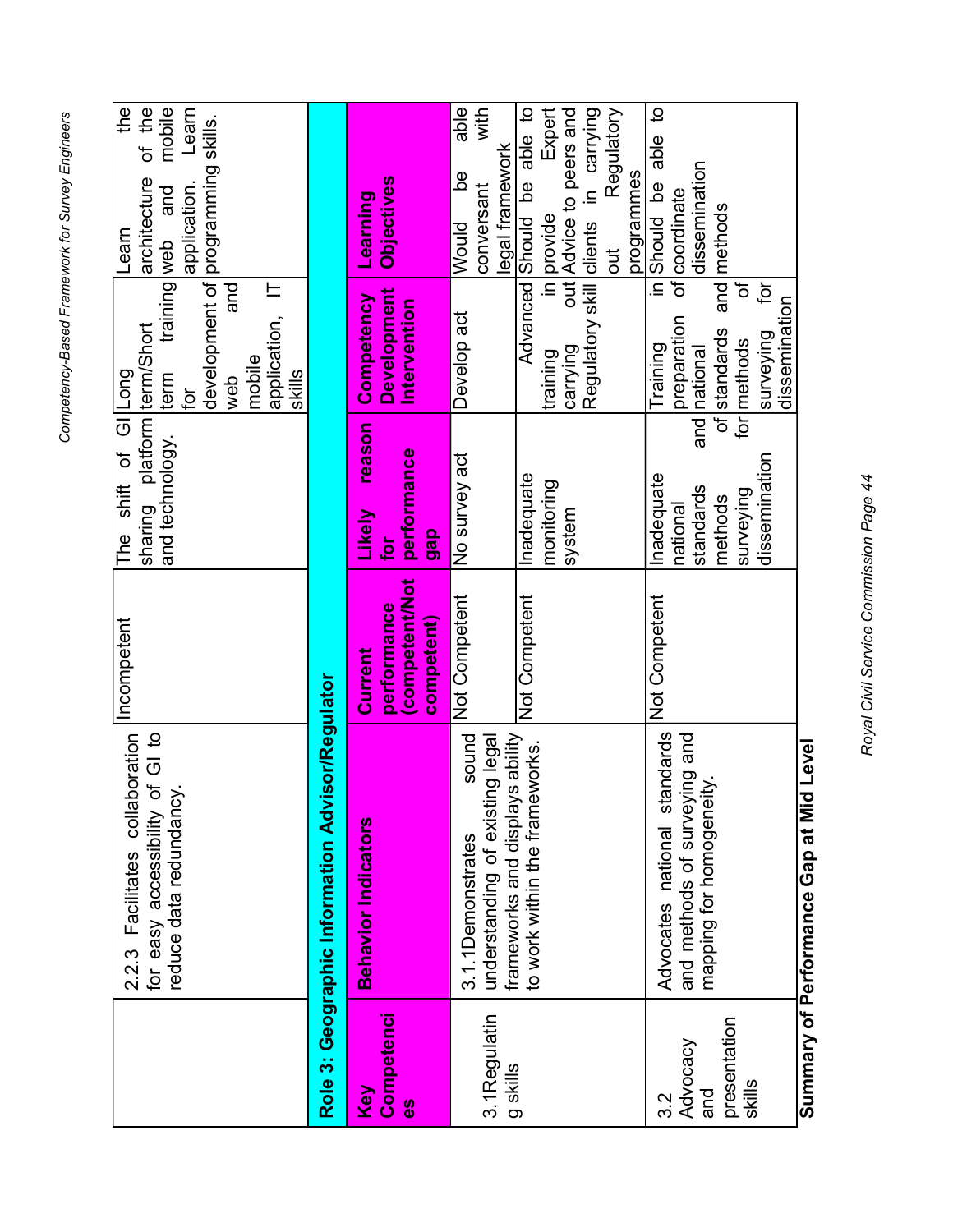|                                                     | Competent<br>$\frac{1}{2}$ | Not competent                                                                                                                        | Not competent                                                                                                                                                                                                      |                                                                                                                         |                                                                                                                                | Not competent                                                                      |                                                                                      |                                                                                                                               |                                                                                                                                                                    |
|-----------------------------------------------------|----------------------------|--------------------------------------------------------------------------------------------------------------------------------------|--------------------------------------------------------------------------------------------------------------------------------------------------------------------------------------------------------------------|-------------------------------------------------------------------------------------------------------------------------|--------------------------------------------------------------------------------------------------------------------------------|------------------------------------------------------------------------------------|--------------------------------------------------------------------------------------|-------------------------------------------------------------------------------------------------------------------------------|--------------------------------------------------------------------------------------------------------------------------------------------------------------------|
|                                                     | Competent                  |                                                                                                                                      |                                                                                                                                                                                                                    | Competent                                                                                                               | Competent                                                                                                                      |                                                                                    | Competent                                                                            | Competent                                                                                                                     | Competent                                                                                                                                                          |
| n Producer<br>Role 1: Role 1: Geographic Informatio | <b>Behavior Indicators</b> | and applies best technology, innovative systems and<br>o collect spatial data.<br>1.1.1 dentifies reviews<br>effective methodology t | Ensures<br>measurements are legitimate and in line with the survey standards and<br>endorsing<br>and<br>collection of reliable data<br>employing<br>understanding,<br>surveying privations<br>covers<br>$1.1.2$ lt | and repositories to<br>tion from relevant databases,<br>develop reliable spatial information.<br>1.2.1 Extracts informa | 1.3.1 Understand, develop and utilize efficient and relevant information<br>logy components of a GIS.<br>communication technol | 1.3.2 Examines the integrity and value of stored spatial data for data<br>analysis | 1.3.3 Adds value to data to enhance data interpretation and meet client's<br>demand. | promotes conducive relationships with clients to<br>to ensure satisfaction<br>1.4.1 Establishes and<br>understand their needs | 1.4.2 Demonstrates increasing level of professionalism in all aspects and<br>uphold the standards of surveying and mapping<br>understands policy to<br>profession. |
|                                                     | Competencie<br>Key<br>U)   | collection<br>1.1Data                                                                                                                |                                                                                                                                                                                                                    | of information<br>1.2Extraction                                                                                         | analysis<br>Data<br>and                                                                                                        | Interpretation                                                                     |                                                                                      | Professional<br>4.                                                                                                            | $\mathcal{P}$<br>and<br>conduct<br>ethics<br>code                                                                                                                  |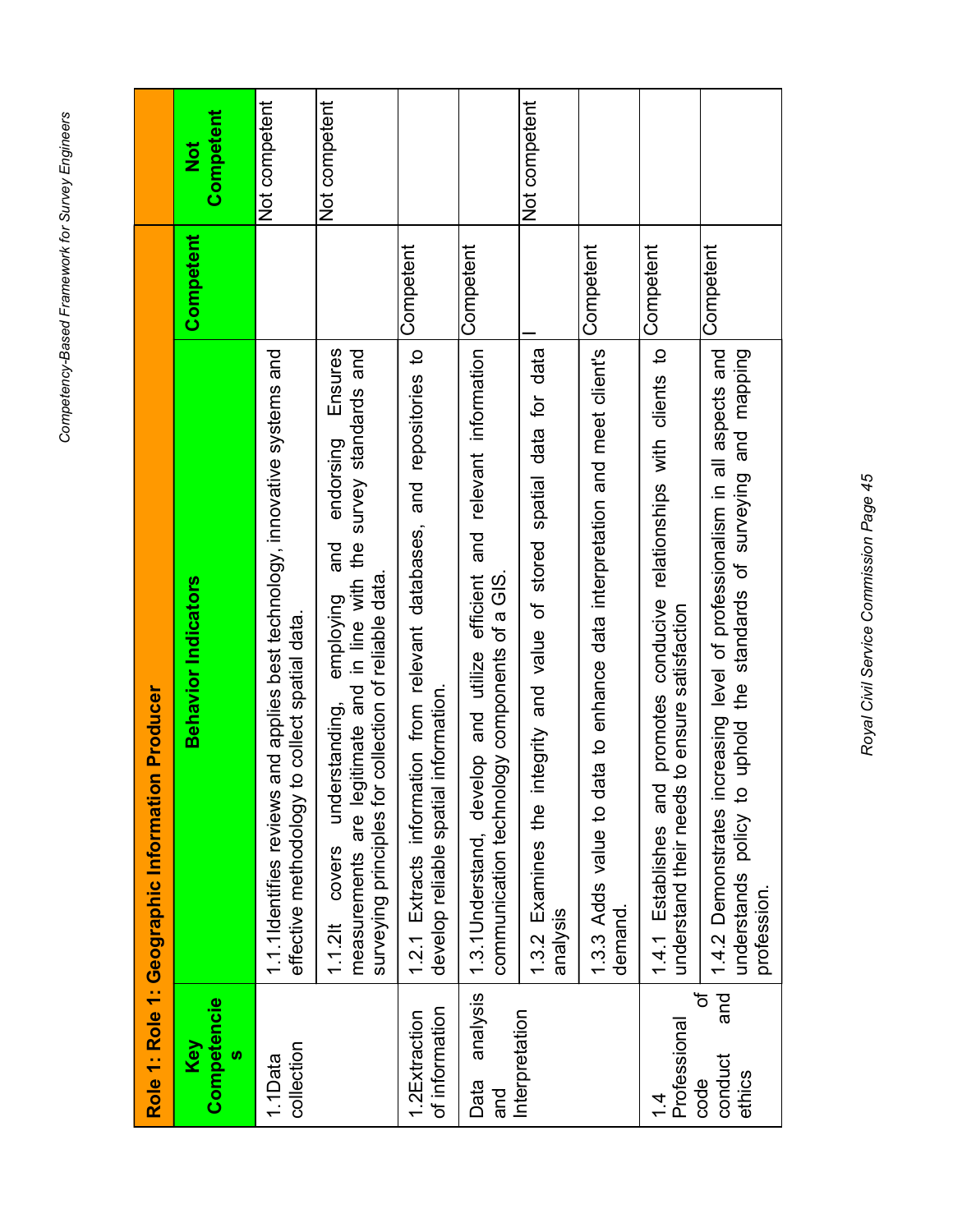|                                            | safety<br>and<br>occupational health<br>correct<br>enforce<br>and<br>Practice<br>procedures.<br>14.3                                                                                                                                                                    |           | Not competent           |
|--------------------------------------------|-------------------------------------------------------------------------------------------------------------------------------------------------------------------------------------------------------------------------------------------------------------------------|-----------|-------------------------|
| Personal<br>and<br>$1.\overline{5}$        | lingness to acquire, learn and apply new knowledge<br>and skills to keep abreast with the advancing technologies.<br>1.5.1 Demonstrates will                                                                                                                            | Competent |                         |
| development<br>professional                | enhance<br>$\overline{5}$<br>programs<br>development<br>and<br>ining<br>trai<br>Conducts<br>professionalism.<br>1.5.2                                                                                                                                                   | Competent |                         |
|                                            | 1.5.3 Performs research and development for professional enhancement                                                                                                                                                                                                    |           | Not competent           |
| Communicatio<br>$\frac{6}{1}$<br>$\subset$ | shares information and ideas, listens carefully,<br>clarifies, and understands, taking into consideration different viewpoints.<br>Effectively communicates,                                                                                                            | Competent |                         |
| Management<br>$\overline{1}$ .             | achieving the<br>effective management of resources for<br>agency's goals and objectives<br>Demonstrates                                                                                                                                                                 | Competent |                         |
| 1.8 Teamwork                               | Demonstrates leadership, inspires others, serves as a role model and<br>recognizes individual and team<br>provides clear direction to achieve the Agency's mandate and priorities.<br>staff, and<br>contributions to the Agency's success.<br>empowers<br>Motivates and | Competent |                         |
|                                            | Role 2: Geographic Information Manager                                                                                                                                                                                                                                  |           |                         |
| Competencie<br>Key<br><b>SD</b>            | <b>Behavior Indicators</b>                                                                                                                                                                                                                                              | Competent | competent<br><b>Not</b> |
| 2.1 Creation of<br>spatial                 | data<br>enable<br>$\mathbf{Q}$<br>database<br>classification and conceptualization of database design<br>spatial<br>ðf<br>principles<br>2.1.1Comprehends                                                                                                                | Competent |                         |
| database                                   | appropriate DBMS software to build the<br>adopts<br>and<br>2.1.2 Identifies<br>database.                                                                                                                                                                                | Competent |                         |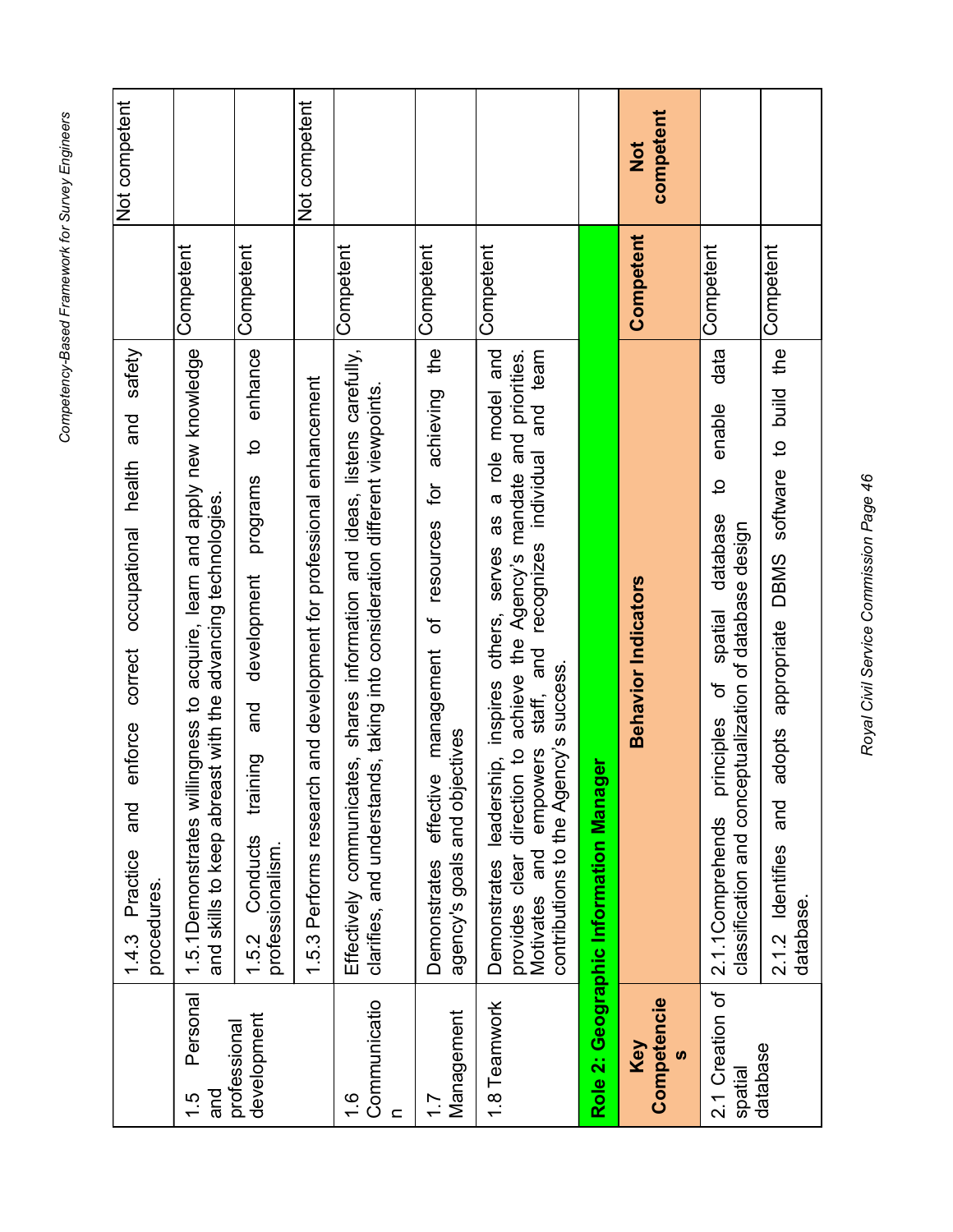|                                                                      |                                                                                                                                              | Not competent                                                                  | Not competent                                                                              |                                                  | Competent<br>$\frac{1}{2}$ | Not Competent<br>Not Competent                                                                                               | Not Competent                                                                                           |
|----------------------------------------------------------------------|----------------------------------------------------------------------------------------------------------------------------------------------|--------------------------------------------------------------------------------|--------------------------------------------------------------------------------------------|--------------------------------------------------|----------------------------|------------------------------------------------------------------------------------------------------------------------------|---------------------------------------------------------------------------------------------------------|
| Competent                                                            | Competent                                                                                                                                    |                                                                                |                                                                                            |                                                  | Competent                  |                                                                                                                              |                                                                                                         |
| 2.1.3 Utilizes appropriate interfaces to develop physical databases. | for<br>databases<br>regulates Geospatial<br>security, integrity, currency, reliability and accessibility.<br>2.2.1 Administers maintains and | 2.2.2 Upgrades the database to cope with the emerging needs and<br>technology. | 2.2.3 Facilitates collaboration for easy accessibility of GI to reduce data<br>redundancy. | Role 3: Geographic Information Advisor/Regulator | <b>Behavior Indicators</b> | 3.1.1 Demonstrates sound understanding of existing legal frameworks and<br>within the frameworks<br>displays ability to work | indards and methods of surveying and mapping for<br>3.2 Advocacy Advocates national sta<br>homogeneity. |
|                                                                      | Management<br>2.2                                                                                                                            | spatial<br>database<br>đ                                                       |                                                                                            |                                                  | Competencie<br>Key<br>ഗ    | 3.1Regulating<br>skills                                                                                                      | presentation<br>skills<br>and                                                                           |

## 2.7.4 Training Needs Assessment at Advance Level **2.7.4 Training Needs Assessment at Advance Level**

<span id="page-46-0"></span>

|                                                 | reason for development Objectives<br>Competency Learning                           |
|-------------------------------------------------|------------------------------------------------------------------------------------|
|                                                 | Likely<br>gap                                                                      |
|                                                 | competent/Not   performance   intervention<br>performance<br>competent)<br>Current |
| Role 1: Role 1: Geographic Information Producer | <b>Behavior Indicators</b>                                                         |
|                                                 | Competencies<br><b>Vey</b>                                                         |

Royal Civil Service Commission Page 47 *Royal Civil Service Commission Page 47*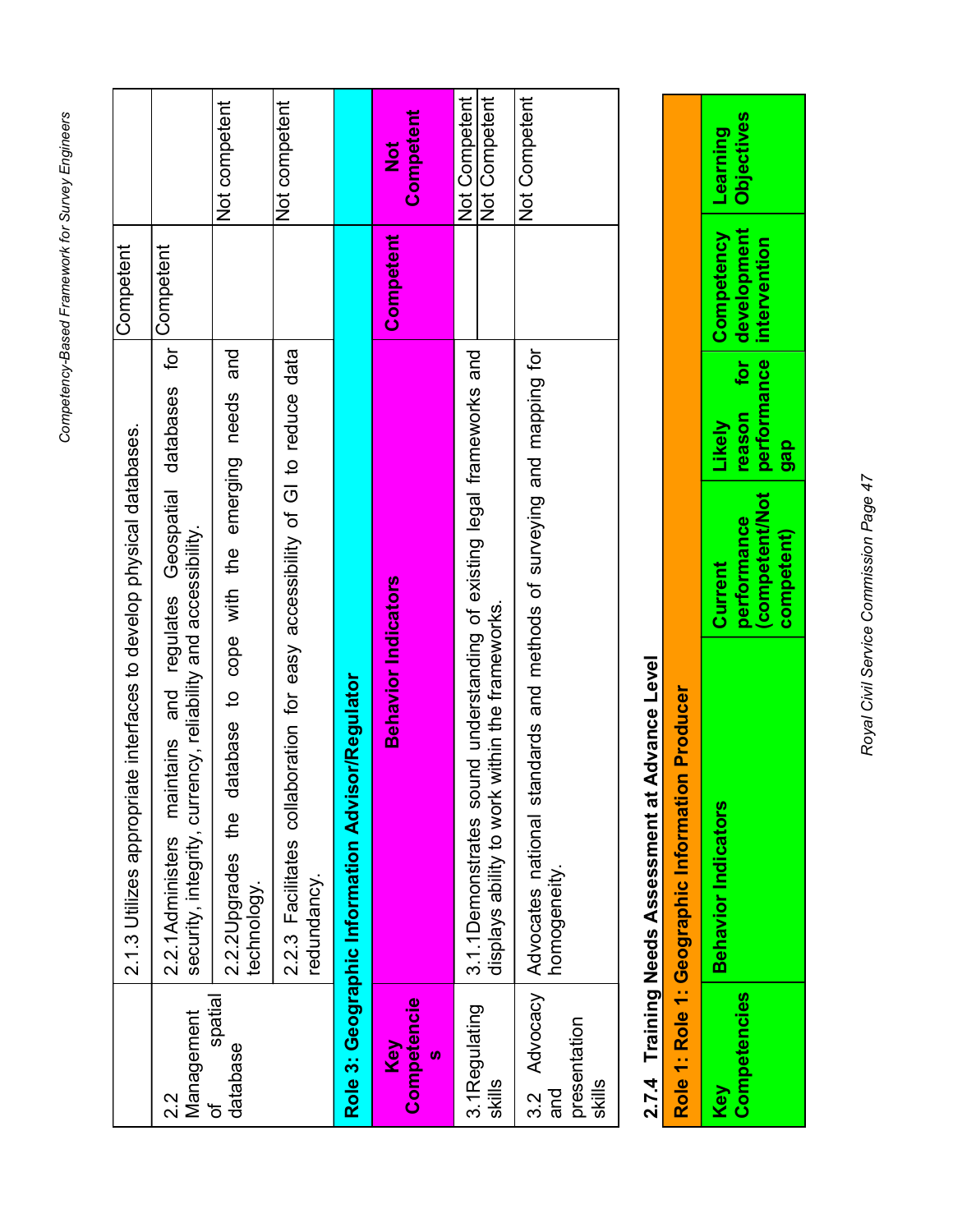| new<br>guide<br>able to adapt<br><u>ზ</u><br>subordinates<br>technology<br>and                                                         | ≸                                                                                                                                                                                                                             | ≸                                                                                                                   | $\frac{1}{2}$                                                                                                                               | $\overline{a}$<br>guide<br>Enhance the<br>mentor<br>capacity<br>officials<br>junior<br>lead,<br>pue | <u>be</u><br>$\overline{c}$<br>the<br>$\overline{c}$<br>junior<br>enhance<br>capacity<br>lead<br>j<br>able |
|----------------------------------------------------------------------------------------------------------------------------------------|-------------------------------------------------------------------------------------------------------------------------------------------------------------------------------------------------------------------------------|---------------------------------------------------------------------------------------------------------------------|---------------------------------------------------------------------------------------------------------------------------------------------|-----------------------------------------------------------------------------------------------------|------------------------------------------------------------------------------------------------------------|
| and Would<br>the<br>$\overline{a}$                                                                                                     |                                                                                                                                                                                                                               |                                                                                                                     |                                                                                                                                             | and                                                                                                 | and Would                                                                                                  |
| to workshop<br>of Seminar                                                                                                              | ≸                                                                                                                                                                                                                             | ≸                                                                                                                   | ≸                                                                                                                                           | workshop<br>Seminar                                                                                 | workshop                                                                                                   |
| technology<br>exposure<br>Lack<br>new                                                                                                  | $\frac{1}{2}$                                                                                                                                                                                                                 | ≨                                                                                                                   | $\frac{1}{2}$                                                                                                                               | experience<br>Lack                                                                                  | Lack adequate Seminar<br>and<br>S<br>knowledge<br>standards<br>l∥x<br>and<br>data                          |
| Not Competent                                                                                                                          | Competent                                                                                                                                                                                                                     | Competent                                                                                                           | Competent                                                                                                                                   | Not Competent                                                                                       | Not Competent                                                                                              |
| 1.1.1 dentifies reviews and applies best<br>and<br>effective methodology to collect spatial<br>technology, innovative systems<br>data. | for collection of<br>understanding,<br>endorsing Ensures<br>legitimate and in<br>line with the survey standards and<br>surveying principles<br>measurements are<br>covers<br>and<br>reliable data.<br>employing<br>$1.1.2$ lt | 1.2.1 Extracts information from relevant<br>databases, and repositories to develop<br>reliable spatial information. | and utilize<br>information<br>communication technology components<br>1.3.1 Understand, develop<br>relevant<br>and<br>efficient<br>of a GIS. | 1.3.2 Examines the integrity and value<br>for data analysis<br>of stored spatial data               | data interpretation and meet client's<br>data to enhance<br>Adds value to<br>demand<br>1.3.3               |
| collection<br>1.1Data                                                                                                                  |                                                                                                                                                                                                                               | đ<br>information<br>Extraction<br>$\frac{2}{1}$                                                                     | and<br>Data<br>Interpretation<br>analysis<br>$\frac{3}{2}$                                                                                  |                                                                                                     |                                                                                                            |

Royal Civil Service Commission Page 48 *Royal Civil Service Commission Page 48*

Competency-Based Framework for Survey Engineers *Competency-Based Framework for Survey Engineers*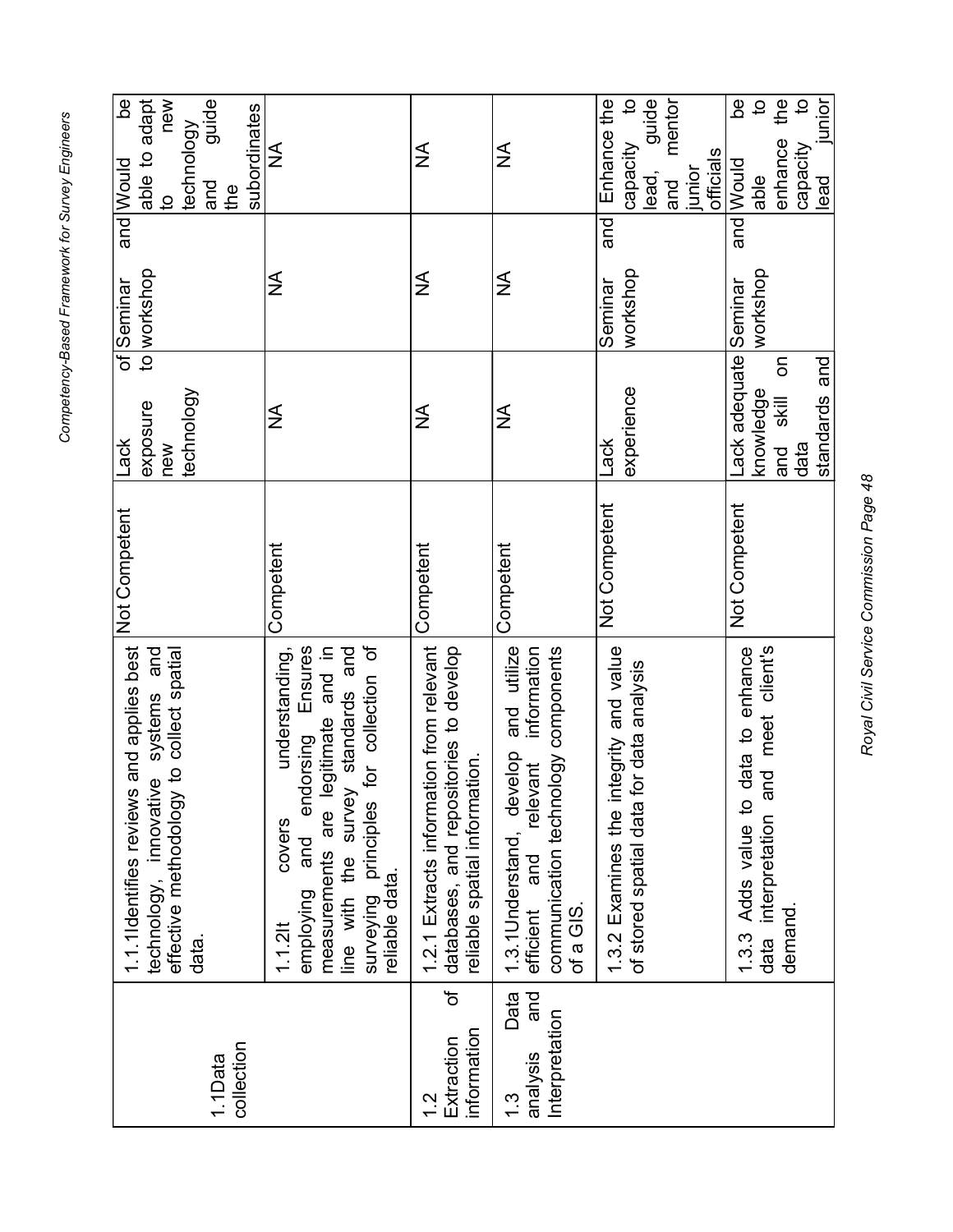|                                                                                         |                                                                                                                                                                                   |            | analysis                                                                          |                                 | ⊒.<br>data analysis<br>officials                                                                                |
|-----------------------------------------------------------------------------------------|-----------------------------------------------------------------------------------------------------------------------------------------------------------------------------------|------------|-----------------------------------------------------------------------------------|---------------------------------|-----------------------------------------------------------------------------------------------------------------|
|                                                                                         | ips with clients to<br>understand their needs to ensure<br>1.4.1 Establishes and promotes<br>conducive relationshi<br>satisfaction                                                | Competent  | ≸                                                                                 | ≨                               | $\frac{1}{2}$                                                                                                   |
| $\mathcal{P}$<br>Professio-<br>and<br>code<br>conduct<br>ethics<br>$\frac{4}{4}$<br>nal | ncreasing level of<br>guiddew pue 6<br>aspects and<br>uphold the<br>professionalism in all<br>understands policy to<br>standards of surveyin<br>1.4.2 Demonstrates<br>profession. | Competent  | ≸                                                                                 | ≸                               | ≸                                                                                                               |
|                                                                                         | 1.4.3 Practice and enforce correct<br>occupational health and safety<br>procedures.                                                                                               | Competent  | ≸                                                                                 | ≸                               | ≸                                                                                                               |
|                                                                                         | knowledge and skills to keep abreast<br>1.5.1Demonstrates willingness to<br>with the advancing technologies<br>acquire, learn and apply new                                       | Competent  | <b>AN</b>                                                                         | <b>AN</b>                       | $\frac{4}{2}$                                                                                                   |
| and<br>development<br>professional<br>Personal<br>1.5                                   | development programs to enhance<br>hg and<br>1.5.2 Conducts traini<br>professionalism                                                                                             | ncompetent | Health Safety<br>Occupational<br>No existing<br>practice of<br>Standards<br>(OHS) | and orient on it<br>Develop OHS | occupational<br>procedures<br>health and<br>safety<br>standards.<br>OHS and<br>practices<br>Aware of<br>correct |

Royal Civil Service Commission Page 49 *Royal Civil Service Commission Page 49*

Ī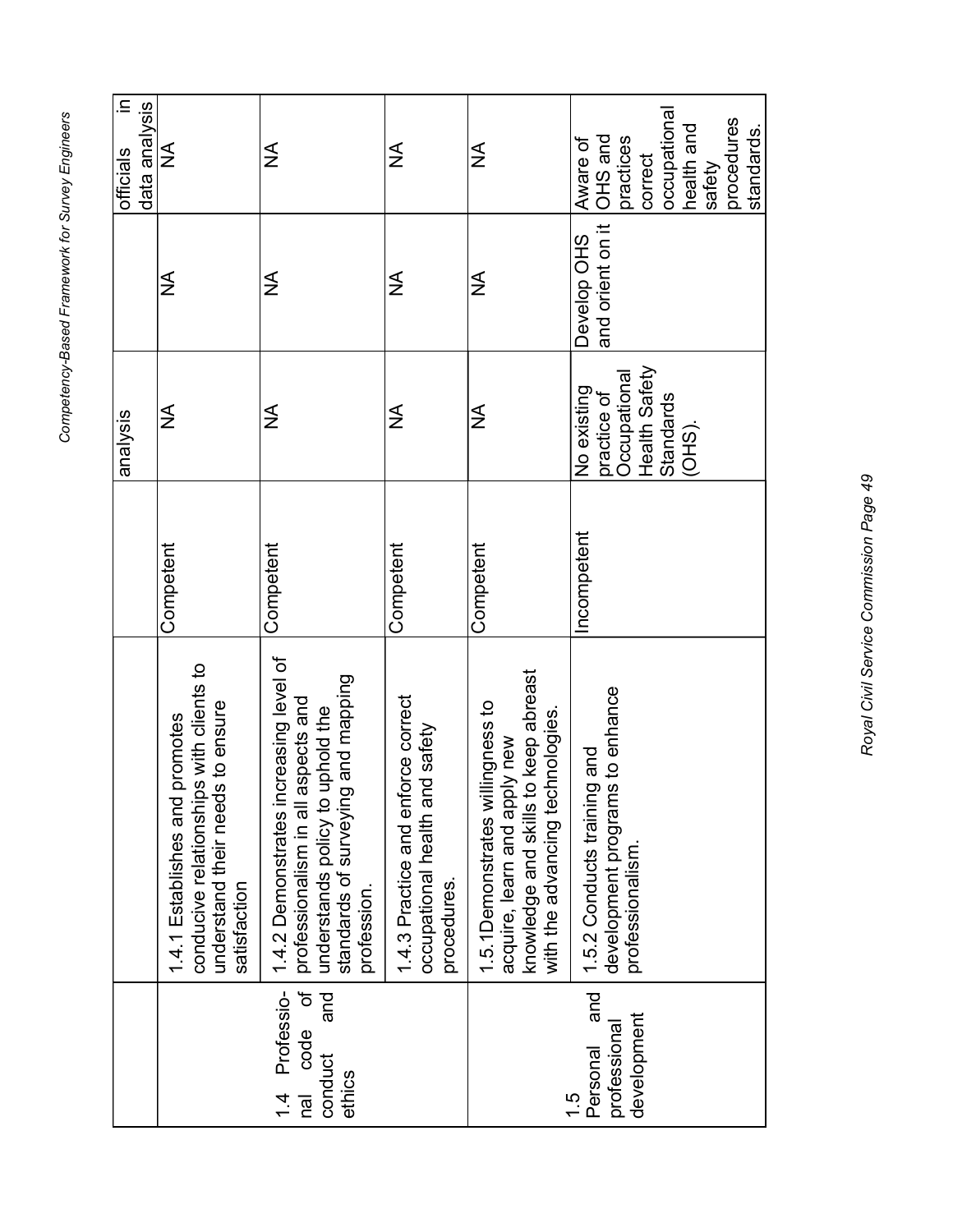|                                        | development for professional<br>1.5.3 Performs research and<br>enhancement                                                                                                                                                                                                      | Competent                                              | ≸                                             | ≸                                         | ≸                                                                   |
|----------------------------------------|---------------------------------------------------------------------------------------------------------------------------------------------------------------------------------------------------------------------------------------------------------------------------------|--------------------------------------------------------|-----------------------------------------------|-------------------------------------------|---------------------------------------------------------------------|
| 1.6 Communi-<br>cation                 | listens carefully,<br>nds, taking into<br>consideration different viewpoints<br>Effectively communicates, shares<br>clarifies, and understa<br>information and ideas,                                                                                                           | Competent                                              | $\frac{1}{2}$                                 | $\frac{1}{2}$                             | ≸                                                                   |
| Management<br>7.7                      | Demonstrates effective management of<br>resources for achieving the agency's<br>goals and objectives                                                                                                                                                                            | Competent                                              | ≨                                             | ≸                                         | ≨                                                                   |
| 1.8 Teamwork                           | others, serves as a role model and<br>provides clear direction to achieve the<br>Agency's mandate and priorities.<br>Motivates and empowers staff, and<br>ency's success.<br>hip, inspires<br>recognizes individual and team<br>contributions to the Ag<br>Demonstrates leaders | ncompetent                                             | Non exposure                                  | and<br>refresher<br>Seminar<br>courses    | <u>ഉ</u><br>able to guide<br>ā<br>and act as<br>role model<br>Would |
|                                        | <b>ger</b><br>Role 2: Geographic Information Mana                                                                                                                                                                                                                               |                                                        |                                               |                                           |                                                                     |
| Competencies<br>Key                    | <b>Behavior Indicators</b>                                                                                                                                                                                                                                                      | (competent/Not<br>performance<br>competent)<br>Current | for<br>performance<br>reason<br>Likely<br>gap | development<br>Competency<br>intervention | <b>Objectives</b><br><b>earning</b>                                 |
| 2.1 Creation of<br>database<br>spatial | 2.1.1Comprehends principles of spatial<br>database to enable data classification<br>of database<br>and conceptualization<br>design                                                                                                                                              | Competent                                              | ≸                                             | ≨                                         | ≸                                                                   |

> Royal Civil Service Commission Page 50 *Royal Civil Service Commission Page 50*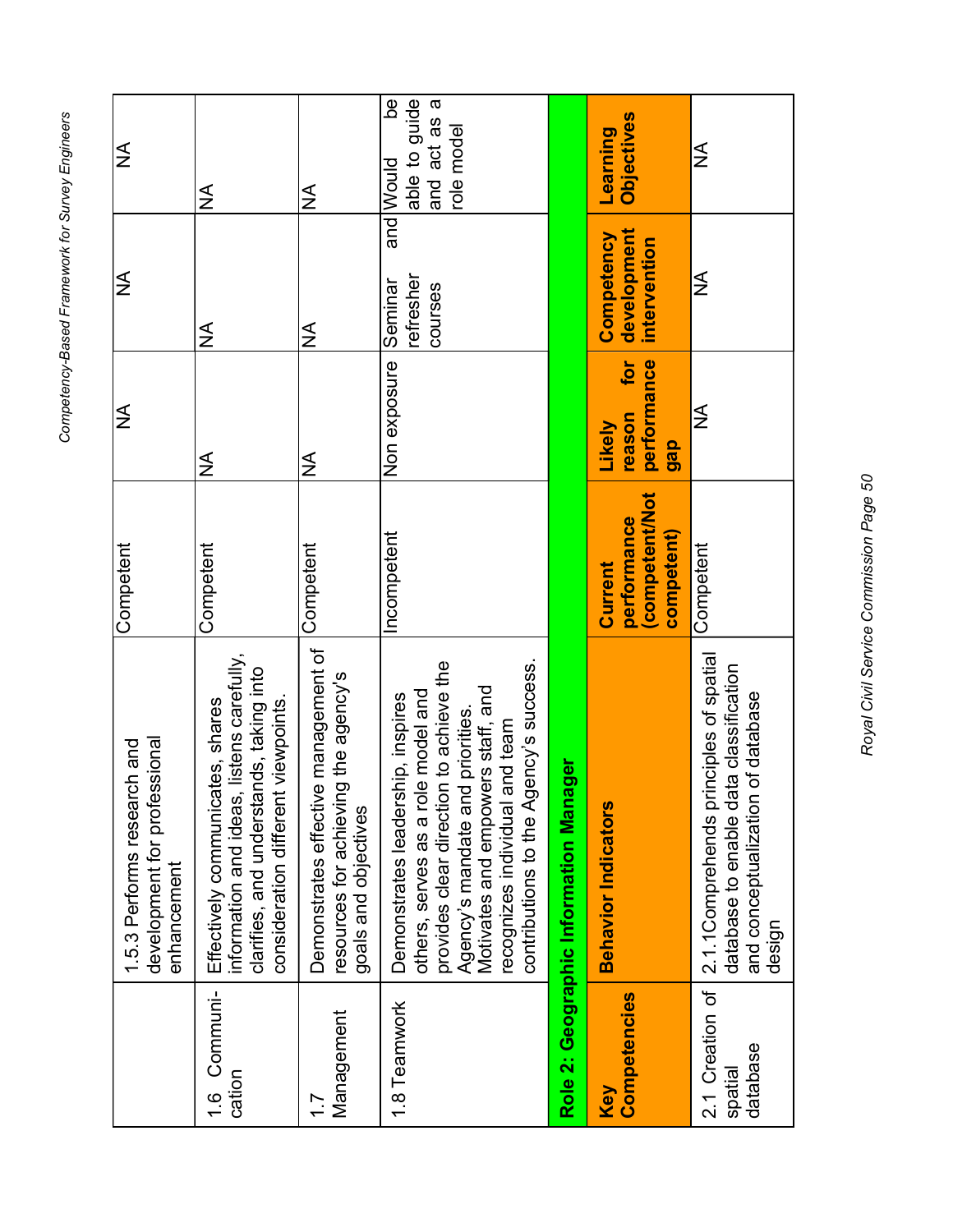|                                        | 2.1.2 Identifies and adopts appropriate<br>ild the database.<br>DBMS software to bui                                                                 | Competent                                                                         | ≨                                                 | ≨                                                | ≨                                    |
|----------------------------------------|------------------------------------------------------------------------------------------------------------------------------------------------------|-----------------------------------------------------------------------------------|---------------------------------------------------|--------------------------------------------------|--------------------------------------|
|                                        | iate interfaces to<br>bases.<br>2.1.3 Utilizes appropri<br>develop physical data                                                                     | Competent                                                                         | NИ                                                | <b>AN</b>                                        | ≸                                    |
| $2.\overline{2}$                       | rency, reliability<br>databases for<br>ntains and<br>security, integrity, curi<br>regulates Geospatial<br>2.2.1Administers mai<br>and accessibility. | Competent                                                                         | ≸                                                 | ≨                                                | ≨                                    |
| spatial<br>Management<br>database<br>đ | 2.2.2 Upgrades the database to cope<br>with the emerging needs and<br>technology.                                                                    | Competent                                                                         | ≸                                                 | ≸                                                | ≸                                    |
|                                        | boration for easy<br>accessibility of GI to reduce data<br>2.2.3 Facilitates collal<br>redundancy.                                                   | Competent                                                                         | ≨                                                 | ≨                                                | ≨                                    |
| Role 3:                                | <b>Geographic Information Advisor/Regulator</b>                                                                                                      |                                                                                   |                                                   |                                                  |                                      |
| Competencies<br>Key                    | <b>Behavior Indicators</b>                                                                                                                           | competent/Not<br>performance<br>$\mathop{\mathsf{competent}}\nolimits$<br>Current | ē<br>performance<br>reason<br>Likely<br><u>ap</u> | <b>Development</b><br>Competency<br>Intervention | <b>Objectives</b><br><b>Learning</b> |
| 3.1Regulating<br>skills                | frameworks and displays ability to work<br>understanding of existing legal<br>3.1.1 Demonstrates sound<br>within the frameworks                      | Competent<br>Competent                                                            | ≸<br>≨                                            | $\frac{1}{2}$<br>≨                               |                                      |
| Advocacy<br>pue<br>$3.\overline{2}$    | and mapping for<br>Advocates national standards and<br>methods of surveying<br>homogeneity                                                           | Competent                                                                         | ≸                                                 | $\frac{1}{2}$                                    |                                      |

Royal Civil Service Commission Page 51 *Royal Civil Service Commission Page 51*

Competency-Based Framework for Survey Engineers *Competency-Based Framework for Survey Engineers*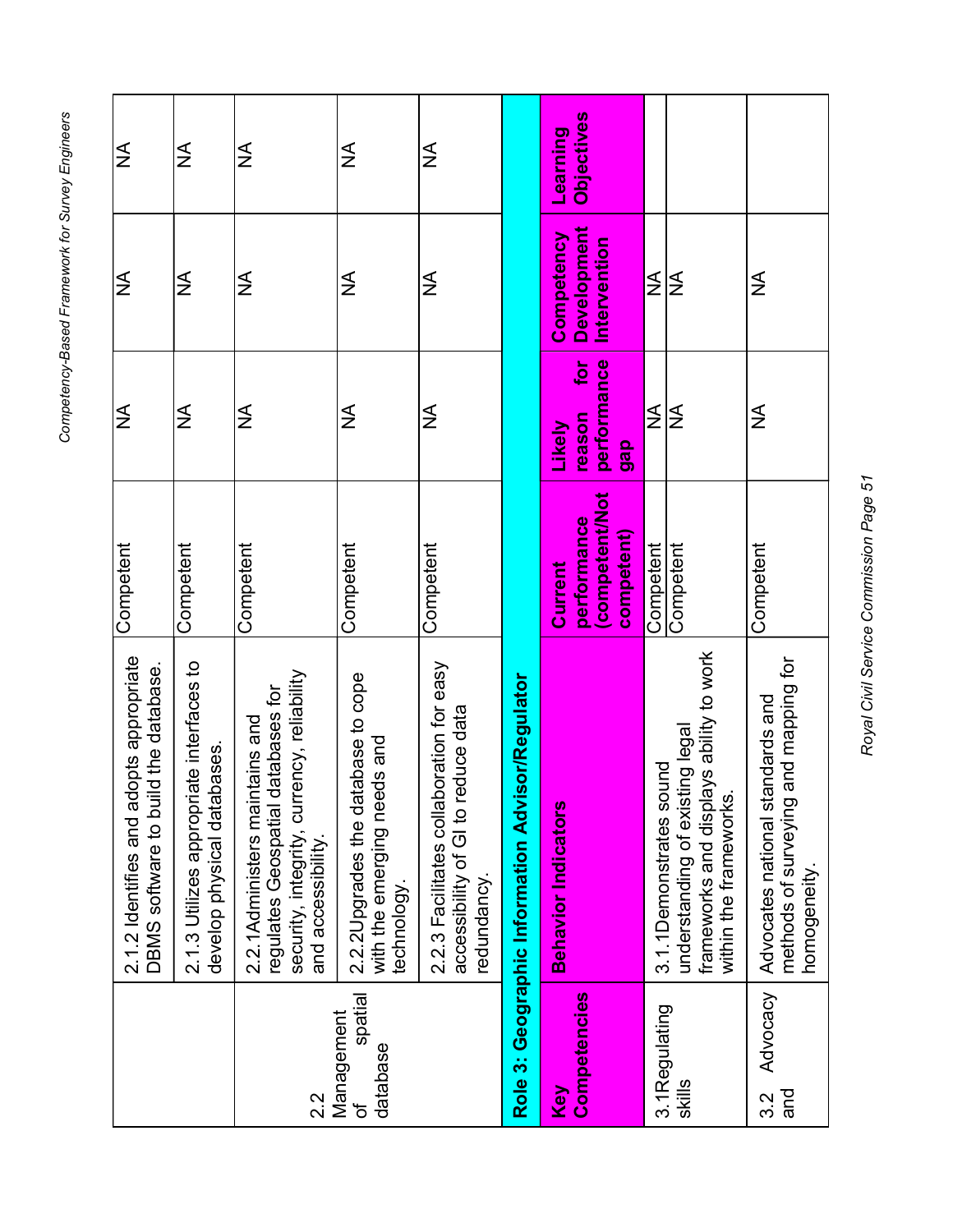## Summary of Performance Gap at Advance Level **Summary of Performance Gap at Advance Level**

|                                 | Producer<br>Role 1: Role 1: Geographic Information                                                                                                                                                         |           |               |
|---------------------------------|------------------------------------------------------------------------------------------------------------------------------------------------------------------------------------------------------------|-----------|---------------|
| Competencies<br>Key             | <b>Behavior Indicators</b>                                                                                                                                                                                 | Competent | Not Competent |
|                                 | and applies best technology, innovative systems<br>and effective methodology to collect spatial data.<br>1.1.1 dentifies reviews                                                                           |           | Not Competent |
| collection<br>1.1Data           | timate and in line with the survey standards and<br>nding, employing and endorsing Ensures<br>collection of reliable data.<br>surveying principles for<br>measurements are legi<br>1.1.2lt covers understa | Competent |               |
| 1.2Extraction of<br>information | 1.2.1 Extracts information from relevant databases, and repositories to<br>information.<br>develop reliable spatial                                                                                        | Competent |               |
| analysis<br>Data<br>and         | 1.3.1 Understand, develop and utilize efficient and relevant information<br>communication technology compents of a GIS.                                                                                    | Competent |               |
| Interpretation                  | 1.3.2 Examines the integrity and value of stored spatial data for data<br>analysis                                                                                                                         |           | Not Competent |
|                                 | 1.3.3 Adds value to data to enhance data interpretation and meet client's<br>demand.                                                                                                                       |           | Not Competent |
|                                 | 1.4.1 Establishes and promotes conducive relationships with clients to<br>to ensure satisfaction<br>understand their needs                                                                                 | Competent |               |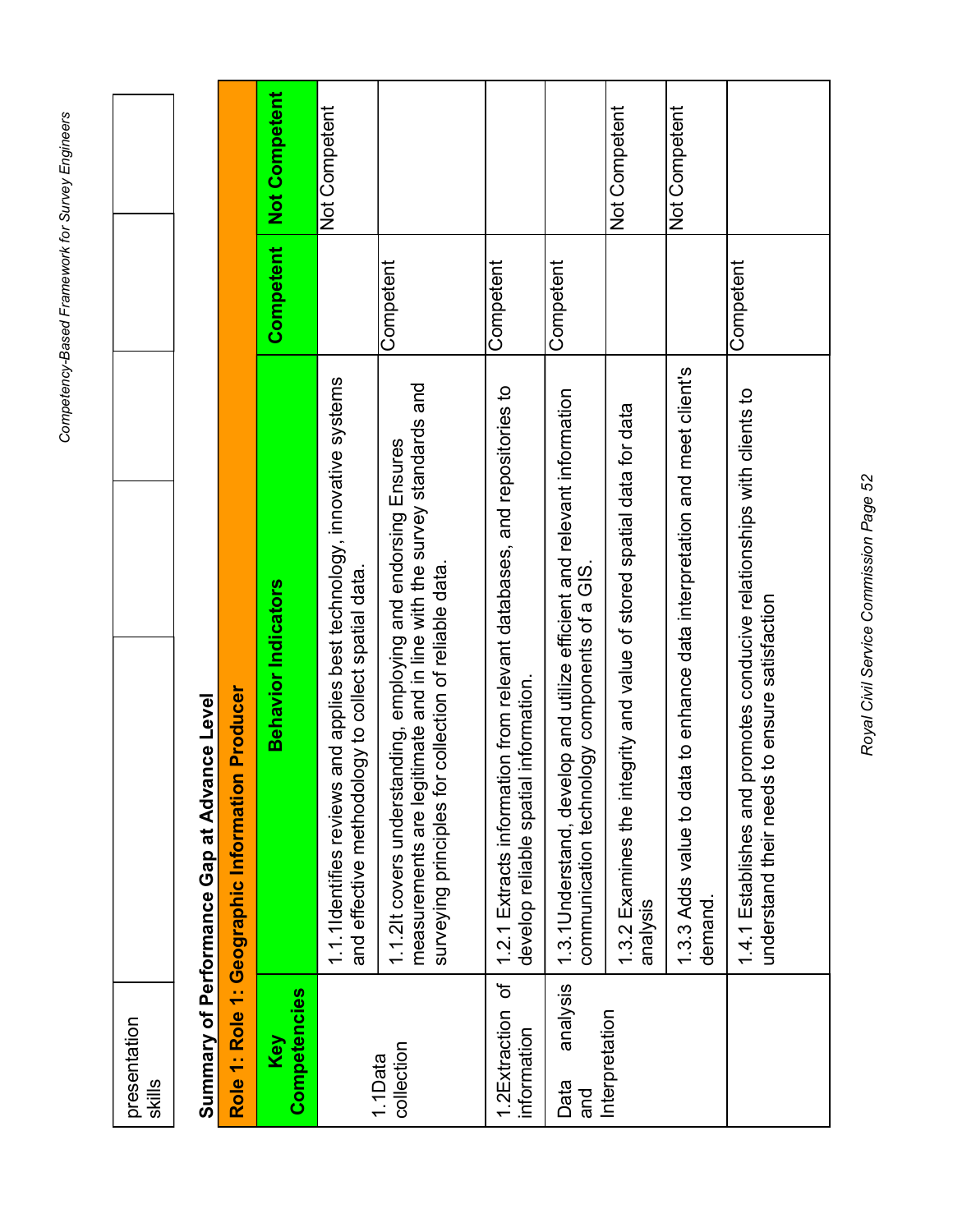| code of conduct<br>1.4 Professional | 1.4.2 Demonstrates increasing level of professionalism in all aspects and<br>understands policy to uphold the standards of surveying and mapping<br>profession.                                                                                               | Competent |               |
|-------------------------------------|---------------------------------------------------------------------------------------------------------------------------------------------------------------------------------------------------------------------------------------------------------------|-----------|---------------|
| and ethics                          | 1.4.3 Practice and enforce correct occupational health and safety<br>procedures.                                                                                                                                                                              | Competent |               |
| Personal<br>and<br>$\frac{1}{5}$    | knowledge and skills to keep abreast with the advancing technologies.<br>1.5.1 Demonstrates willingness to acquire, learn and apply new                                                                                                                       | Competent |               |
| development<br>professional         | and development programs to enhance<br>1.5.2 Conducts training<br>professionalism.                                                                                                                                                                            |           | Not Competent |
|                                     | 1.5.3 Performs research and development for professional enhancement                                                                                                                                                                                          | Competent |               |
| Communication<br>$\frac{6}{1}$      | understands, taking into consideration different<br>tes, shares information and ideas, listens<br>Effectively communicat<br>carefully, clarifies, and<br>viewpoints.                                                                                          | Competent |               |
| Management<br>$\dot{z}$             | management of resources for achieving the<br>agency's goals and objectives<br>Demonstrates effective                                                                                                                                                          | Competent |               |
| 1.8 Teamwork                        | provides clear direction to achieve the Agency's mandate and priorities.<br>Demonstrates leadership, inspires others, serves as a role model and<br>Motivates and empowers staff, and recognizes individual and team<br>contributions to the Agency's success |           | Not Competent |
|                                     | èΓ<br>Role 2: Geographic Information Manag                                                                                                                                                                                                                    |           |               |
| Competencies<br>Key                 | <b>Behavior Indicators</b>                                                                                                                                                                                                                                    | Competent | Not competent |
| 2.1 Creation of<br>spatial database | 2.1.1 Comprehends principles of spatial database to enable data<br>classification and conceptualization of database design                                                                                                                                    | Competent |               |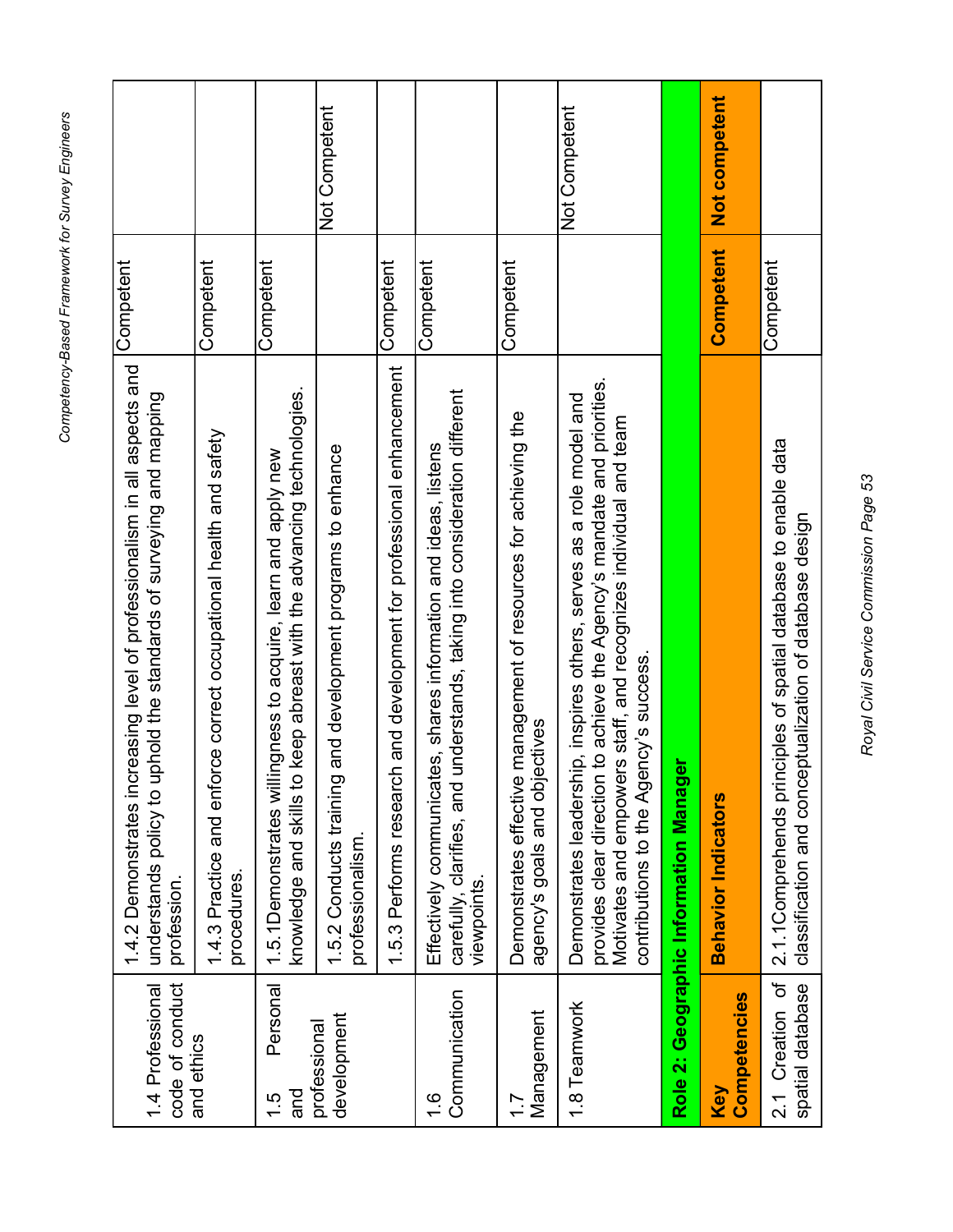|                                      | 2.1.2 Identifies and adopts appropriate DBMS software to build the<br>database.                                                    | Competent |               |
|--------------------------------------|------------------------------------------------------------------------------------------------------------------------------------|-----------|---------------|
|                                      | 2.1.3 Utilizes appropriate interfaces to develop physical databases.                                                               | Competent |               |
| 2.2Management<br>spatial<br>Ⴆ        | 2.2.1Administers maintains and regulates Geospatial databases for<br>security, integrity, currency, reliability and accessibility. | Competent |               |
| database                             | 2.2.2 Upgrades the database to cope with the emerging needs and<br>technology.                                                     | Competent |               |
|                                      | 2.2.3 Facilitates collaboration for easy accessibility of GI to reduce data<br>redundancy.                                         | Competent |               |
|                                      | Role 3: Geographic Information Advisor/Regulator                                                                                   |           |               |
| Competencies<br>Key                  | <b>Behavior Indicators</b>                                                                                                         | Competent | Not competent |
|                                      | 3.1.1 Demonstrates sound understanding of existing legal frameworks                                                                | Competent |               |
| 3.1Regulating<br>skills              | and displays ability to work within the frameworks.                                                                                | Competent |               |
| presentation<br>skills<br>and<br>3.2 | ndards and methods of surveying and mapping<br>Advocacy   Advocates national sta<br>for homogeneity                                | Competent |               |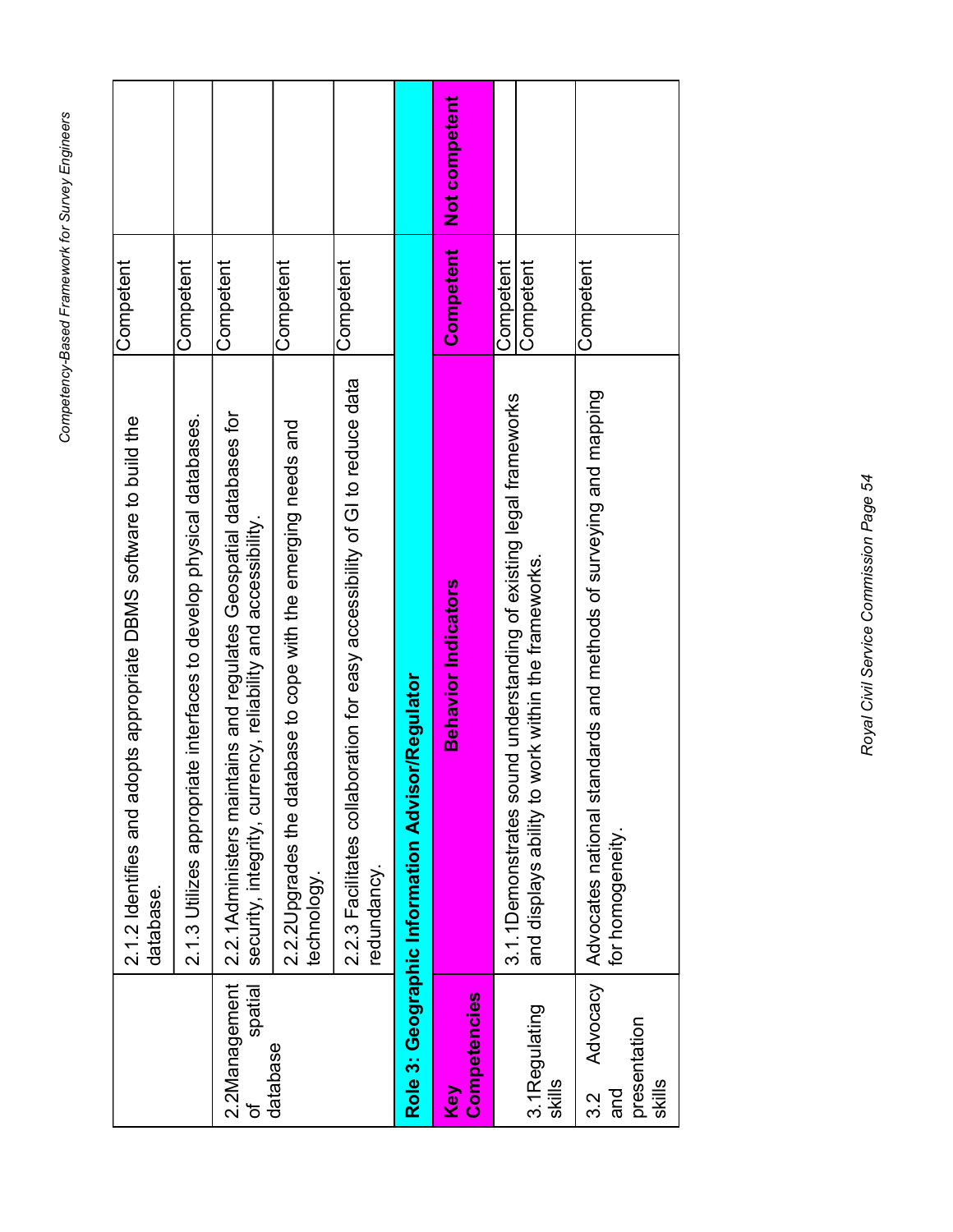## <span id="page-54-0"></span>**2.7.5 Outcomes of the Training Needs Assessment**

The likely reasons for the performance gap were listed below based on the findings: -

- a) No training needs assessment carried out;
- b) No training impact assessment carried out;
- c) Lack of Standard Induction/Orientation Program;
- d) Limited Capacity Building Opportunity;
- e) Lack of monitoring and supervising;
- f) Mismatch in recruitment of SE;
- g) No Succession planning;
- h) Shortage of Resources;
- i) Non alignment of vision, mission of the organization
- j) No Survey Acts and policies to support standards, technical specifications, manuals, CBF etc for SE
- k) Inefficient coordination & Collaboration of GIS community
- l) Passive professional under utilization and unable to convince about marketing GI.
- m) Limited/Lack of Knowledge and Skills: The following are the list of areas where there is limited or lack knowledge and skills:
	- i) Surveying and Geoinformatics
	- ii) Advance knowledge in Geodesy, Photogrammetry & RS, Web GIS;
	- iii) Advanced technology (UAV, aerial/terrestrial scanner, 3D cadastre, etc)
	- iv) Database and data analysis
	- v) Survey Engineering and Technology skills
	- vi) Research and Analytical Skills:
	- vii) Skills to Deal with Client and Person with Disability;
	- viii) Rules and regulations in survey engineering & Geoinformatics;
	- ix) Practice of Occupational Health Safety Standards (OHS).
	- x) Regulating and Advocacy Strategy
	- xi) Information Communication and Technology Skills
	- xii) Leadership and soft skills
	- xiii) NSDI

## <span id="page-54-1"></span>**2.7.6 Methods of Intervention**

Based on the findings from TNA, following methods of intervention can be adopted to build the competency and address performance gaps:

- a) Recruit Survey Engineer and Geospatial Analyst;
- b) Develop succession planning
- c) Develop legal framework
- d) Institute Monitoring and Evaluation System;
- e) Establish Institutional Capacity Building Program;
- f) Encourage Joint Ownership for Continuous Professional Development (CPD);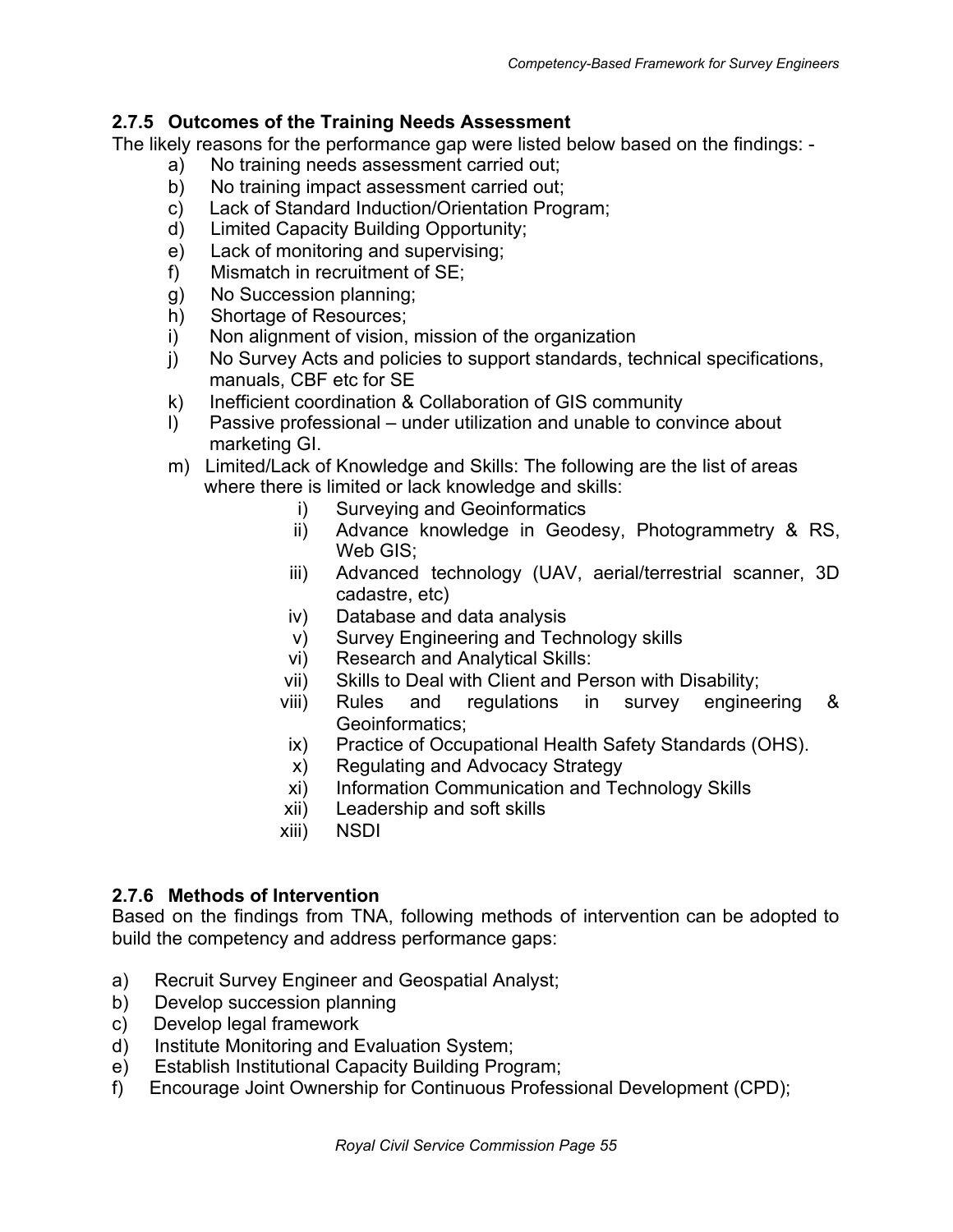- g) Promote Collaboration and Linkages;
- h) Promote research culture;
- i) Provide Short Term Training (STT)
	- i. Surveying and Geoinformatics;
	- ii. Advocacy Strategy and Approach;
	- iii. Training on Client Orientation;
	- iv. Leadership and soft skills;
	- v. Training on surveying engineering and calibration of surveying equipment;
	- vi. ICT, database and data analysis;<br>vii. Research and Analytical Skills:
	- Research and Analytical Skills:
	- viii. OHS
		- ix. NSDI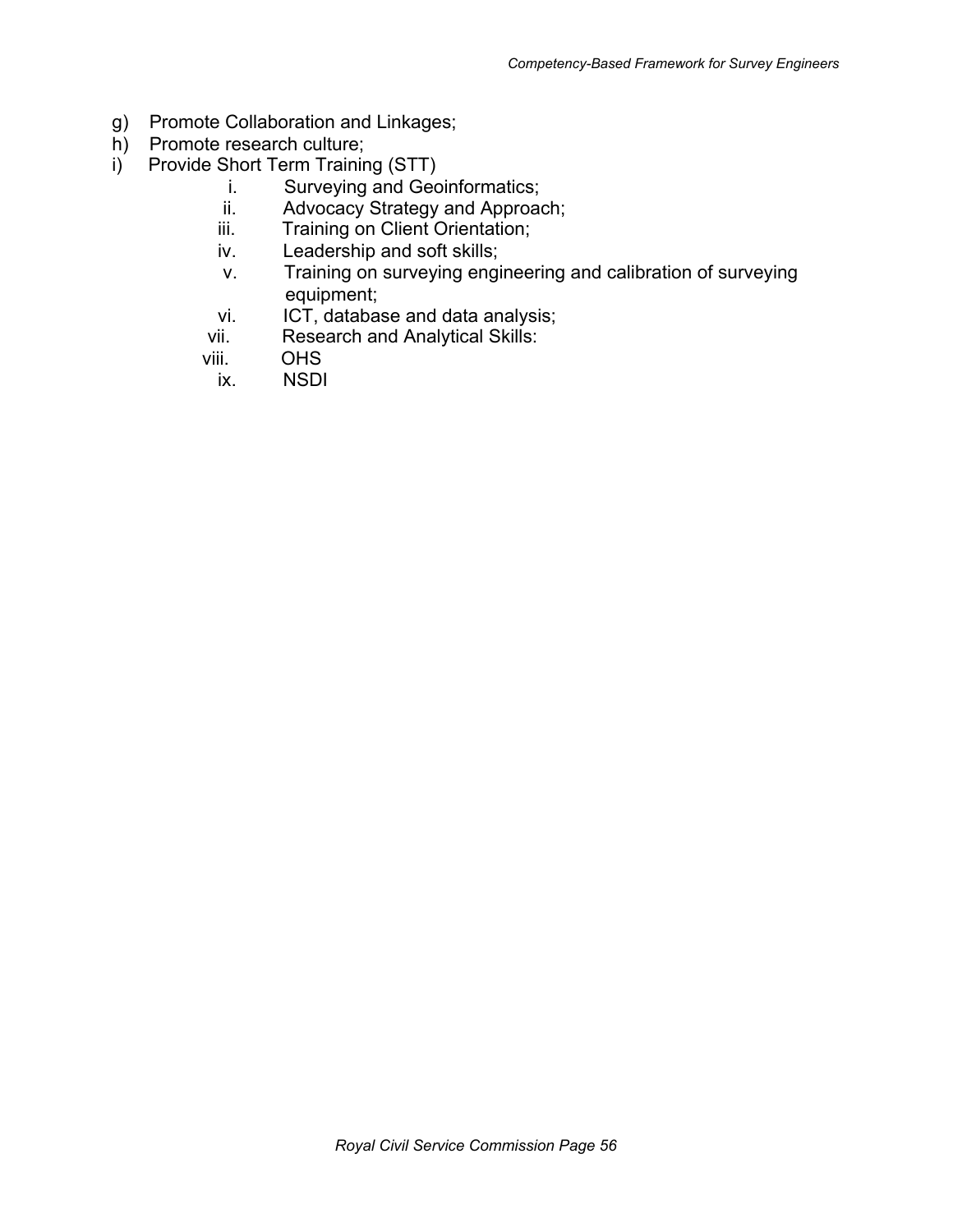## 2.7.7 List of Mandatory Competency Development Interventions (CDI) **2.7.7 List of Mandatory Competency Development Interventions (CDI)**

<span id="page-56-0"></span>The list of mandatory competency development intervention includes formal classroom short-term training, induction<br>programme, workshop and seminars, conference, coaching and mentoring, online learning, attachment, On-the-j The list of mandatory competency development intervention includes formal classroom short-term training, induction<br>programme, workshop and seminars, conference, coaching and mentoring, online learning, attachment, On-the-i programme, workshop and seminars, conference, coaching and mentoring, online learning, attachment, On-the-job training etc. These are determined from the training needs analysis (section 2.7.1, 2.7.2, 2.7.3 of this document).

| <b>Foundation Level</b>   |                                                                                   |                                  |                                                                                                          |
|---------------------------|-----------------------------------------------------------------------------------|----------------------------------|----------------------------------------------------------------------------------------------------------|
| <b>Key Role</b>           | of CDI<br>Name                                                                    | <b>Duration</b>                  | Methods of Intervention                                                                                  |
|                           | collection, extraction<br>Training on data<br>and analysis                        | week<br>months                   | and<br>to3 attachment in the field work, coaching,<br>demonstration<br>OJT,<br>e-learning,<br>mentoring, |
| Geographic<br>Information | Training on Acts, rules & regulations etc                                         |                                  | 1 week to1 month  Induction programme                                                                    |
| Producer                  | Training on OHS                                                                   | 1 week                           | In-house orientation                                                                                     |
|                           | $\overline{\mathbf{v}}$<br>Training on soft skil                                  | 1 to 3 weeks                     | workshop                                                                                                 |
| GI Manager                | Training on creation of database                                                  | 1 to 2 months                    | demonstration and<br>DJ.<br>O<br>e-learning,                                                             |
|                           | Training on management of data                                                    | 1 to 2 months                    | attachment in the field work, coaching,<br>mentoring, In-house orientation                               |
| Advisor/Regulato<br>ō     | and<br>Strategy<br>Training on Advocacy<br>Approach                               | 4 weeks                          | Workshop and orientation programs                                                                        |
| Experienced Level         |                                                                                   |                                  |                                                                                                          |
|                           | ing technology (UAV, 2<br>Calibration & Survey Engineering)<br>Training on emergi | $\overline{c}$<br>weeks<br>month | Short term training                                                                                      |
| Geographic                | Training on interpretation and extraction 2 months<br>of data                     |                                  | Short term training, webinar, seminar,<br>workshops etc.                                                 |
| Information<br>Producer   | $\frac{6}{1}$<br>Training on soft skil                                            | 3 weeks                          | workshop                                                                                                 |

Royal Civil Service Commission Page 57 *Royal Civil Service Commission Page 57*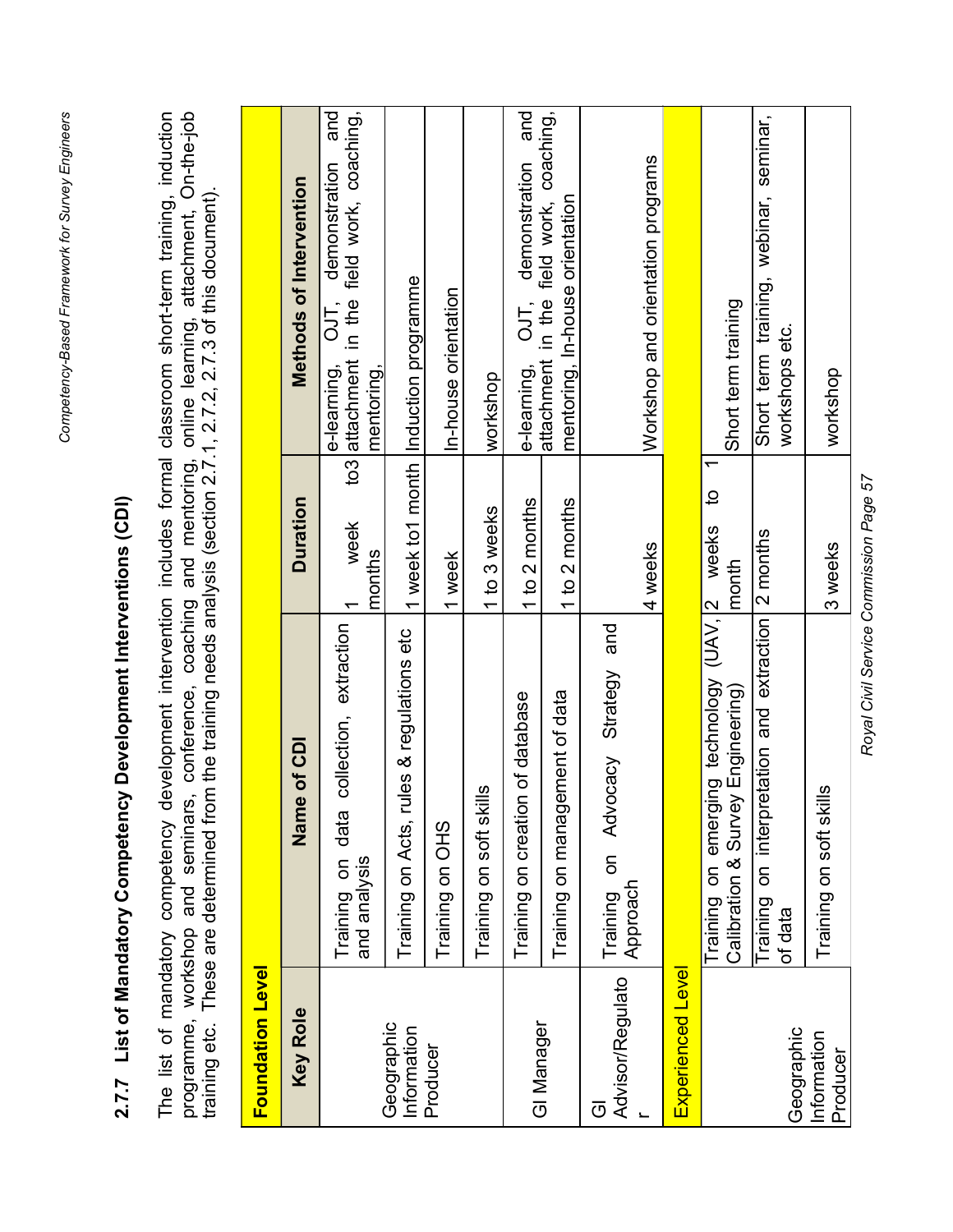| ì<br>֧֧֧֧֧֚֚֚֚֚֚֚֚֚֚֚֚֚֚֚֚֝֓֓֓֓֓֓֓֓֓ <b>֓</b> ֧֧֓֝֬<br>י<br>גיא<br>١<br>, |
|---------------------------------------------------------------------------|
| ì<br>֧֦֧֦֧֦֧֦֧֦֧֦֧֦֧֦֧֦֧֦֧֦֧֦֧֧֦֧֦֦֧֧֦֧֦֧֦֧֦֧֦֧֚֝֝֝֝֝֝֝֬֝֟֓֝֬֝֬֓֟֓֟֓֬֓֓֓  |
| i<br><u>יין והממ</u>                                                      |
| د<br>م<br>م<br>;                                                          |
|                                                                           |

|                                 | Training on OHS                                                               | 2 weeks     | In-house orientation                                                                                             |
|---------------------------------|-------------------------------------------------------------------------------|-------------|------------------------------------------------------------------------------------------------------------------|
|                                 | Training on creation of database                                              | 3 months    | e-learning,                                                                                                      |
| GI Manager                      | Training on management of data                                                | 2 months    | e-learning, OJT, demonstration and<br>attachment in the field work, coaching,<br>mentoring, In-house orientation |
| ෆ                               | and<br>Strategy<br>Advocacy<br>δ<br>Training                                  |             |                                                                                                                  |
| Advisor/Regulator   Approach    |                                                                               | 1 week      | Workshop and seminar                                                                                             |
| <b>Mid Level</b>                |                                                                               |             |                                                                                                                  |
|                                 | development of innovative 3 months<br>techniques and standards<br>Training on |             | STT training                                                                                                     |
| Geographic                      | Training on legal framework                                                   | 1 month     | Workshop, seminar                                                                                                |
| Information<br>Producer         | Workshop on leadership and soft skill                                         | 1 month     | Workshop, seminar                                                                                                |
|                                 | Training on emerging technology (UAV,<br>Calibration & Survey Engineering)    | 1 month     | Short term training                                                                                              |
|                                 | Training database management                                                  | 3 months    | STT training                                                                                                     |
| GI Manager                      | Training on data analysis                                                     | 1 month     | Workshop, seminar                                                                                                |
|                                 | Training on monitoring strategy                                               | 1 week      | Workshop, seminar                                                                                                |
| Advisor/Regulator Approach<br>ত | and<br>Strategy<br>Advocacy<br>δ<br>Training                                  | 1 week      | Workshop, seminar                                                                                                |
| Advance Level                   |                                                                               |             |                                                                                                                  |
| Geographic                      | Training on new technology                                                    | 1 week      | Workshop, seminar                                                                                                |
| Information<br>Producer         | Training on leadership                                                        | 1 week      | Workshop, seminar                                                                                                |
|                                 | Training on database                                                          | week        | Workshop, seminar                                                                                                |
| GI Manager                      | halysis<br>Training on data ar                                                | 1 week      | Workshop, seminar                                                                                                |
|                                 | Strategy<br>Advocacy<br>δ<br>Training                                         | and  1 week | Workshop, seminar                                                                                                |
| Advisor/Regulator Approach      |                                                                               |             |                                                                                                                  |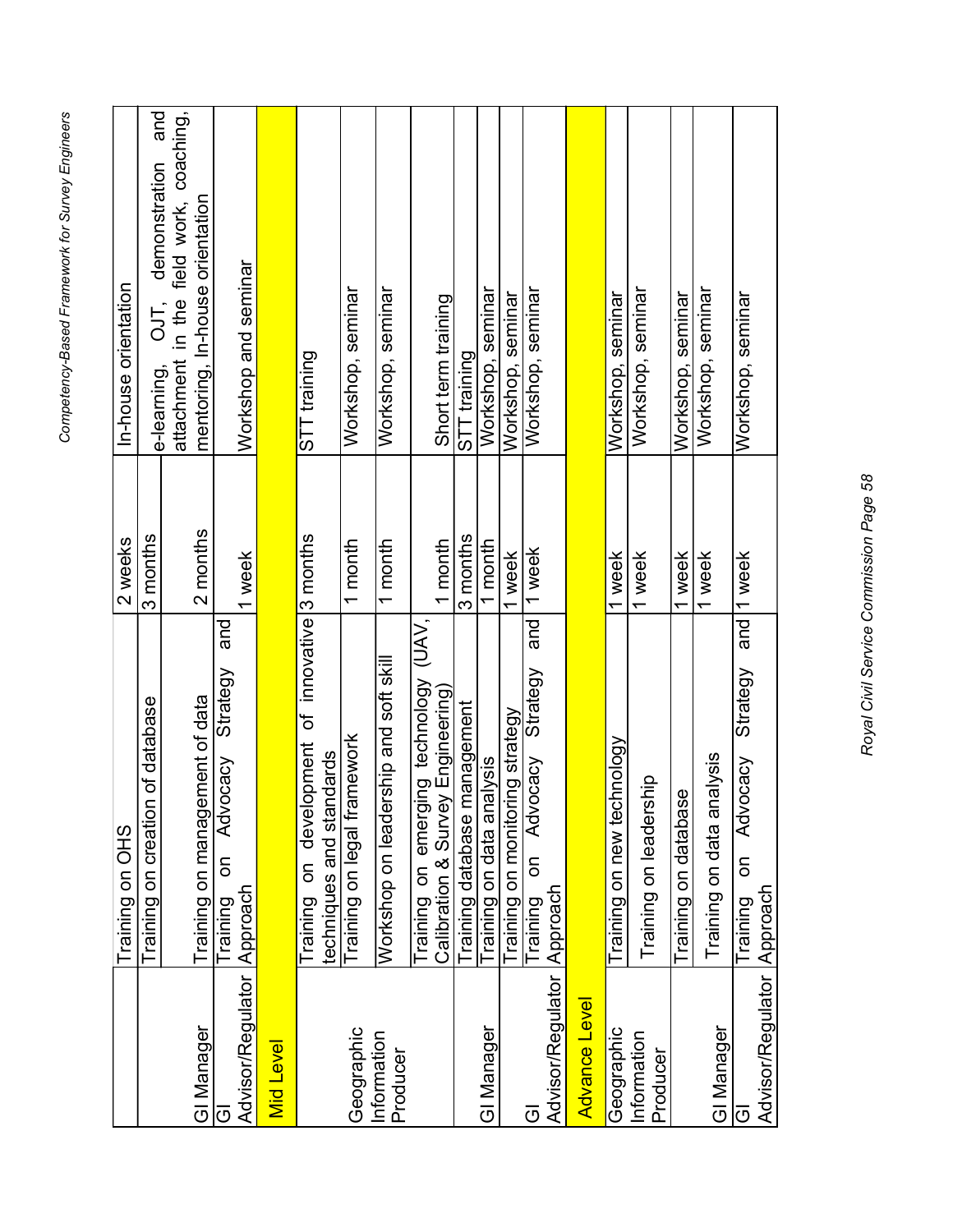<span id="page-58-0"></span>

| Training (Specialization)<br>2.7.8 List of Mandatory Long Term |                           |                         |                          |          |
|----------------------------------------------------------------|---------------------------|-------------------------|--------------------------|----------|
|                                                                |                           | Priority                |                          | Number   |
| <b>Course Title</b>                                            | mmediate<br>$(2020 - 21)$ | $(2021 - 22)$<br>Medium | -ong-term<br>$(2023 + )$ | of Slots |
| <b>ASc in Geodesy</b>                                          | ≸                         |                         |                          |          |
| <b>ASc in Spatial Science</b>                                  | $\sum_{i=1}^{n}$          |                         |                          |          |
| VISc in RS and Photogrammetry                                  | $\sum_{i=1}^{n}$          |                         |                          |          |
| <b>ASc in Web GIS</b>                                          | $\frac{1}{2}$             |                         |                          |          |
| rammetry/Geodesy<br>PhD in spatial science/RS and Photogr      | $\frac{1}{2}$             |                         |                          |          |
| Msc. in GeoNetworking and ICT                                  | $\frac{1}{2}$             |                         |                          |          |
|                                                                |                           |                         |                          |          |

# 2.7.8 List of Mandatory Long Term Training (Specialization)

## **2.7.9 Developing Learning Objectives**

<span id="page-58-1"></span>The framework has highlighted the likely reasons for the gaps and interventions were proposed above. In order to provide **2.7.9 Developing Learning Objectives**<br>The framework has highlighted the likely reasons for the gaps and interventions were proposed above. In order to provide<br>a capacity building program, the following are the expected le capacity building program, the following are the expected learning objectives. The respective proficiency level officials will be able to achieve the objectives mentioned against each of the training.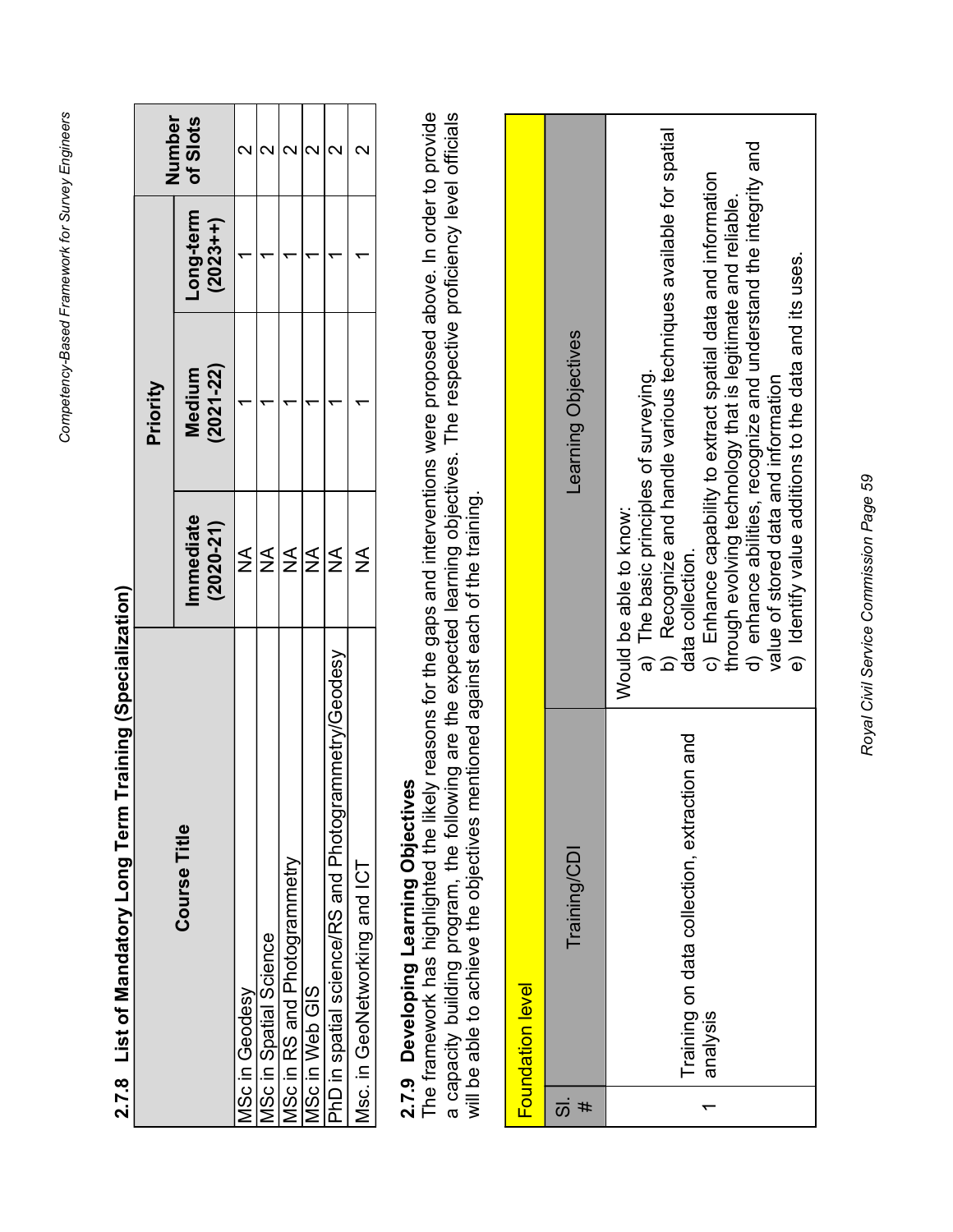| $\mathbf{\Omega}$ | nts and<br>Training on dealing with the clie<br>customer care services      | The Foundation level Survey Engineer will be able to have conducive<br>relationship with clients and deal efficiently with clients and deliver<br>prompt public service                                                                                                                                |
|-------------------|-----------------------------------------------------------------------------|--------------------------------------------------------------------------------------------------------------------------------------------------------------------------------------------------------------------------------------------------------------------------------------------------------|
| က                 | Orientation and induction programs to<br>familiarize on rules & regulations | Familiarize and apply rules & regulations in performing survey<br>engineering services                                                                                                                                                                                                                 |
| 4                 | Training on OHS                                                             | Aware of OHS and practices correct occupational health and safety<br>procedures standards.                                                                                                                                                                                                             |
| ပ                 | Training on surveying and Geoinformatics                                    | Provide basic exposure and introduce to best practices related to<br>surveying and Geoinformatics                                                                                                                                                                                                      |
| $\circ$           | ods<br>Training on basic research meth                                      | Understand different research method                                                                                                                                                                                                                                                                   |
| Ľ                 | Training on effective communication &<br>presentation                       | Learn effective communication skills.                                                                                                                                                                                                                                                                  |
| $\infty$          | Training on management of resources                                         | Build capacity to effectively manage the resources                                                                                                                                                                                                                                                     |
| $\circ$           | nefits<br>Training on teamwork and its be                                   | Will be able to understand the value of teamwork and the role of<br>eadership                                                                                                                                                                                                                          |
| $\overline{0}$    | Coaching basic Geo-informatics/Surveying<br>courses.                        | Understands principles of spatial database and its applications.<br>Understand basic administration and management of spatial<br>Comprehends various components of data and database.<br>Understands various interfaces and technology to build<br>physical databases.<br>database system<br>ଟି<br>ଚ୍ଚ |
| $\tilde{\tau}$    | Orientation and induction programs on<br>legal framework                    | Will be able to understand and apply legal framework                                                                                                                                                                                                                                                   |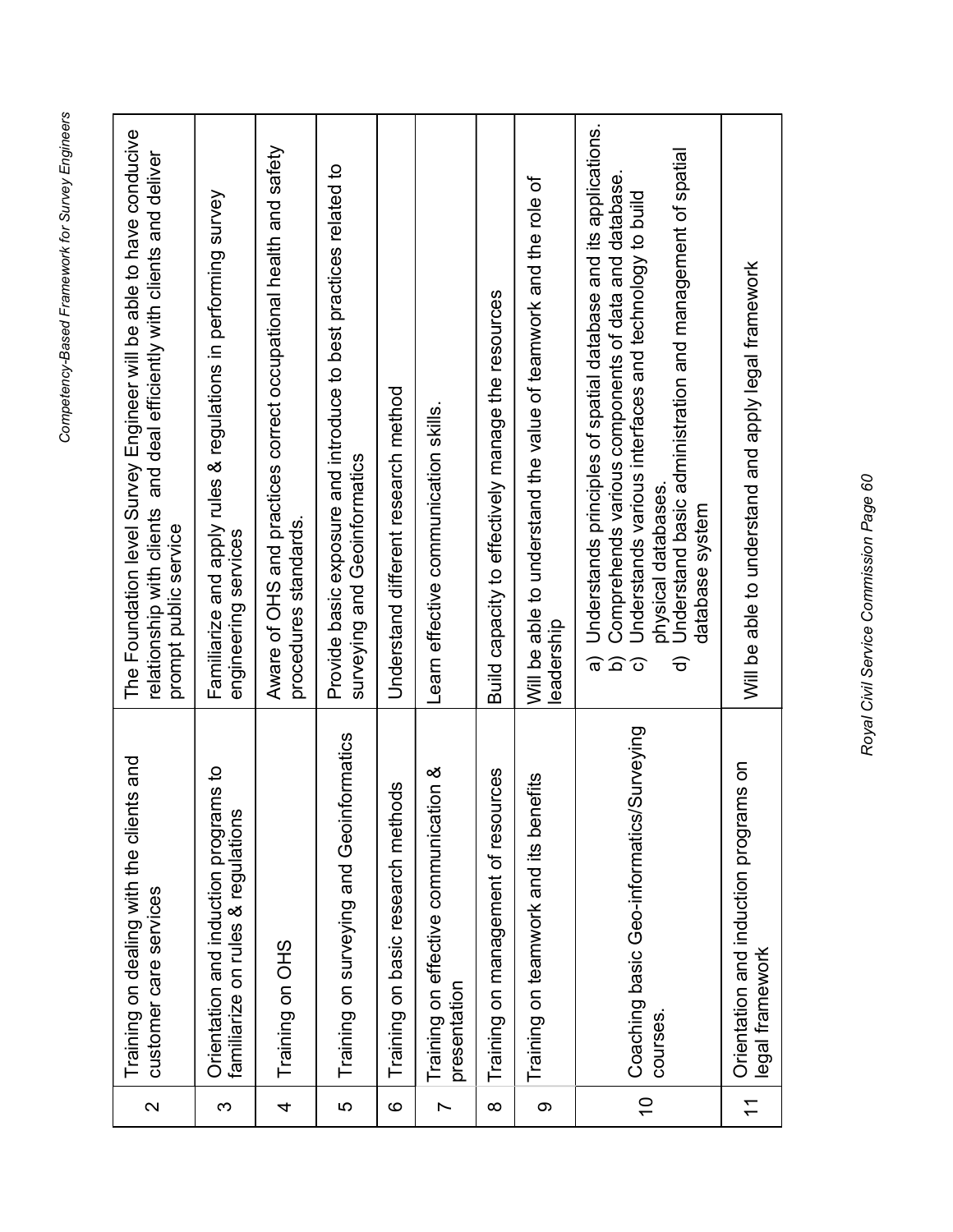| $\frac{2}{3}$                       | ms on<br>Orientation and induction progra<br>advocacy program | Build capacity to understand standards and advocate effectively                                                                                                                                              |
|-------------------------------------|---------------------------------------------------------------|--------------------------------------------------------------------------------------------------------------------------------------------------------------------------------------------------------------|
|                                     | Experienced Level                                             |                                                                                                                                                                                                              |
| $\overline{\overline{\omega}}$<br># | Training/CDI                                                  | Learning Objectives                                                                                                                                                                                          |
|                                     | Short term training, webinar, seminar,<br>workshops etc       | Professionals are up to date with emerging technologies                                                                                                                                                      |
| $\mathbf{\Omega}$                   | Short term training, webinar, seminar,<br>workshops etc.      | Professionals become efficient in extraction, And interpretation of data<br>from various sources.                                                                                                            |
| S                                   | Subscription of standard softwares and<br>softwares           | attachment programmes analysis of different   Understand, develop and utilize efficient and relevant information<br>communication technology components of a GIS.<br>Carry out application oriented research |
| 4                                   | Attachment programmes                                         | Would be able to carry out application of various correction<br>techniques of spatial data.                                                                                                                  |
| ပ                                   | science<br>Long term training in geospatial<br>and geodesy    | Able to develop and use GIS tools for data analysis, complex<br>analysis, Geodetic application and geodetic models                                                                                           |
| $\circ$                             | Develop OHS and orient on it                                  | Aware of OHS and practice correct occupational health and safety<br>procedures standards.                                                                                                                    |
| $\overline{ }$                      | Attend basic research training                                | Should be able to understand methods and perform research in critical<br>areas                                                                                                                               |
| $\infty$                            | Workshop on team building                                     | Would be able to create opportunities for teamwork with peers,<br>colleagues, and stakeholders                                                                                                               |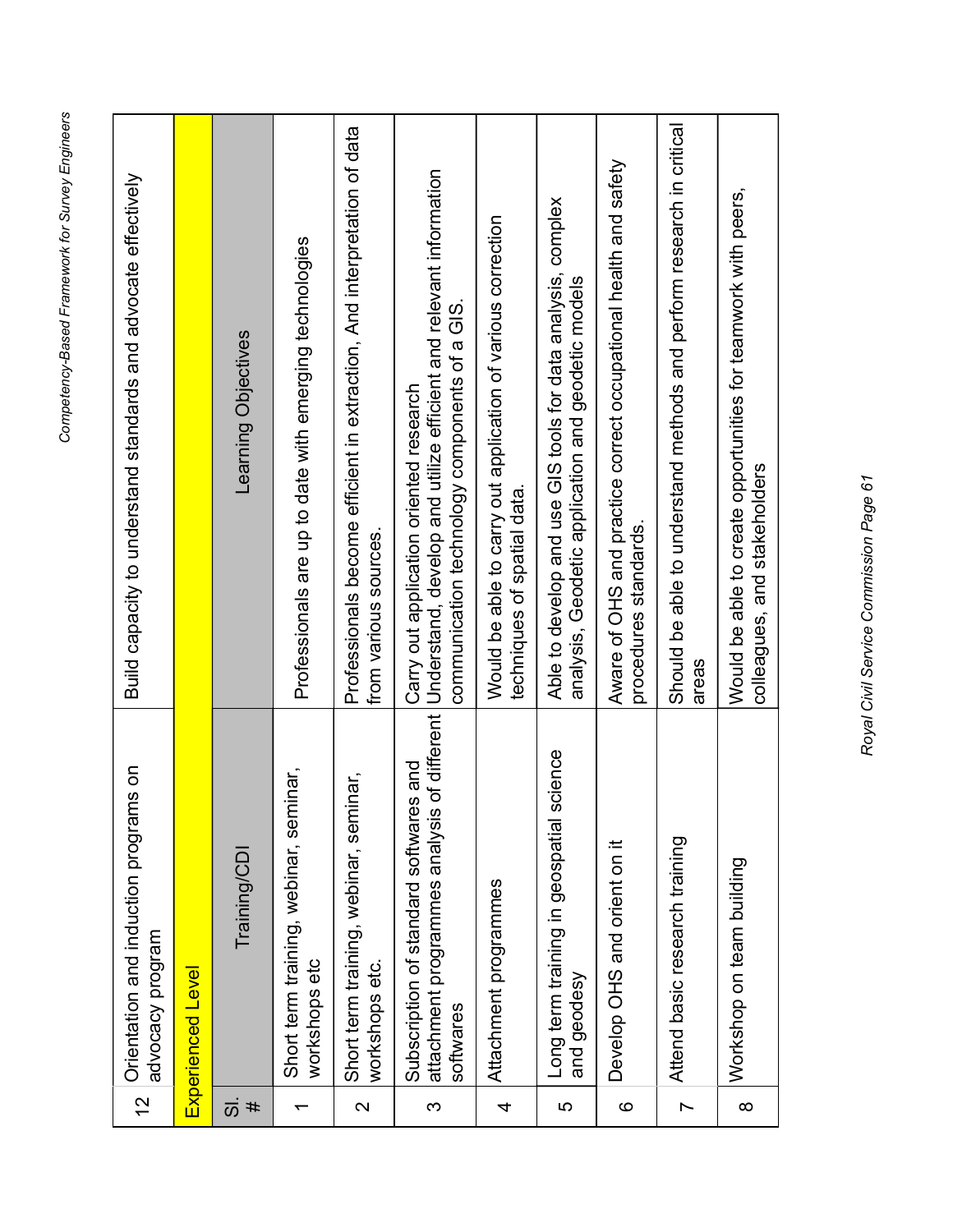| တ                       | Short term training on administration and<br>maintenance of spatial database | Competent to administer, maintain and regulate Geospatial databases<br>upgrade/migrate the database to cope with the emerging needs and<br>for security, integrity, currency, reliability and accessibility<br>technology                                                                                                      |
|-------------------------|------------------------------------------------------------------------------|--------------------------------------------------------------------------------------------------------------------------------------------------------------------------------------------------------------------------------------------------------------------------------------------------------------------------------|
| $\overline{0}$          | Workshop on development of NSDI                                              | Would be able to collaborate by conducting regular meetings                                                                                                                                                                                                                                                                    |
| $\overline{\tau}$       | Develop relevant act                                                         | Would be able to understand and apply legal framework                                                                                                                                                                                                                                                                          |
|                         | <b>Mid Level</b>                                                             |                                                                                                                                                                                                                                                                                                                                |
| <u>ຜ</u> ່<br>#         | Training/CDI                                                                 | Learning Objectives                                                                                                                                                                                                                                                                                                            |
| ᠇                       | Workshop and seminar<br>Long term training,                                  | calibration center. Develop geodetic reference frame, geoid model, 3D<br>Advance level Survey Engineer would be able to advance technology<br>like UAV, Gravimeter, HP Digital level, GNSS equipment, plotters,<br>GeoPortal infrastructure, Geonet working and establishment of<br>cadastre, CORES, and innovative techniques |
| $\overline{\mathsf{C}}$ | Convention, seminar, training, workshop,                                     | Develop reliable technical framework, standards and SOPs.                                                                                                                                                                                                                                                                      |
| က                       | Advance course in Photogrammetry and RS                                      | Would be able to carry out advanced analysis in photogrammetry and<br>S<br>R                                                                                                                                                                                                                                                   |
| 4                       | Develop OHS and orient on it                                                 | Aware of OHS and practices correct occupational health and safety<br>procedures standards.                                                                                                                                                                                                                                     |
| 5                       | Training on advanced research methods.                                       | Would be able to update new approaches to research and publish in<br>critical areas                                                                                                                                                                                                                                            |
| $\circ$                 | Customized training                                                          | Learn new technology and migrate database                                                                                                                                                                                                                                                                                      |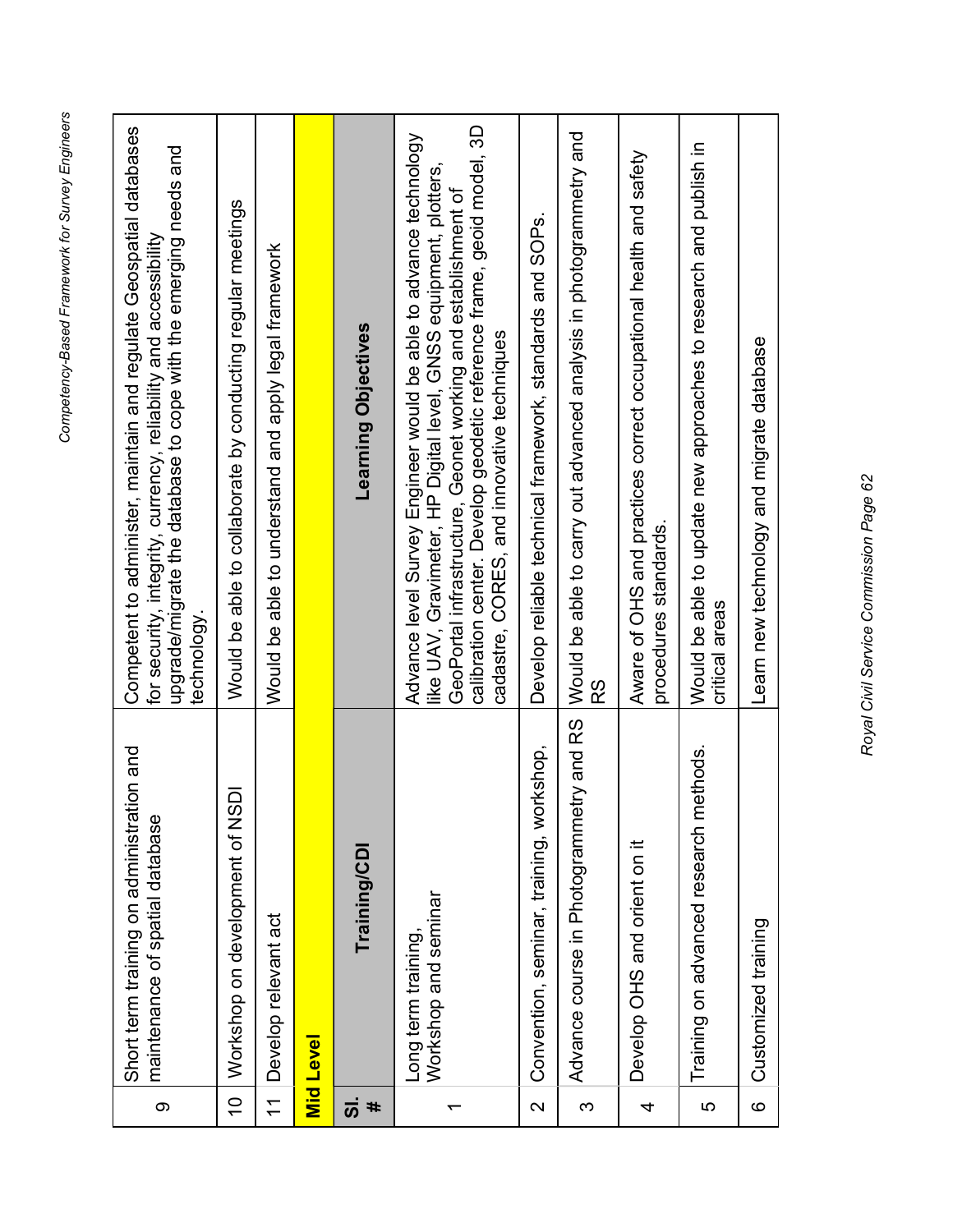| $\overline{ }$           | development of web and mobile application,<br>Long term/Short term training for<br>IT skills | Learn the architecture of the web and mobile application. Learn<br>programming skills.                           |
|--------------------------|----------------------------------------------------------------------------------------------|------------------------------------------------------------------------------------------------------------------|
| $\infty$                 | Develop act                                                                                  | Would be able conversant with legal framework                                                                    |
| တ                        | Advanced training in carrying out<br>≣s                                                      | Regulatory Should be able to provide Expert Advice to peers and clients in<br>carrying out Regulatory programmes |
| $\overline{0}$           | Training in preparation of national standards<br>and methods of surveying for dissemination  | Should be able to coordinate dissemination methods                                                               |
|                          | <b>Advanced Level</b>                                                                        |                                                                                                                  |
| <u>ಸ</u><br>#            | Training/CDI                                                                                 | <b>Learning Objectives</b>                                                                                       |
| $\overline{\phantom{0}}$ | Seminar and workshop                                                                         | Would be able to adapt to new technology and guide the subordinates                                              |
| 2                        | Seminar and workshop                                                                         | Enhance the capacity to lead, guide and mentor junior officials                                                  |
| S                        | Seminar and workshop                                                                         | Would be able to enhance the capacity to lead junior officials in data<br>analysis                               |
| 4                        | Develop OHS and orient on it                                                                 | Aware of OHS and practices correct occupational health and safety<br>procedures standards.                       |
| 5                        | Seminar and refresher courses                                                                | Would be able to guide and act as a role model                                                                   |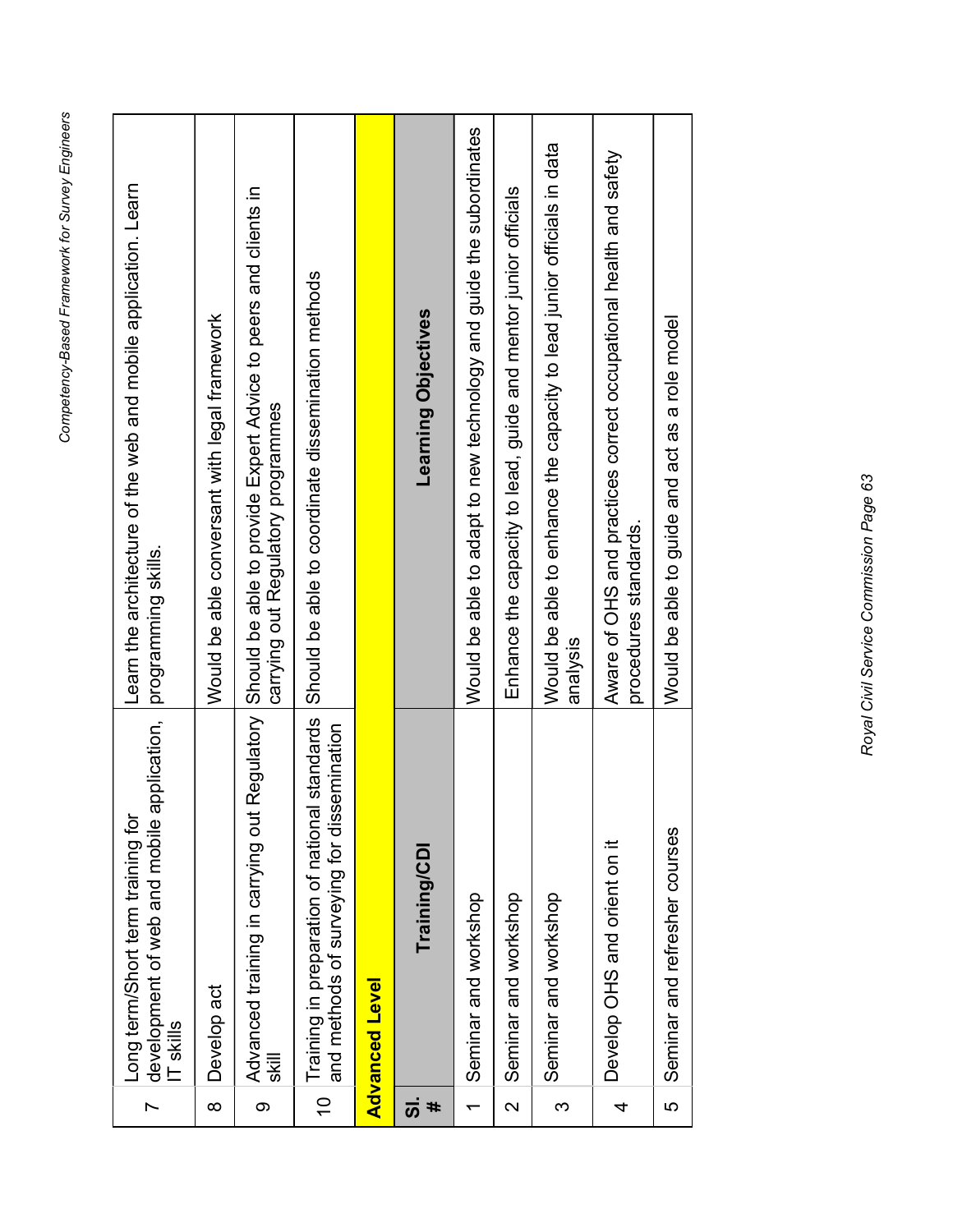## <span id="page-63-0"></span>**2.8 Implementation of Competency based Framework**

The implementation of training and other CDI has been based on the mandatory CDI listed under section 2.7.6 of this document. The mandatory list of CDI includes all the interventions that are found to be "Not Competent" under the Training Needs Analysis. However, for implementation, it has been prioritized based on the following:

- a. Most critical area of intervention without its intervention will lead to non-performance
- b. Interventions which are reflected as "Not Competent"
- c. Availability of the resource allocation

For implementation, the prioritization has to be done on the annual basis by the concerned department/division and the HR Division of the agencies.

| Priority       | Proficiency<br>level     | No. of<br>Participants | Training                                               | Provider                            |
|----------------|--------------------------|------------------------|--------------------------------------------------------|-------------------------------------|
| 1              | Foundation               | $\overline{7}$         | Training on Surveying, Mapping<br>and Geoinformatics   | <b>NLCS or JNEC</b>                 |
| $\overline{2}$ | <b>ALL levels</b>        | 27                     | Training on familiarization on<br>legal framework, OHS | <b>NLCS</b>                         |
| 3              | All except<br>Foundation | 3                      | Training on emerging<br>technology                     | NLCS or<br>Foreign country          |
| 4              | All except<br>Foundation | 3                      | Workshop/seminar on<br>Advocacy Strategy & Approach    | NLCS or<br>Foreign country          |
| 5              | All except<br>Foundation | 6                      | Training on survey engineering                         | Foreign country                     |
| 6              | All except<br>Foundation | 3                      | Training on equipment<br>calibration                   | Foreign country                     |
| $\overline{7}$ | Mid &<br>Advanced        | 18                     | Training on leadership                                 | <b>Expert from</b><br><b>Bhutan</b> |

## **Training List for Survey Engineers for 2021-22**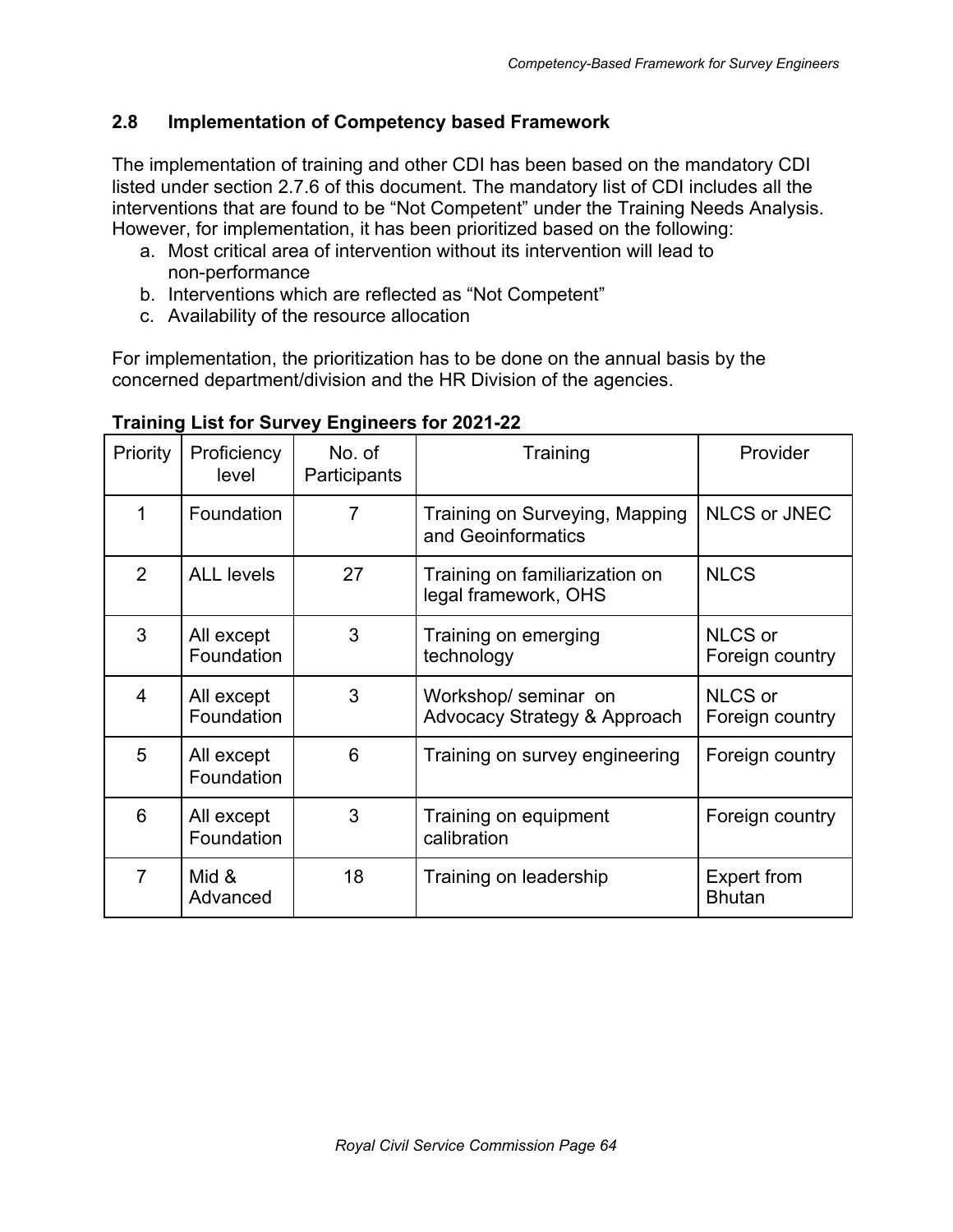## <span id="page-64-0"></span>**2.9 Recommendations**

The following recommendations are made based on the current situation and in line with the key considerations like how the capacity building program can be implemented in a very efficient and cost effective manner, institutional capacity building and any other findings which is expected to ensure effective implementation of the CBF and thereby enhance their competency:

- a) Disseminate the competency framework developed for the SE by a dedicated focal person
- b) Based on TNA at various position levels, implement training plan in a planned manner with provision of adequate resources
- c) Professionalize SE in specific areas of Survey Engineering and Geoinformatics
- d) Mandatory training on soft skills for all proficiency levels.
- e) Develop and implement structured orientation, coaching, mentoring, and e-learning

programs focusing on priority needs to be learned

- f) Develop and implement assessment of the impact of the training
- g) Develop successive planning

## <span id="page-64-1"></span> **2.10 Conclusion**

The CBF for Survey Engineers has been developed to build a fraternity of Survey Engineers who are highly knowledgeable, skillful and competent in delivering the highest standard of services. In the process of developing the CBF for Survey Engineers 3 key roles have been identified with 5 competency areas, 12 key competencies and 23 behavioral indicators. The proficiency levels have been categorized into 4 level, viz. foundation, experienced, mid and advanced level.

This CBF has been developed by a Task Force team of 5 members who were trained on CBF by the RCSC from 10-14 June 2019 at Financial Institutions Training Institution (FITI). The first draft CBF for Survey Engineer was developed in the first week of October 2019 and distributed to stakeholders on 16th October 2019 for comments. Subsequently, it was presented to the technical team and the management on 18th October 2019. The final draft CBF for Surveyor Engineer was developed during the workshop conducted from 2-7 November 2020 in Wangdue Phodrang and then it was presented to the technical committee on 18th December 2020 at ECH, NLCS and virtually on 3rd January 2021. This framework was endorsed by the 144<sup>th</sup> HRC, NLCS convened on 18th February 2021.

The CBF would greatly contribute to enhance and strengthen the capacity and capabilities of Survey Engineers by providing the required training and professional development interventions as per the gaps identified. It was observed that no training needs assessment was conducted in the past. There have been limited capacity building opportunities due to lack of training institutes within the country as well as due to lack of resources. Furthermore, due to lack of qualified Survey Engineers available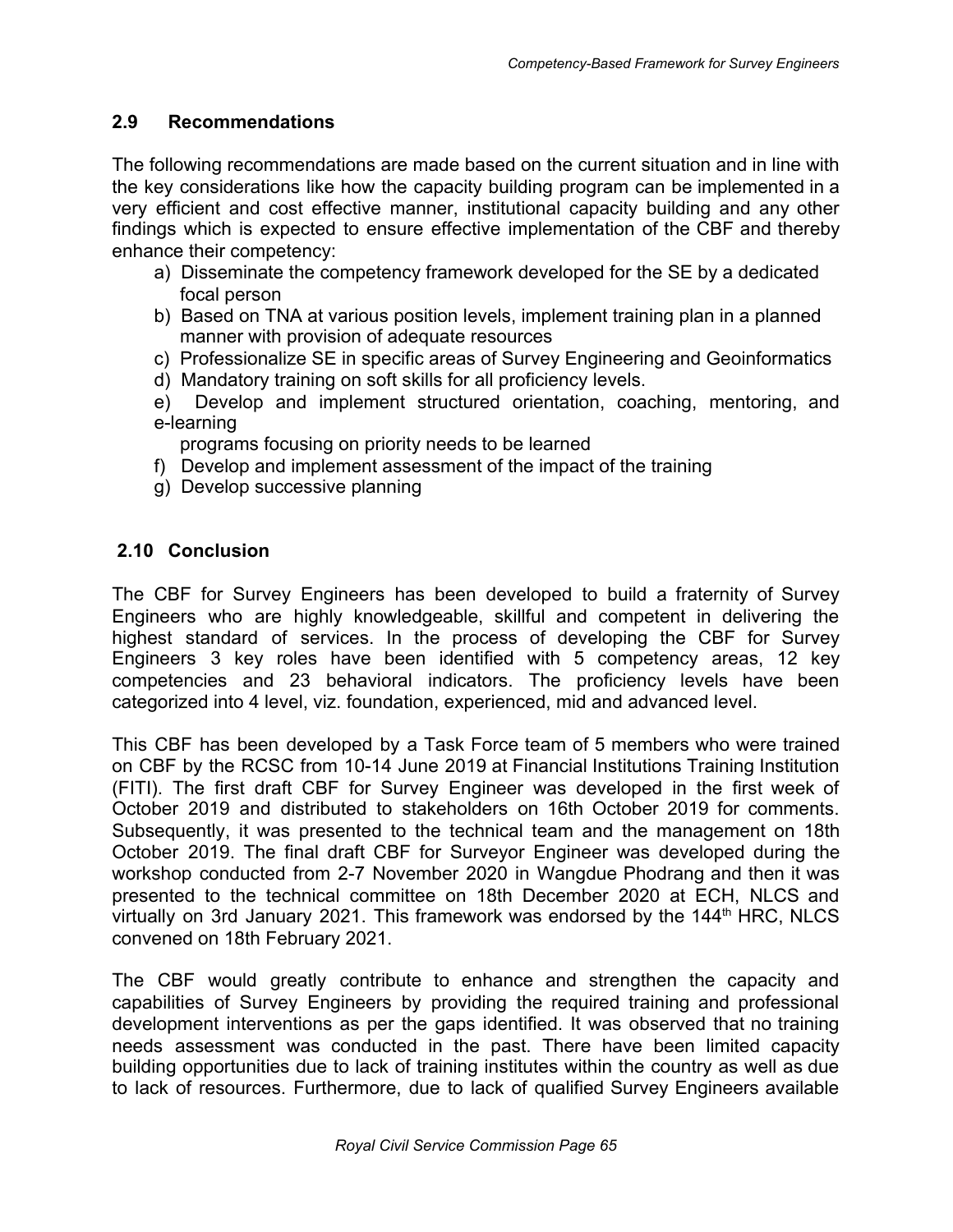some Civil Engineers have been employed as Survey Engineers which created mismatch of the job and their qualification. It was also found that there is a slim line of differentiation in performance at various levels of proficiencies especially the workplace demands undertaking the same job by Survey Engineers at experienced and mid levels for most of the time.

Based on the framework, the Secretariat may prioritize and implement interventions to strengthen competency of Survey Engineers to build reliable geospatial infrastructure. The training programs could be prioritized with adequate financial resources to implement these interventions within the 12th Five Year Plan. This framework could be supported by developing the Survey Act and defining the vision and mission of the department.